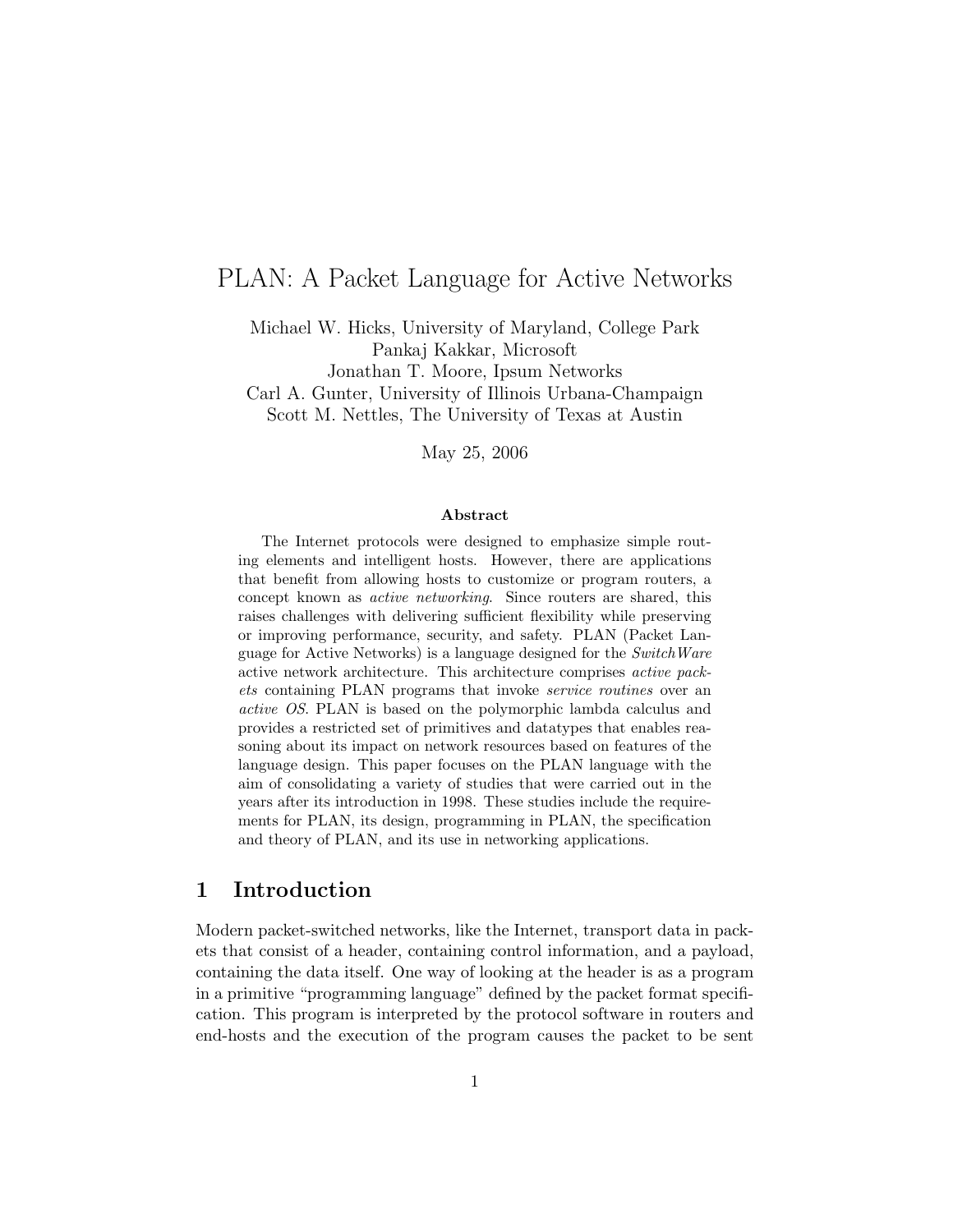to the next router along the path to the destination. If a desired service cannot be expressed by the current protocol, then the packet format and its semantics must change. Or, using our analogy, the programming language and its specification must change.

In the Internet, the dominant packet 'language' is the Internet Protocol (IP) [50], which defines the interoperability layer of the networks that make up the internetwork. Since IP's creation, a variety of services have been proposed that would require changes to IP to support; examples include core-stateless fair queuing [58], anycast [33], IP traceback [53], and others. Since IP is such a widely-deployed protocol, changes to it must be deliberated and agreed upon by a standards body. Furthermore, for the changes to be of use, the new standard must be deployed in all of the routers that would use it—a daunting task. As a consequence, the introduction of new network services at this level is very slow. For example, there was a span of four or more years from the time RSVP was conceptualized [11] to the time it was deployed [48], even in a very limited manner. Further, consider that the first IPv6 request-for-comments (RFC) appeared in 1995 [10], its latest RFC [12] is dated 1998, and yet it is still not widely deployed [34].

Another problem with IP and similar internetworking approaches involves its strategy for providing interoperability between the many possible higher-level protocols that might use IP and the many possible link technologies that might make up the individual networks connected by IP. The idea is simple, every high-level protocol must use IP and IP supports every link technology of interest. Thus, IP becomes the neck of an hourglass through which all data is funnelled. The problem is that all applications must use whatever services are provided by IP and it is impossible for applications to customize the network according to their own needs.

Active networks propose to deal with both of these problems by making the network infrastructure programmable. If the level of abstraction could be raised from that of the bits in IP packet headers to that of a more *general* programming language, the evolution of the network could proceed at the pace of technology, since changes would occur at the level of the program not the programming language. Moreover, rather than treat the network as a black-box (or 'cloud') that provides only end-to-end service, an application can customize its processing within the network using its programming interface. For example, an application could specify its own policies for packet dropping [8] or aggregation [56] when resources are overloaded.

If this idea is to be realized, a new architectural and programming philosophy is required. Our aim in this paper is to consolidate research that was carried out on the Packet Language for Active Networks (PLAN), which was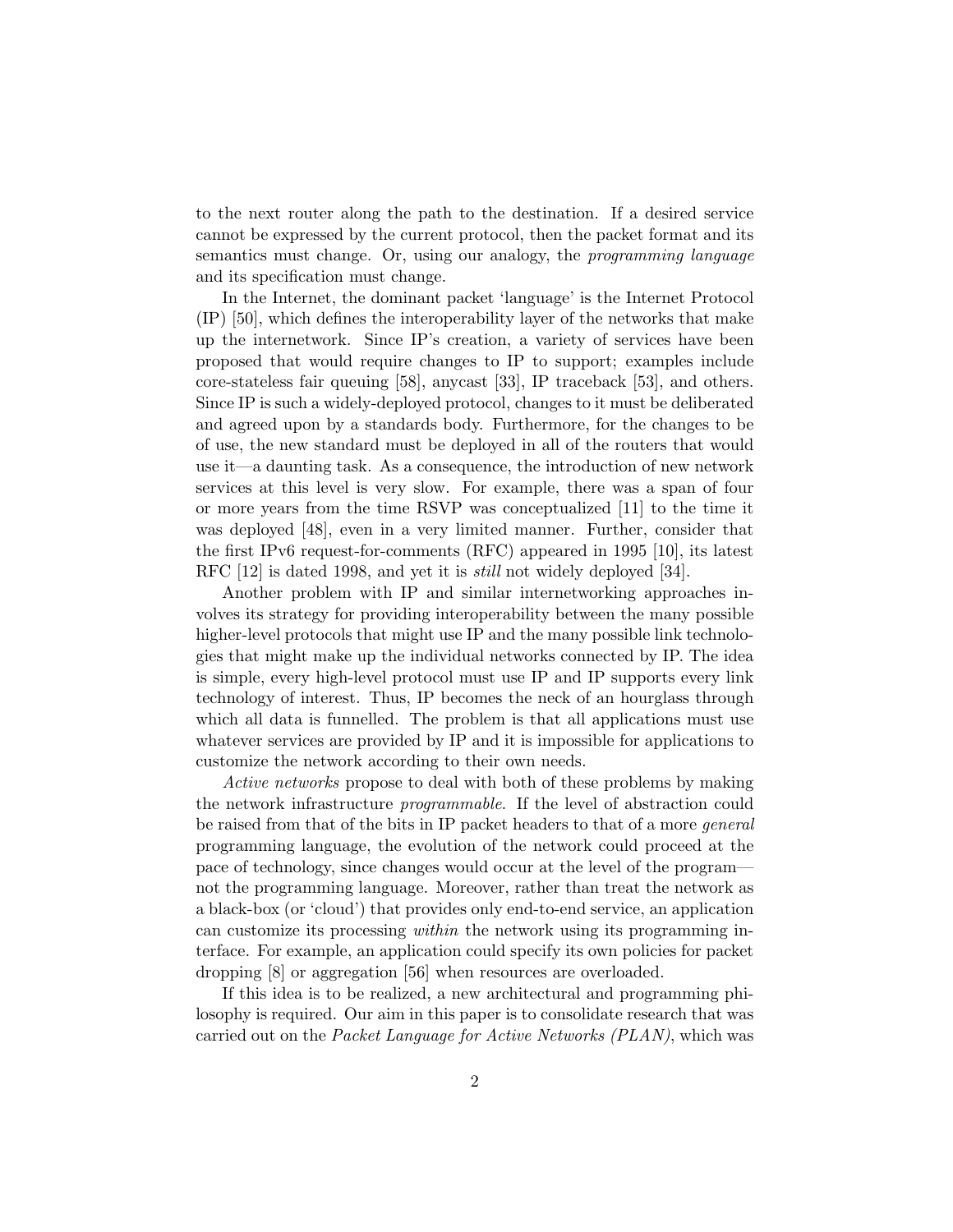developed as part of the SwitchWare [2] active network architecture. This architecture provides for three layers consisting of active packets containing PLAN programs that invoke service routines over a secure active OS. PLAN is based on the polymorphic lambda calculus and provides a restricted set of primitives and datatypes that enables reasoning about its impact on network resources based on features of the language design. In this approach, each packet contains a PLAN program that replaces the IP packet header and payload, and these programs, in turn, tie together service calls to create more complex network functions. Therefore, PLAN can be viewed as a network-level 'glue' language for node-resident services.

Our decision to define a new language was driven by a variety of unique requirements that are described in the next section. For instance, the need for programs that fit within individual packets suggests the use of a compact scripting language. Mobility suggests the need for a 'safe' language, while network availability demands a way to limit the resource utilization of programs. Since mobility is the main aim of the language, it is important to make its computational model fundamentally distributed, rather than provided by a special library extension. In the end, the choice was to design a new language realizing all of these goals well, but relying on programs in other languages to provide more heavyweight functions.

PLAN [22] was one of the first active networking systems, and the first to be demonstrated at the DARPA active networks workshops [28]. It was the first packet scripting language and the first to use language-based resource restrictions to limit the impact of an active packet on the network [2]. PLAN has received the most formal analysis of any active networking system, including an abstract calculus [30, 31], mathematical specification [32], formal simulations, and theorems about invariants and properties of applications [64]. The PLAN system was also the foundation or target of a number of studies of security [21], including trust management [18], information flow [30], and active firewalls [23, 24]. PLAN introduced the idea of implementing network layers through the use of a quotation-like mechanism (chunks) and was the first active network system to show that it could implement Internet (IP-based) functionality (as part of the PLANet system) and then improve upon it to support Multicast and Packet-directed routing (FBAR) among other things [25]. PLAN has a substantial reference implementation [4] that has been widely distributed and used in a variety of case studies and supports compilation to a novel resource-sensitive byte code language called SNAP (Safe and Nimble Active Packets) [39, 40, 26].

The rest of the paper describes the PLAN language and system, its architecture, specification, and our implementations of it. We base our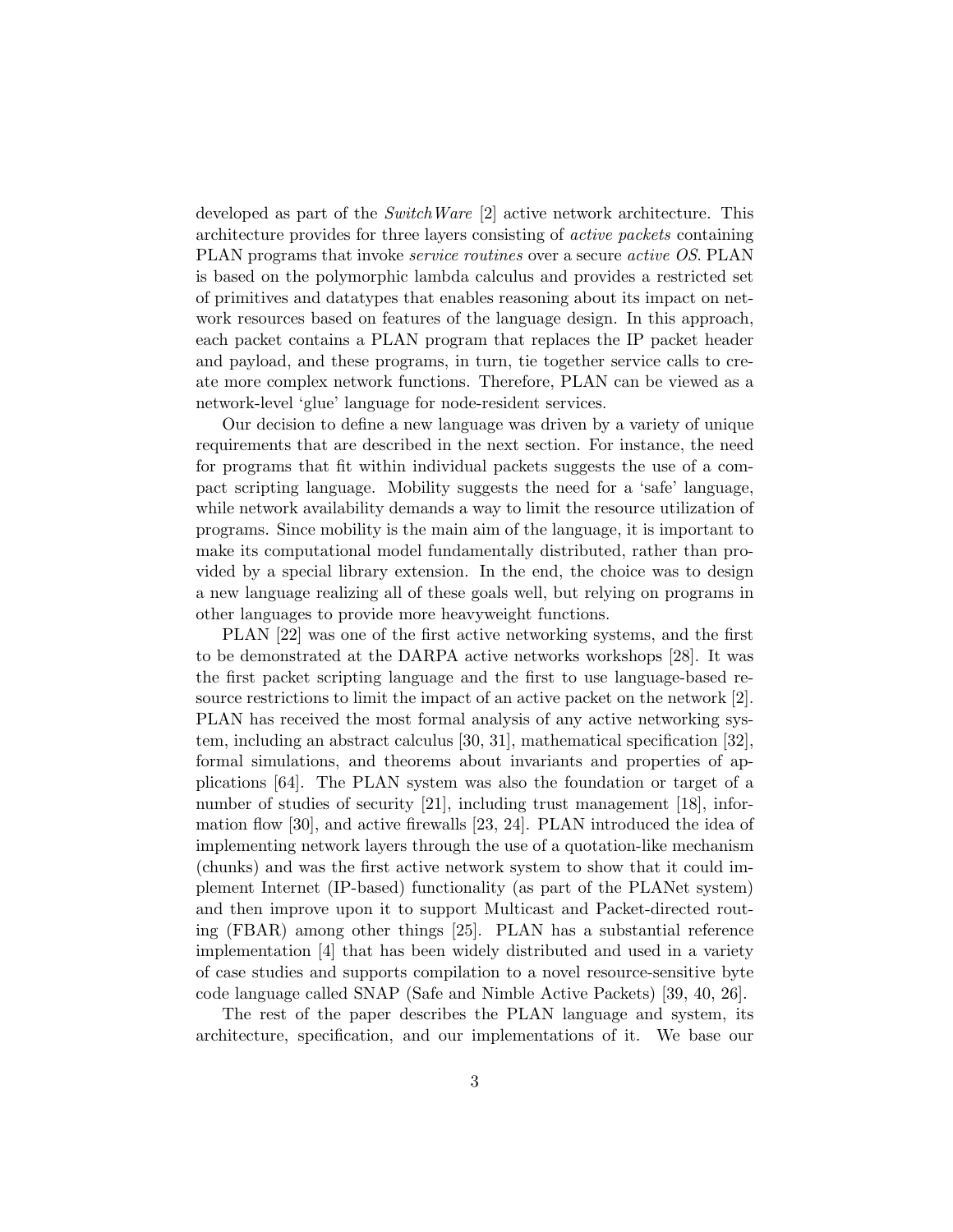|                 | Packet level | Service level   |
|-----------------|--------------|-----------------|
| Language        | <b>PLAN</b>  | flexible        |
| Code location   | in packet    | on node         |
| Expressibility  | limited      | general purpose |
| Authentication? | nο           | when needed     |

Table 1: Comparison of the Packet and Service levels

discussion on PLAN version 3.22.

## 2 Requirements and Design

We will argue that any active networking approach must balance the tensions among the following issues: *flexibility, safety and security, performance*, and usability. To this end, our architecture partitions the problem into two levels: the *packet language* level and the *service language* level, whose roles are summarized in Table 1. PLAN, our packet language, is intended for high-level control, while most of the complex functionality resides in services (which, for maximum flexibility, can be dynamically loaded over the network). This approach allows us to draw a clean boundary between lightweight and heavyweight programmability. We now explore in more detail how our two-level architecture helps us to achieve specific design goals.

## 2.1 Flexibility

A central goal of any active network architecture should be to provide Internet-like service at Internet-like cost, while further providing augmented capabilities for service evolution and customization. The Internet allows any user with a network connection to have some basic services, like basic packet delivery provided by IP, basic information services like DNS, and protocols like HTTP, FTP, SMTP, and so forth. Similarly, a goal of a PLAN-based active network should be to allow any user of the network to have access to basic services; these services should naturally include some 'activeness' to allow application-specific customization.

At the same time, the programmable infrastructure should capture the non-user (control-plane) operations, like routing, network management, and error reporting. Active networks provide the opportunity to unify the variety of protocols of the IP Internet into a single programmable framework. This way, protocols like SNMP, RIP, OSPF, ICMP, and ARP would be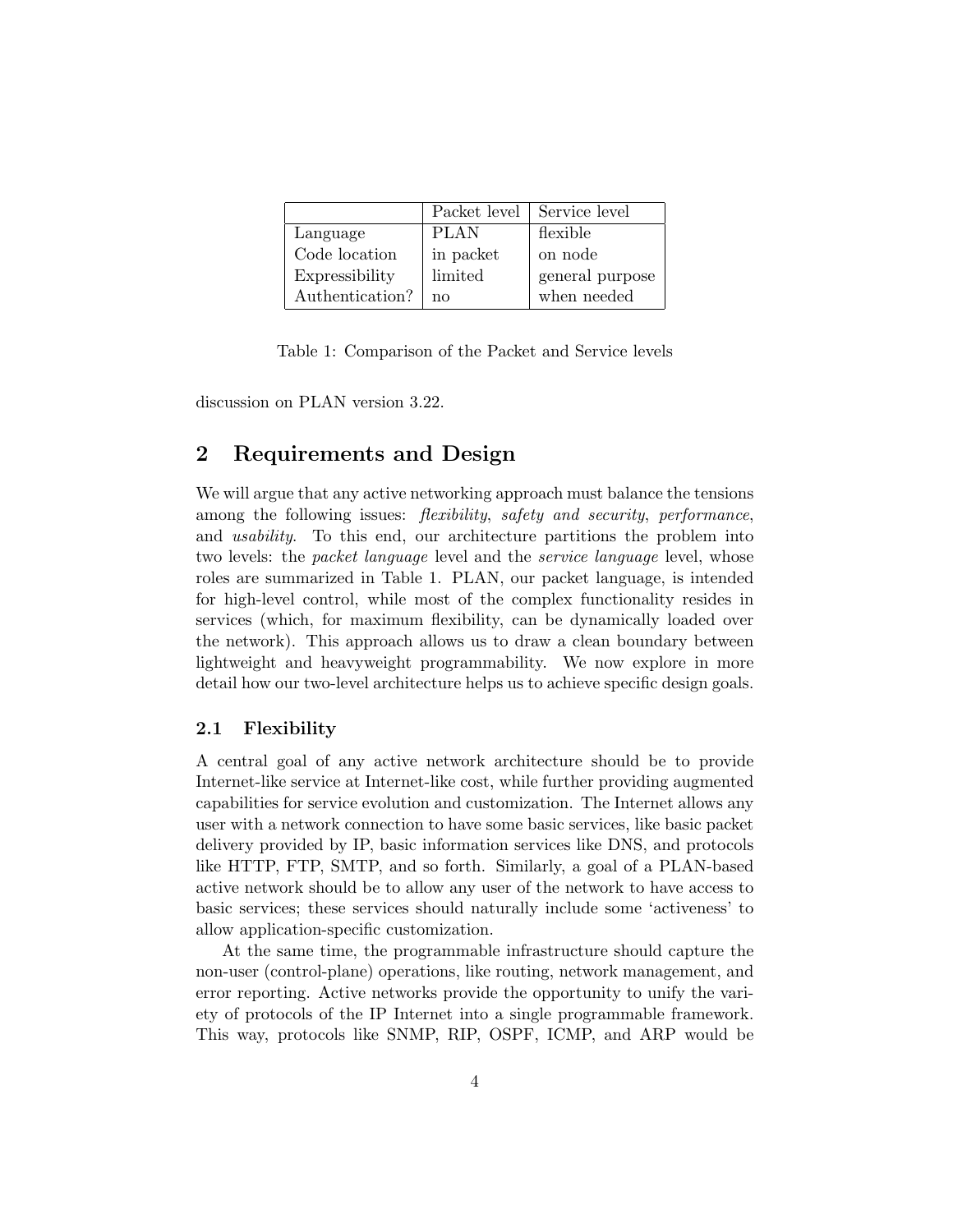programmed using the underlying infrastructure, rather than defined separately.

Given these goals, the key question is: how should this flexibility be provided? Our two-level architecture mirrors the model of the Internet: the packet language is responsible for basic actions concerning how data is transmitted, while the node-resident services implement the complexities of higher-level protocols. That is, PLAN should be able to express 'little' programs for network configuration and diagnostics, and to provide the distributed communication/computing glue that connects router-resident services into larger protocols. To do this, PLAN must do three things: embody a model of distributed computing; have some simple, transmissible datatypes; and perhaps most importantly, be able to cope with and recover from errors in a general way. PLAN moves us away from a world with a fixed set of operations and into one where node-resident services can be easily combined on-the-fly.

## 2.2 Safety and Security

The shared nature of a network (and especially the Internet) requires that security be taken very seriously. Clearly, this means that increased programmability must be added in a safe and secure manner. By safety we mean reducing the risk of mistakes or unintended behavior, and by security we mean the usual concept of protecting privacy, integrity, and availability in the face of malicious attack. These are really two sides of the same coin, since flaws in the safety of a system are often used in a deliberate fashion to undermine security.

Our security model mirrors that of the Internet: 'normal' user packets require no special privileges for transport, while other special packets could require authorization. For example, routing protocols like RIP and OSPF [7, 43], or management protocols like SNMP [15] all utilize encryption and/or authorization to prevent user tampering. Our implementation of this model is made manifest in the two levels of our architecture: PLAN packets are designed to be safe by construction, and thus usable by anyone, while individual services may require authorization. For example, a service for updating a node's routing table (used by a routing protocol or a network administrator) would require authorization.

To make PLAN safe for general use, it is functional, stateless, and strongly-typed. This means that PLAN programs are pointer-safe, and concurrently executing programs cannot interfere with one another. In addition, PLAN provides strong resource usage guarantees: all PLAN programs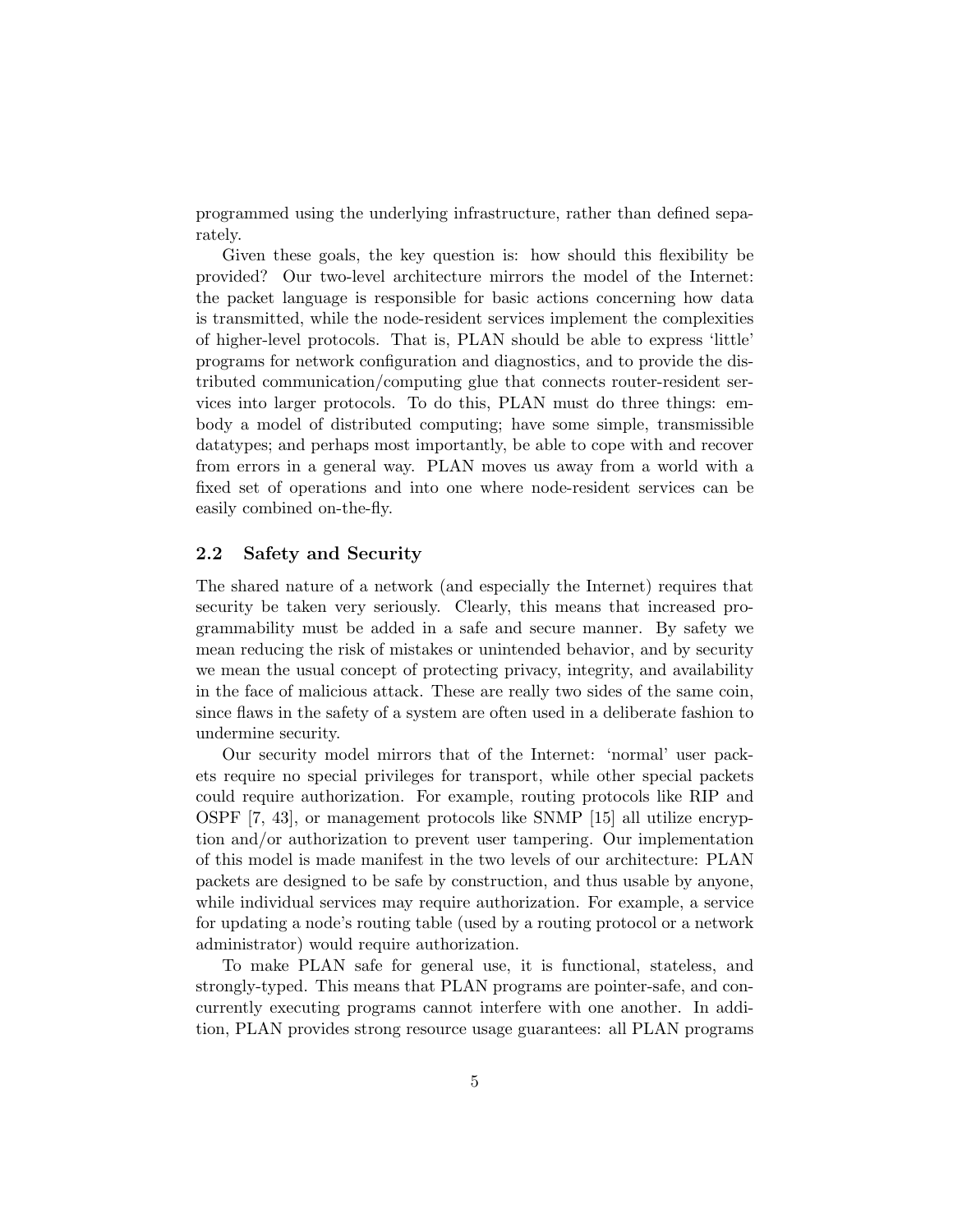are guaranteed to terminate when evaluating on a single network node (as long as all called service routines terminate), and any program's traversal throughout the network is strictly bounded by a counter set at its creation. Finally, PLAN has a formal specification (presented in Section 5) to help reason about the security behavior of its packet programs.

A final design principle that was motivated by the need for safety and security is that PLAN was designed to be as simple as possible. Features were added only if we could justify them with specific packet programming examples. This contributes to safety and security because it limits the actions a user (or attacker) can take to as small a set as possible. It also makes specification and correct implementations easier, also contributing to safety and security. The tension here is that in making PLAN simple we may limit its flexibility to greatly.

### 2.3 Performance

To provide Internet-like service at Internet-like cost implies that we streamline common-case processing as much as possible. This was a basic motivation behind our security model: by limiting the expressibility of the packet language so that anyone could use it, we could avoid performing authorization checks on every packet, which entail the need for expensive (relative to basic switching) cryptographic authentication. Furthermore, PLAN's simplicity keeps interpretation lightweight, and thus common tasks can be done quickly. We have avoided adding heavyweight features to PLAN in the belief that such features can be accessed at the service level if they are needed.

## 2.4 Usability

PLAN programs execute remotely, which makes it difficult to determine the causes of unexpected behavior. Therefore, it is important to provide the PLAN programmer with a priori assurances about a program's behavior. We provide some guarantees as part of our design: all PLAN programs are statically typeable and are guaranteed to terminate, as mentioned above.

PLAN is based on the first-order, polymorphic lambda calculus, making it easier to specify a formal semantics, and allowing programs to be expressed succinctly. In addition, it provides error handling facilities to simplify dealing with protocol errors.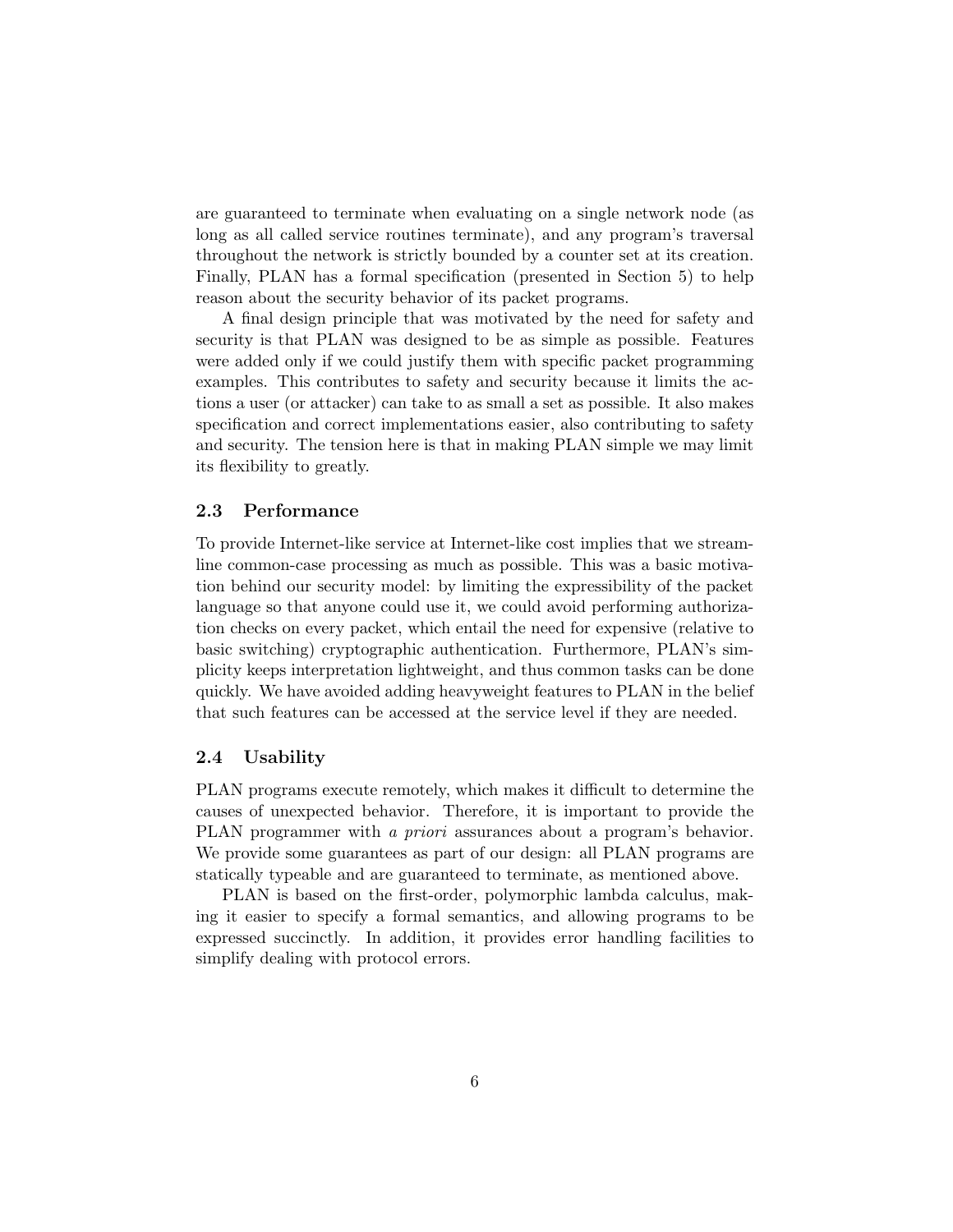## 2.5 Why a New Language?

Now that the reader has a basic idea of the design goals for PLAN, we can revisit the question of why we need a new language. The need for PLAN to be very simple and lightweight, which serves all of our design goals except flexibility, provides a compelling argument that no general purpose language is really suitable. In fact, the requirement that programs need not be authenticated would seem to make it insecure to use most generalpurpose languages. On the other hand, the need to tailor the language to the active networking domain eliminates existing special-purpose languages. Finally, even if we consider special-purpose languages explicitly designed for distributed computing, we find that they are targeted an environment that assumes a working network and are not well suited for use as a low-level network software implementation vehicle.

## 3 PLAN Overview

PLAN has four features that facilitate network programming: (1) primitives for remote evaluation, (2) a language-level device for encapsulating a computation, called a chunk, (3) means to customize a packet's routing and error handling, and (4) means to access general-purpose, node-resident services. These features, along with ones found in more typical programming languages such as data-structure and control flow constructs, facilitate programming a variety of useful networking tasks, including diagnostics like ping and traceroute for finding paths to remote machines, UDP-style data delivery, distributed routing protocol computations, and address-resolution.

However, because PLAN is designed as a replacement for IP, we must be concerned with the resource usage and security properties of PLAN programs. PLAN has two key properties concerning the resource usage of its programs: all programs are guaranteed to (1) terminate on each node at which they evaluate, and  $(2)$  visit only a fixed number of network nodes. These properties aim to ensure that PLAN programs do not make it easier to inflict denial-of-service attacks on network nodes than is already possible with IP. PLAN is also a type-safe language, meaning that its programs cannot illegally interact with the nodes on which they run, say by buffer overflows, unsafe casts from integers to pointers, etc..

This section describes PLAN informally, though with care. Some formal detail can be found in Section 5, where we describe PLAN's mathematical specification, and in an appendix to the paper, where a BNF-style grammar is presented. We begin by introducing the semantics of remote evaluation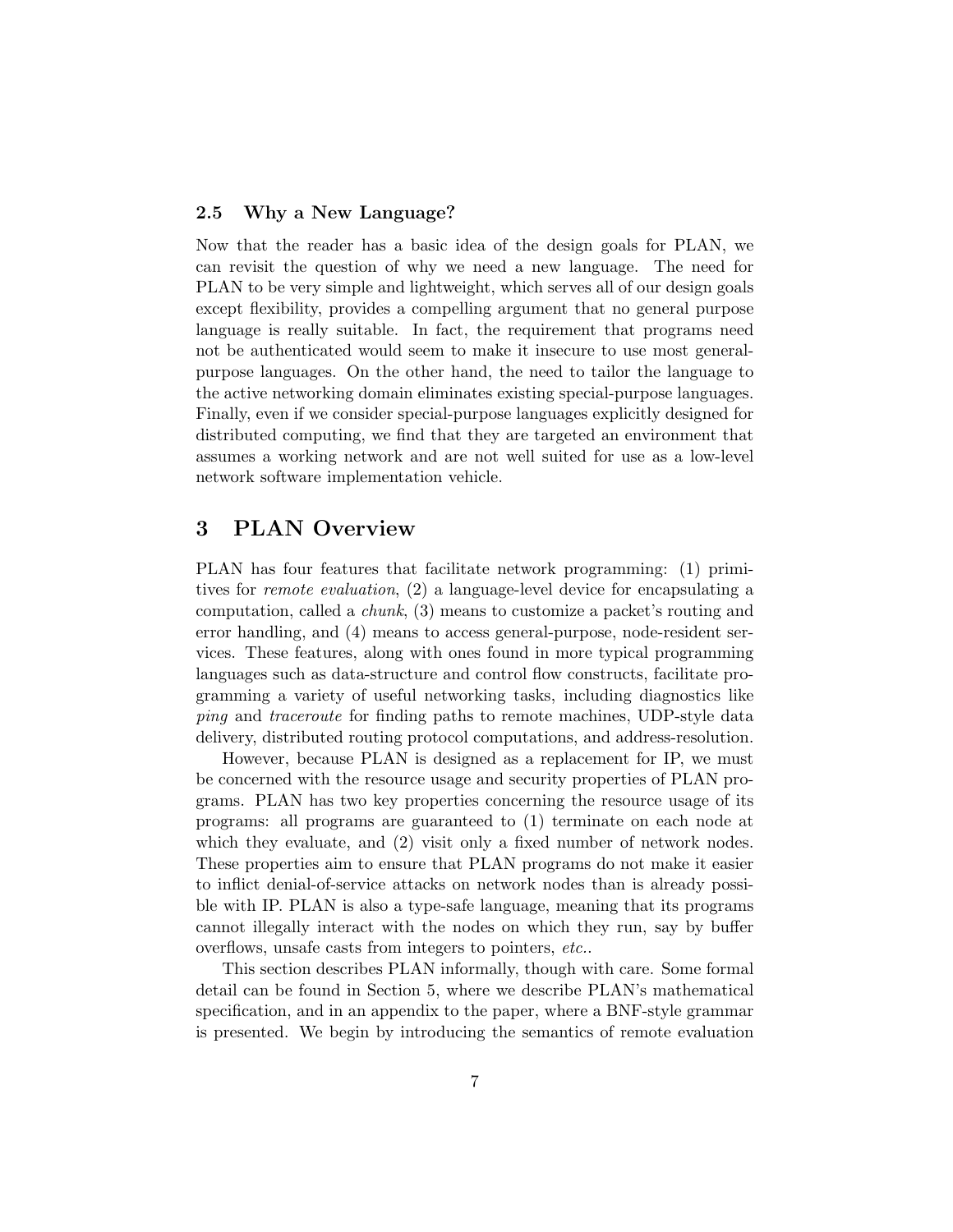in PLAN, and present a small example program that performs an active ping, to test whether a remote machine is accessible and available. We then explain how remote evaluation is implemented using PLAN packets, and how packets can customize their routing. Next, we describe how PLAN's resource bounding properties are made possible, and discuss how PLAN programs can handle errors. Finally, we conclude our discussion of remote evaluation by fleshing out some remaining details.

## 3.1 Chunks and Remote Evaluation

At the core of PLAN's design is its use of remote evaluation, implemented by the primitive **OnRemote. OnRemote** takes two main arguments what to evaluate and where to evaluate it. More specifically, its first argument is a chunk, and the second argument is a host address.

#### 3.1.1 Chunks

A chunk, which stands for code hunk, can be thought of as a suspended function call: all of the arguments have been evaluated, but the function invocation itself has yet to occur. Chunk literals resemble regular function applications except that the function name is surrounded by bars, as in  $|f|(1)$ . The bars illustrate that the evaluation of the function itself is delayed. When a chunk is transmitted to a remote site, the function named in the chunk expression  $(e.g., f)$  is invoked in a remote environment where all top-level bindings are available; as such it does not obey the usual lexical scoping of functions. This allows a form of recursive function call to be done with chunks, but not permitted with normal function calls; we say more on this in Section 3.3.

When a chunk is sent to a remote machine for evaluation, its code and arguments must be marshalled for transport. PLAN does not provide userdefined mutable state, so all marshalled values can simply be copied. An additional important benefit of this fact is that concurrently running PLAN programs can only share state through service routines, which implies that only the service language must concern itself with concurrency.

Chunks are first-class, meaning they may be manipulated as values. In addition to being provided to OnRemote for remote evaluation, a chunk may be evaluated locally by passing it to the eval service, which resolves the function name with the current top-level environment, performs the application, and returns the result. Chunks are quite similar to thunks, as provided in functional languages, but are not as general due to the changed scoping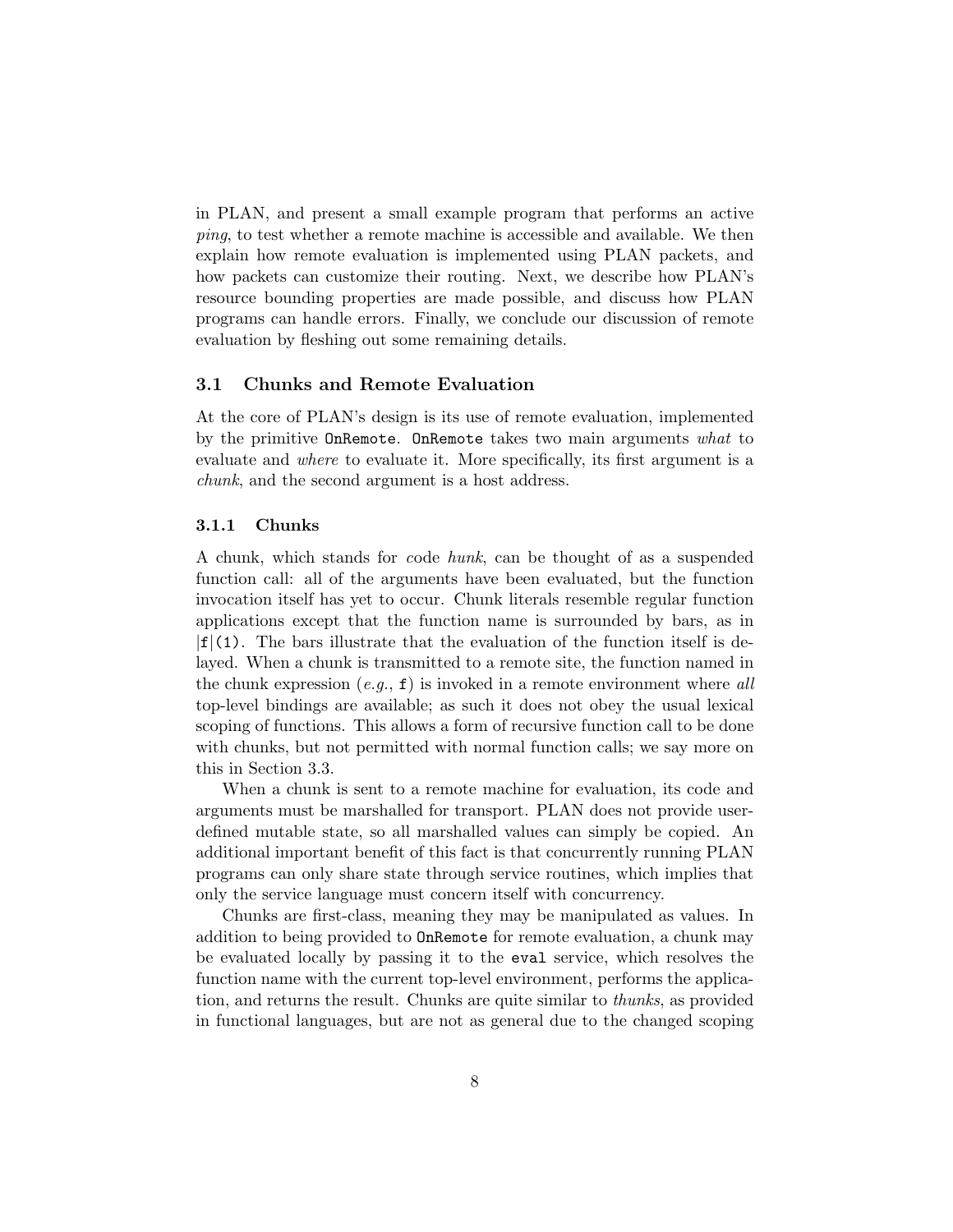```
fun ping (source, destination) =
  if thisHostIs(destination) then
    OnRemote(|ack|(), source, _{-}, _{-})
  else
    OnRemote(|ping|(source, dest), dest, _, _)
fun ack() = print("Success")
```
Figure 1: Programming ping in PLAN

rules. A detailed discussion of many of the uses of chunks is presented in Section 4.2.

#### 3.1.2 OnRemote

Remote evaluation is implemented by bundling the given chunk into a PLAN packet and injecting that packet into the network. The network routes the packet, perhaps in a customized way, to its evaluation destination to be evaluated. Like sending a packet, remote evaluation is asynchronous: once the packet is sent to the remote node, the current PLAN program continues without waiting for a response. Furthermore, like IP, remote evaluation is best-effort. There is no guarantee that a remote invocation will actually occur, as the packet might be dropped by the network. PLAN provides errorhandling facilities to deal with these uncertainties, described in Section 3.4. We look at PLAN packets more closely in Section 3.6.

Using OnRemote, we can program ping in PLAN, which is used to test if a remote host in the network is both reachable and available. In the IP Internet, ping is provided as a special packet type in the ICMP protocol [49], while it can be programmed using standard facilities in PLAN, as shown in Figure 1. In the figure, the underscores indicate values that we will not consider until later.

To run the program, the ping function is invoked with the address of the remote host in the destination argument, and the address of the requesting host in the source argument. The program is first evaluated on the source. If the source is not also the destination, then the call to thisHostIs will return false, and the first OnRemote will remotely invoke the ping function at the destination, with the same arguments. There the call to thisHostIs returns true, so the second OnRemote invokes the ack function back on the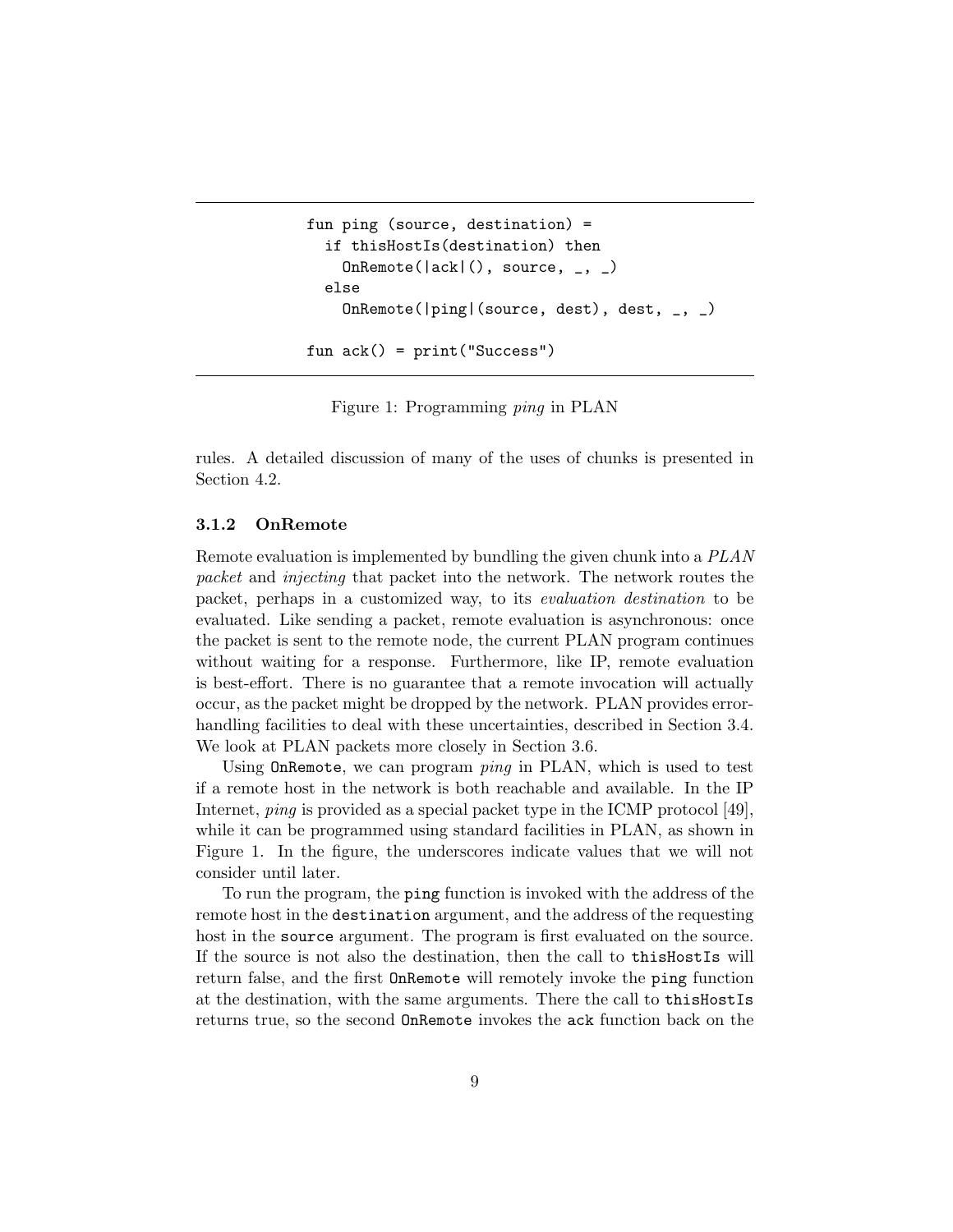source, which prints the message Success.

The *ping* program calls two functions not defined in the program text, thisHostIs and print. When a PLAN program evaluates at a node, such calls are resolved to node-resident functions called service routines. It is expected that all PLAN nodes will provide a set of service routines called the *core services*; these core routines include **thisHostIs**, print, and others like getHostByName to perform name lookups, or getNeighbors to get a list of the hosts immediately neighboring the current host. Other services may be available, but may be subject to authorization checks. We discuss services in greater depth in Section 3.5.

## 3.2 Routing

The ping program describes what should happen at the source and destination nodes, but not how the PLAN packet makes its way to the destination. This observation raises a larger question: on which nodes should a packet's program be evaluated? At one extreme, adopted by some packet programming languages [66, 54, 45, 13], we could require that a packet's program evaluate on every node it traverses. Another extreme, embodied by the IP-based Internet, is that customized computation is only allowed at the endpoints. In PLAN, we take the middle ground and allow a packet to evaluate at any number of programmer-specified nodes between its source and ultimate destination. In between its evaluation points, each one indicated by the a field evalDest stored in the packet, the packet is routed by the network. More justification of this approach is made in Section 3.6.3.

Rather than leave routing entirely up to the whims of the network (as is the case with IP packets), a program can specify how it is to be routed by naming a per-packet routing function. This function is a node-resident service that takes as an argument a destination address, and returns back the address of the next hop on the way to that destination. When a packet arrives at a node that is not its evaluation destination, the routing function is called, and the packet is forwarded to the next hop, as returned by the function. In the case that a packet does not require customized routing, it can specify the defaultRoute function, available in the core service set. In our experience, defaultRoute is used most often, but we have used custom routing as well [25].

Alternatively, the packet can perform its own routing, by setting the evalDest field hop by hop in the network, as described further in Section 3.6.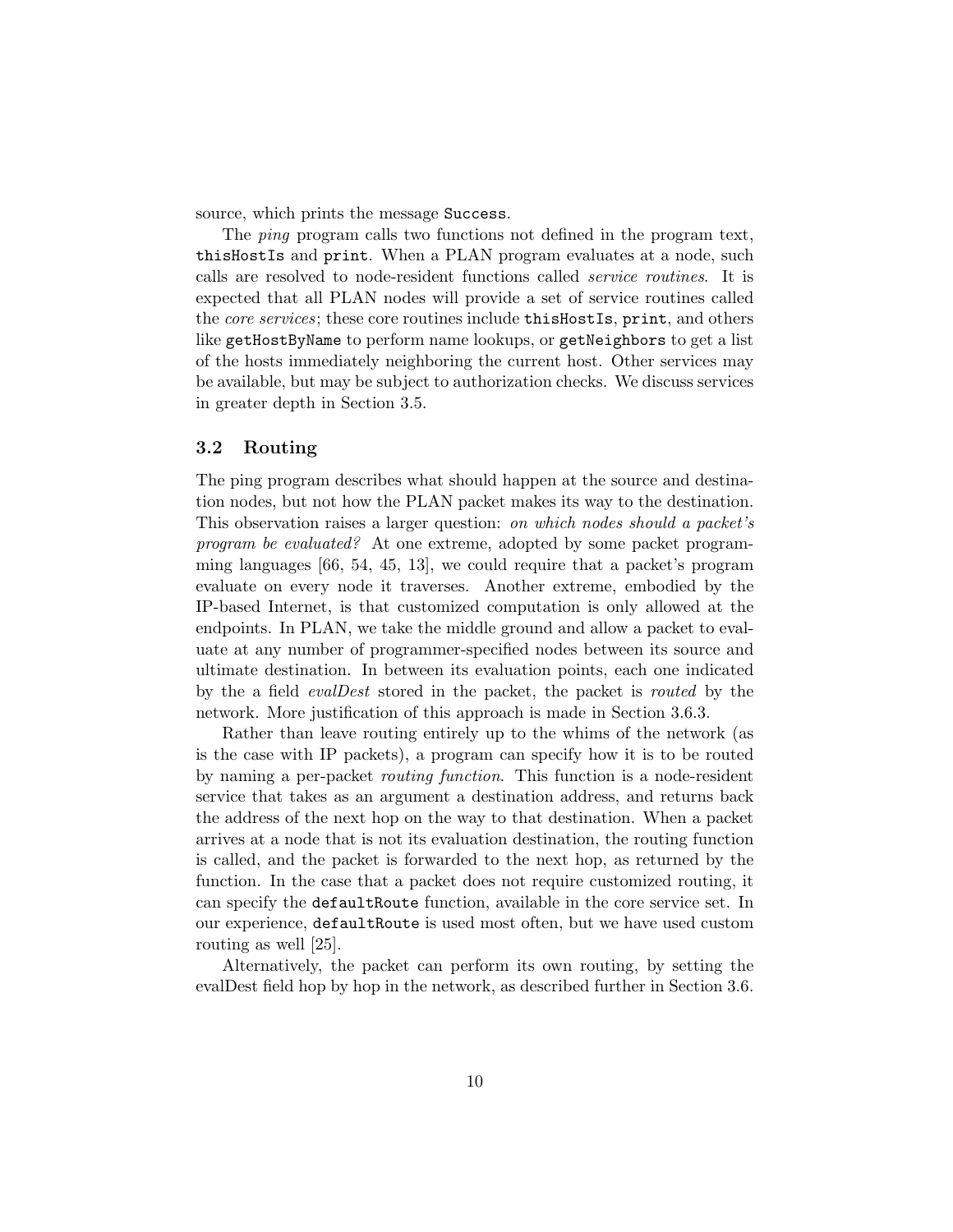## 3.3 Resource Bounds

Because the network is a shared infrastructure, it must ensure that its packets do not consume an unfair amount of resources. In the IP-based Internet, all unicast IP packets have a time-to-live (TTL) field, a fixed maximum size, and have very simple header processing, so they satisfy the following resource usage property:

The amounts of bandwidth, memory, and CPU cycles that a single packet can cause to be consumed is linearly related to the initial size of the packet and to some resource bound(s) initially present in the packet.

While this property does not prevent all forms of *denial-of-service* attack (particularly distributed denial-of-service (DDOS) attacks), it has allowed the Internet to scale effectively to hundreds of millions hosts.

If PLAN packets are to replace IP packets, it stands to reason that they should also satisfy this property, or one like it, or else enable hackers to more easily mount denial-of-service attacks. To this end, all PLAN programs satisfy two resource-usage properties. First, every PLAN program will terminate on each node on which it executes. Second, PLAN packets are limited in the number of nodes on which they may execute by a per-packet counter called the resource bound (or RB).

PLAN's termination guarantee arises from its simple flow of control constructs: statement sequencing, conditional execution, iteration over (bounded size) lists using the common functional programming combinator  $fold^1$ , and exceptions, all in the usual style. Although function calls are supported, notably absent are recursive function calls and constructs that allow unbounded iteration. The lack of recursion and unbounded iteration imply that all PLAN programs terminate on each node on which they run.

PLAN's second guarantee ensuring limited time in the network arises from a per-packet RB counter that indicates the sum total of nodes a packet or any of its progeny (created by OnRemote) may traverse. Such a limit becomes clear when we consider the following program:

$$
fold(f, a, [b_1; b_2; \ldots; b_n])
$$

has the meaning

$$
f(\ldots f(f(a,b_1),b_2)\ldots,b_n).
$$

<sup>&</sup>lt;sup>1</sup>For those not familiar with functional programming, fold takes three arguments: a function f to execute for each element of the list, an initial *accumulator* a, and the list itself.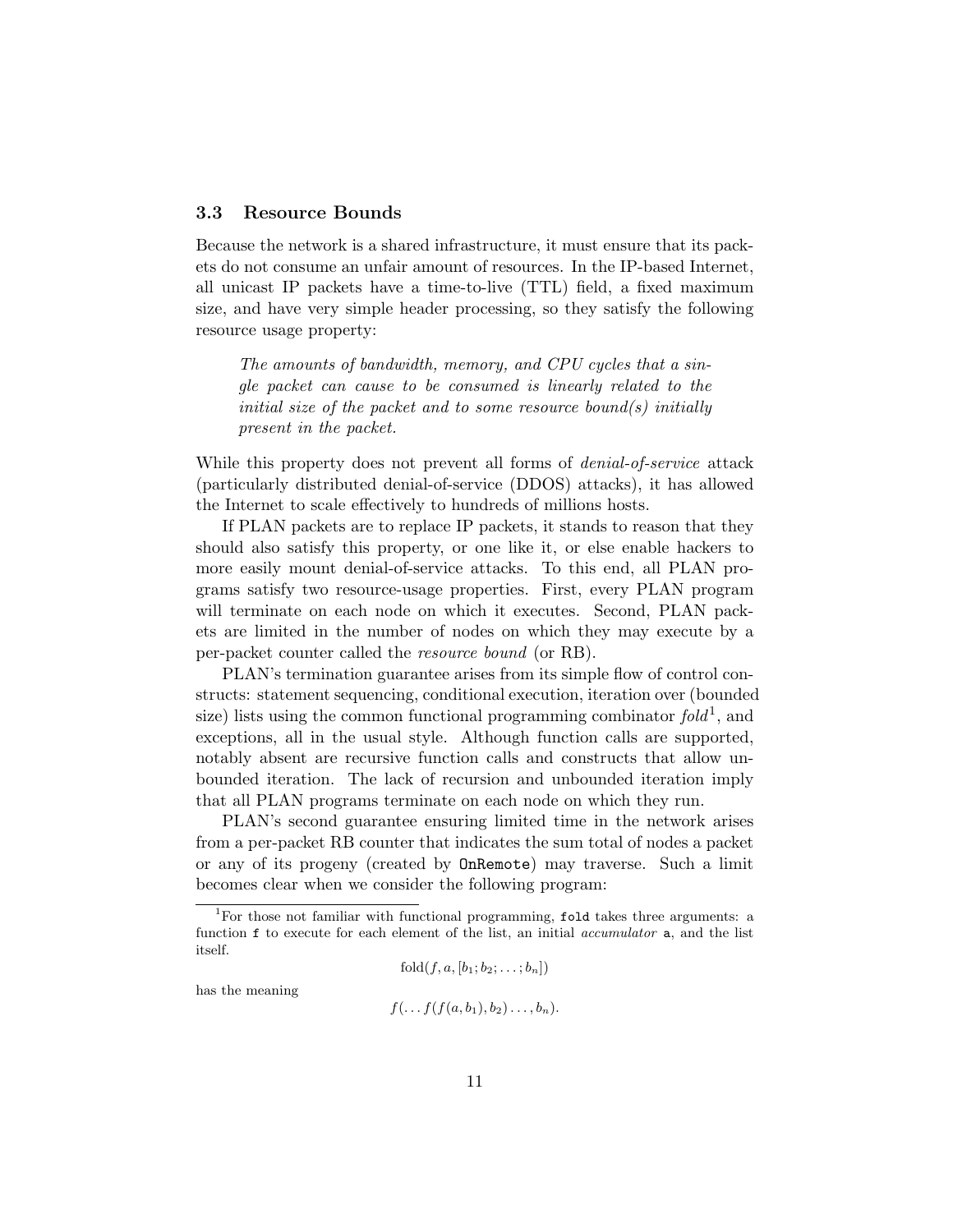```
fun ping_pong(pingHost, pongHost) =
  OnRemote (|ping_pong|(pongHost, pingHost), pongHost, _, _)
```
Unchecked, this program would bounce back and forth between pingHost and pongHost indefinitely. Instead, each node that a packet traverses decrements the packet's RB by one. In addition, when a parent packet creates a child packet, it must donate some of its resource bound to that child (as we describe below). Finally, since eval(c) is essentially the same as  $OnRemote(c, h)$  in which h is the local host, calling eval subtracts 1 from the resource bound.

Unfortunately, these two properties are not enough to satisfy the resource usage property stated above. In particular, the fact that PLAN programs must terminate does not imply they do so only using a linear amount of resources. For example, the following program runs in time exponential in its size, even though it does no allocation and does not even use iterators:

```
fun f1():unit = ()fun f2():unit = (f1(); f1())fun f3():unit = (f2(); f2())fun f4():unit = (f3(); f3())fun exponential():unit = (f4(); f4())
```
To avoid pathological programs of this sort, we impose two additional constraints:

1. Given function f which calls functions  $g_1, g_2, \ldots g_n$ :

$$
f \in \text{valid iff } g_1, g_2, \dots g_n \in \text{valid and}
$$

$$
\text{ calls}(f) = 0 \text{ or}
$$

$$
\text{ calls}(g_1) + \text{ calls}(g_2) + \dots + \text{ calls}(g_n) \le 1
$$

where  $\text{calls}(q)$  is the number of PLAN functions called from function g.

2. Iteration with fold must be limited to a constant amount  $(e.g.,\text{ lists of})$ length 5), and use consumption of resource bound beyond that point (*i.e.* subtract 1 for every 5 elements traversed).

Some other active network systems [45, 66, 13, 54] attempt to ensure the resource bounding property by imposing fixed CPU and memory counters at each node to limit evaluation resource cost. While straightforward, this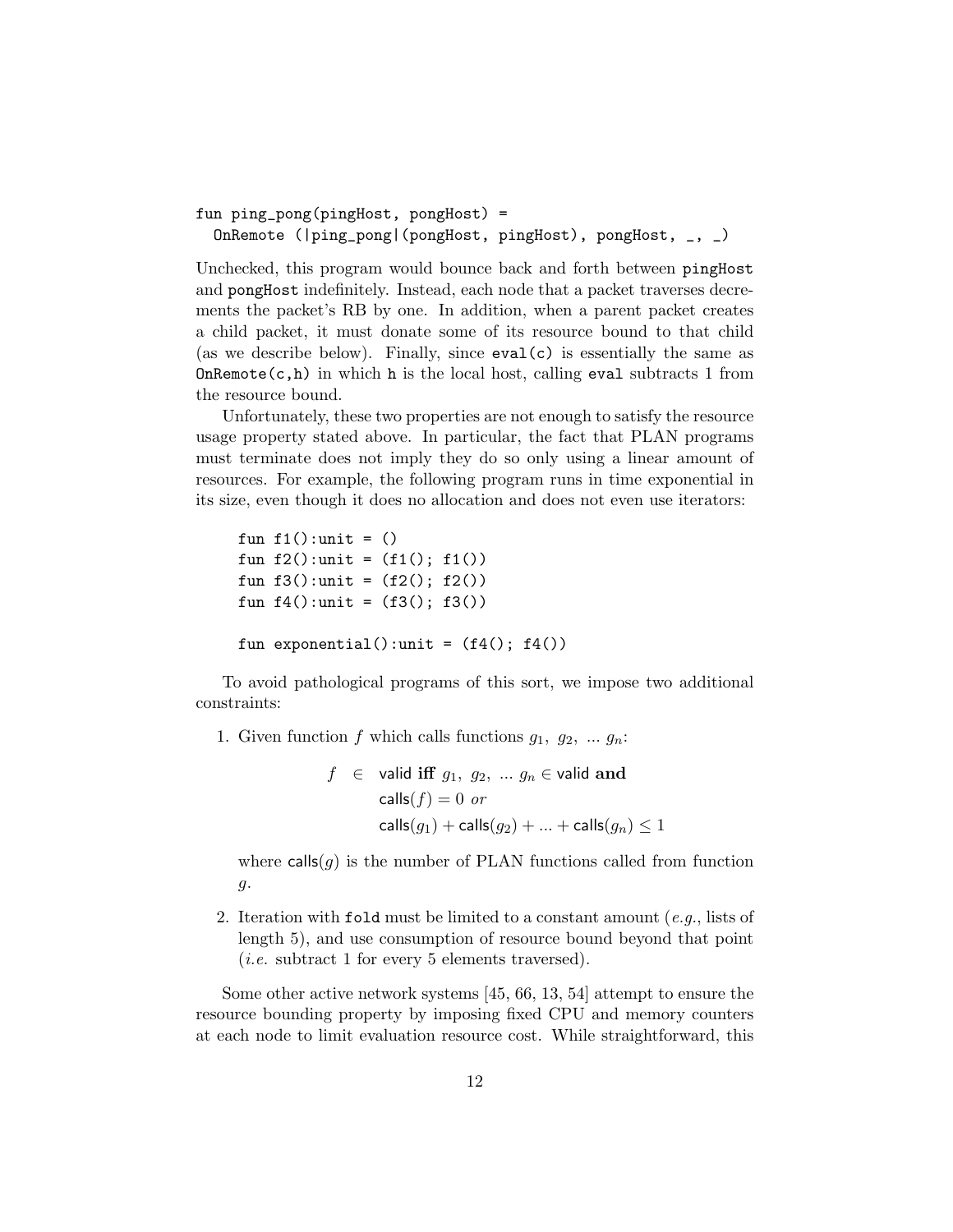method weakens a priori guarantees of correctness, since a program could be terminated at any time (of course, this is already somewhat the case, since OnRemote and the closely related OnNeighbor are unreliable). Furthermore, care must be exercised to perform this termination safely; Hawblitzel et al. [20] have shown that termination of threads in the JVM can be unsafe, and Java remains a popular language for active network implementation. Some discussion of the tradeoffs for safety relative to PLAN and other languages can be found in [17].

## 3.4 Preventing and Handling Errors

PLAN aims to simplify the process of distributed programming by both preventing many errors in its programs, and by providing useful means for handling them when they arise. PLAN uses strong typing to rule out many errors, and its termination guarantee rules out others. Types can be inferred by the compiler using essentially the Hindley-Milner algorithm also employed by Standard ML, with some minor modifications. Although PLAN programs are mostly statically typeable, in our implementation they are dynamically checked. This unorthodox approach arose from the demands of remote programming: static typeability is a benefit to help debugging before injecting a packet into the network, while dynamic checking provides efficient safety (from the nodes' point of view) for mobile scripting code. In addition to a fairly standard set of base types, PLAN provides a homogeneous, variable-length list type and a heterogeneous, fixed-size tuple type, but no support for general recursive types, since their utility is questionable without general recursion. PLAN also supports parametric polymorphism, in the style of Standard ML, and similar to templates in C++.

Anomalous conditions are signalled to PLAN programs through exceptions. For example, OnRemote will raise the exception NotEnoughRB if the packet does not have enough resource bound to send a new packet. However, because of the asynchrony of OnRemote, exceptions alone are not sufficient for handling all errors. Using a synchronous OnRemote, a thrown exception could be propagated back to the calling program to be handled; instead, the program that called OnRemote, if it even still exists, is in no position to handle the exception.

Therefore, so that the application is notified when something goes wrong, PLAN provides two error handling mechanisms based on callbacks. First, an abort service is provided which allows a program to execute a chunk on its source node. This is accomplished by extracting the source address from the packet header and sending to it an error packet carrying the chunk. Once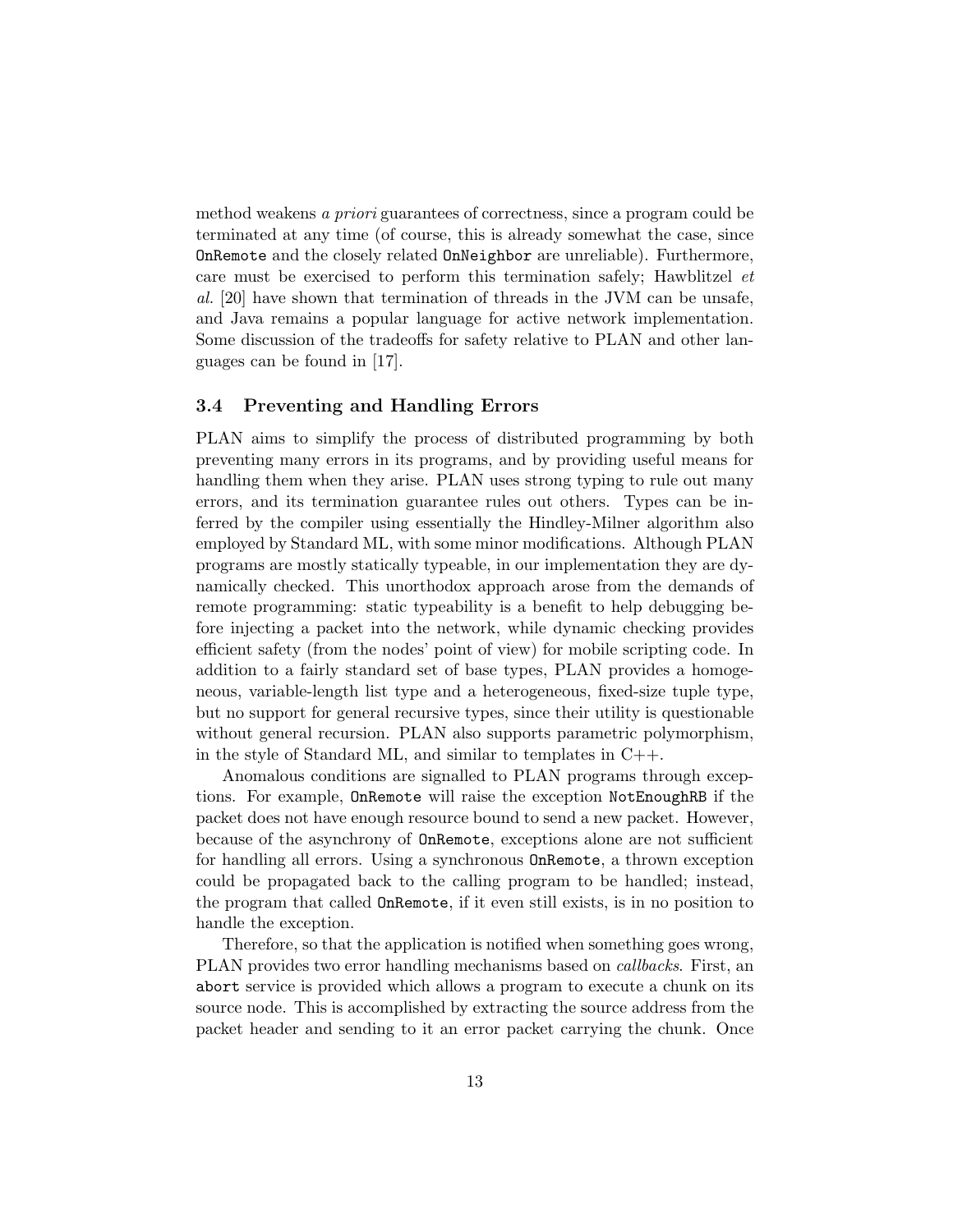```
fun exnreport(h:host,e:exn) =
  (print("I raised "); print(e);
   print(" on "); print(h))
fun main(home:host, ...)=try
    ...
  handle e =>
    abort(|exnreport|(hd(thisHost()),e))
```
Figure 2: A general error-reporting mechanism

there, any remaining resource bound is discarded, and the chunk is evaluated. Coupling the abort service with exceptions provides for reasonably flexible error-handling; an example is shown in Figure 2.

However, evaluation on remote nodes may raise exceptions not anticipated by the programmer, and some errors are severe enough that they cannot be handled within PLAN (for example, a transmission error may result in a type-incorrect program that is rejected by the interpreter). For these cases, we provide a mechanism for error handling through a special field in the packet header. The handler field names a service to be invoked on the source in case an error or exception not handled in the program is raised. This essentially corresponds to an implicit call to the abort service where the chunk to be executed is simply a call to the named handler service.

For both of these cases, error-handling semantics dictates that the source field names the host where the packet's oldest ancestor was injected. For example, in the ping program, up to three packets will be created: the first by the ping user application, and the second two by OnRemote calls in the ping function. Because the first packet will create the second two, it is termed the parent of those packets. Each of the child packets will share its parent's source field. This allows child packets to report back to their originating application, and for errors to go to the right host.

### 3.5 Services

PLAN programs essentially 'glue' together service routines, like thisHostIs and print from the ping example. PLAN is lexically-scoped, with the available services occupying the initial bindings in the namespace. Because ser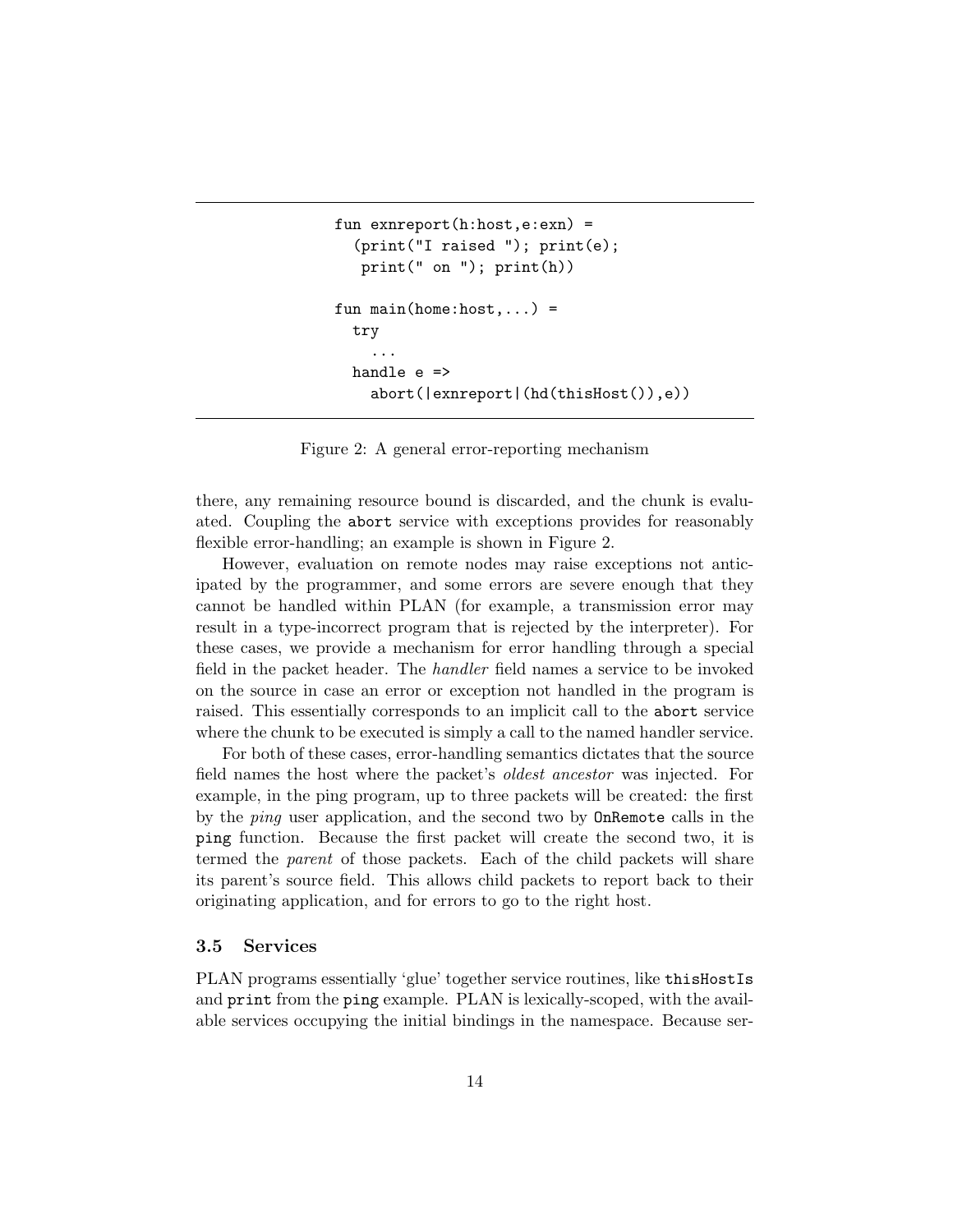vice invocations are syntactically identical to normal function invocations, a PLAN program may shadow a service routine by defining a local function of the same name. By the same token, if a name fails to resolve at invocation time, the interpreter assumes the program is attempting to invoke an unavailable service routine, and raises a ServiceNotPresent exception.

Since we want basic programs like ping to be available to all users, a number of 'core' services are made available throughout the network, including thisHostIs and print. Of course, many computations will require services that should not be available to all users. For example, we could provide a PLAN interface to the router's Management Information Base (MIB) [38] so that PLAN packets could be used for network management. A simple approach to preventing unauthorized access to protected services would be for such services to have arguments that allow whatever security credentials that are needed to be carried in the packet and the passed to the service.

In addition to the simple approach, we also provide a more powerful namespace-based approach to security. While the details are presented in another paper [24], we present the basic idea here. In addition to eval is a related service called authEval, which takes as arguments a chunk, a digital signature, and a public key.<sup>2</sup> authEval verifies the signature against the binary representation of the chunk and the provided public key. If successful, the chunk is evaluated; otherwise, an exception is raised. During evaluation, the program's namespace is expanded to include bindings to services commensurate with its level of privilege of the given key. If the program tries to access a protected service for which it does not have appropriate privilege, the service will be not be in the program's namespace, resulting in ServiceNotPresent being thrown.

### 3.6 Remote Evaluation Revisited

Now that we have had a good overview of PLAN, we can refine and complete our discussion of remote evaluation. First, we present our implementation of PLAN packets, summarizing the fields as we have discussed to this point. Second, we present OnRemote in its full generality, now incorporating PLAN's notions of resource bounding and routing functions. Finally, we introduce the remote evaluation primitive OnNeighbor, presenting an alternative ping implementation that makes use of it.

 $2$ Our implementation actually makes use of shared-key cryptography, rather than public key cryptography, requiring an initial key generation phase. Otherwise, the description here is accurate.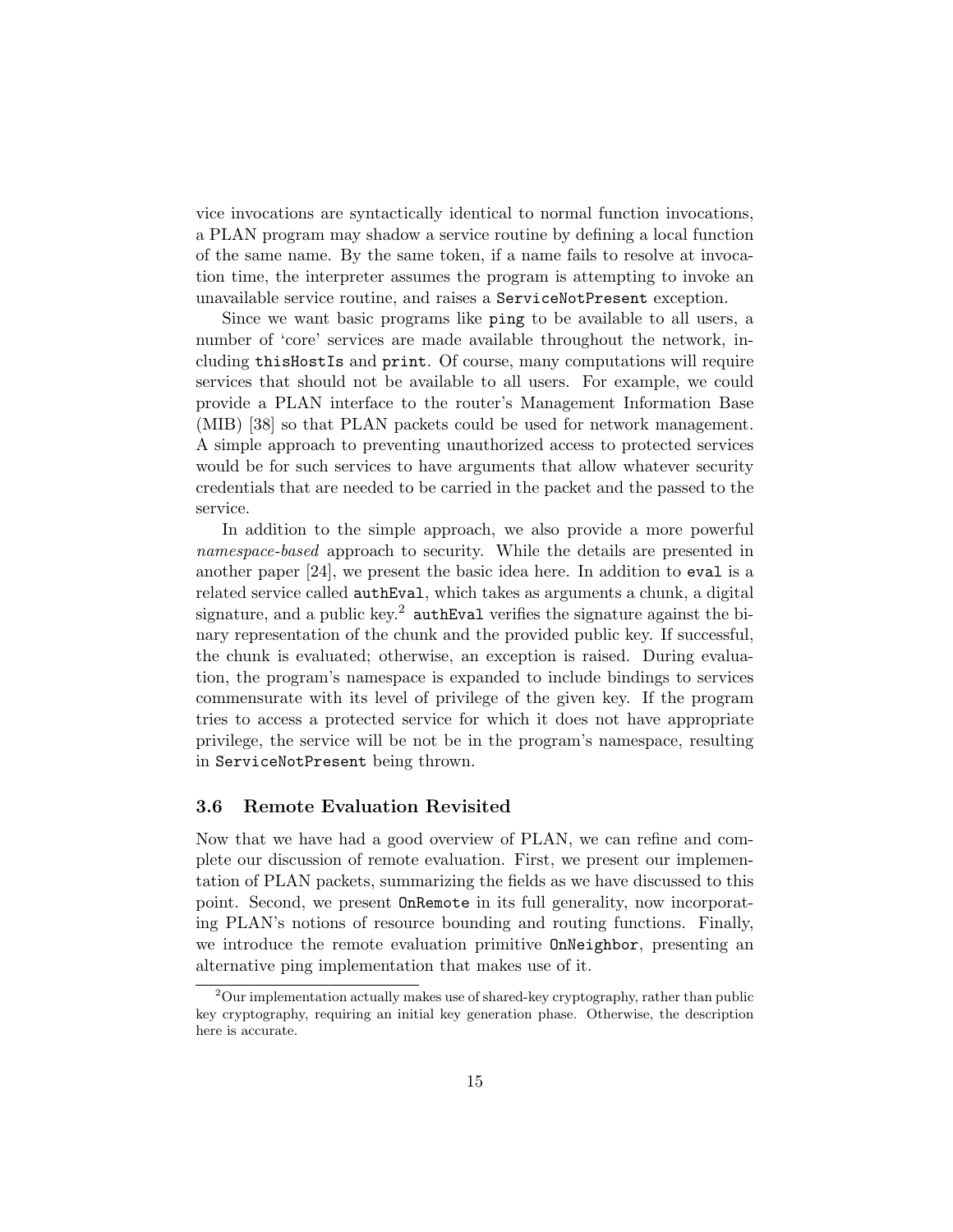| Field    |             | Explanation                    |
|----------|-------------|--------------------------------|
| chunk    | code        | top-level functions and values |
|          | entry point | first function to execute      |
|          | bindings    | arguments for entry function   |
| evalDest |             | node on which to evaluate      |
| RB       |             | global resource bound          |
| routFun  |             | routing function name          |
| source   |             | source node of initial packet  |
| handler  |             | function for error-handling    |

Figure 3: The PLAN packet

#### 3.6.1 PLAN packets

The PLAN packet format is shown in Figure 3. The primary element of each packet is its chunk, which consists of three components: the code, the entry point, and the bindings; the latter two are referred to collectively as the invocation. The code consists of a series of definitions that bind variables to either functions, simple values (*i.e.* integers, strings, *etc.*), or exceptions.

The invocation defines the function call  $(i.e.,$  function name entry point and actual parameters  $a_1, \ldots, a_n$ —the *bindings*) to be evaluated at the *eval*uation destination (or evalDest), which is stored in the packet. To resolve variables mentioned in the invocation, the set of all definitions in the code part and the core service functions serve as the legal environment for the call.

The remaining fields in the packet are used to support the features we have thus far described: the RB field stores the packet's current resource bound, and is decremented on each hop the packet traverses; the routFun field names the packet's routing function  $(e.g., \text{ defaultRoote});$  the source field names the origination host of the packet's oldest ancestor, needed for error reporting; and the handler field is used when dealing with exceptions that escape the program scope.

#### 3.6.2 OnRemote revisited

For simplicity, we have so far presented OnRemote as taking only two arguments. It takes two additional arguments:

1. The amount of resource bound to give to the packet being sent. The amount specified must be greater than zero and no greater than the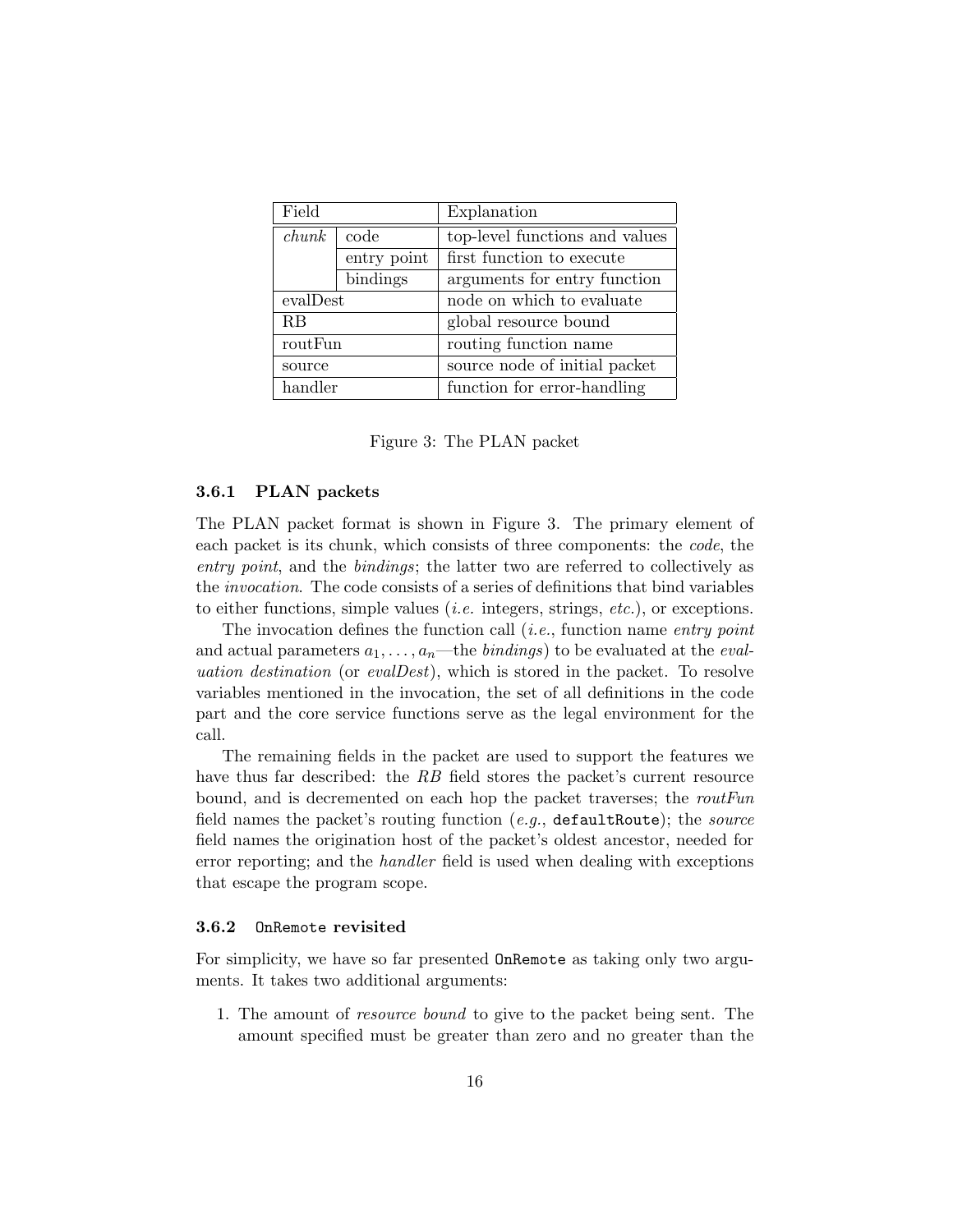parent's current resource bound. This way, a parent packet can create multiple child packets, and give some resource bound to each. Once a packet's resource bound is exhausted, it may not create further packets.

2. A routing function name. This is stored in the packet's routFun field and used on each intermediate hop as described above.

The program in Figure 1 can be altered to accommodate these changes by using the call getRB() to get the current packet's resource bound and provide it to the child, and the defaultRoute function for doing the routing.

A more terse (and efficient) ping program is as follows:

```
fun ping () =OnRemote(|print|("Success")), getSource(), getRB(), defaultRoute);
```
To use this program, the host application sets the packet's evalDest to the remote host to ping. The local host interpreter forwards the packet to the destination where it evaluates ping, and thus the OnRemote command. As a result, a new packet is sent back to the source (the source address is extracted using the service routine getSource) with all of the remaining resource bound (the packet's resource bound is extracted using the service routine getRB), using the service function defaultRoute for routing. When the packet arrives at the destination (*i.e.* back at the source), the print service will send Success to the host application to be printed.

#### 3.6.3 OnNeighbor: neighbor evaluation

OnRemote is useful in the case that packet computation occurs only sporadically along its path. However, the packet may need to perform computation on every hop, or use arbitrary computation to calculate the hop itself. The OnNeighbor primitive is provided for these circumstances. OnNeighbor is similar to **OnRemote** except that the *evalDest* argument must be a neighbor of (that is, directly connected to) the current node, eliminating the need for routing. Therefore, rather than requiring a routing function as its fourth argument, it requires the link layer device handle on which to send the packet.

PLAN's two remote evaluation primitives, OnRemote and OnNeighbor, correspond to network-layer and link-layer packet transmission, respectively. That is, OnRemote can send a packet to any node in the network, requiring routing, while OnNeighbor can send a packet to hosts that are directly connected to it through the specified network device; no routing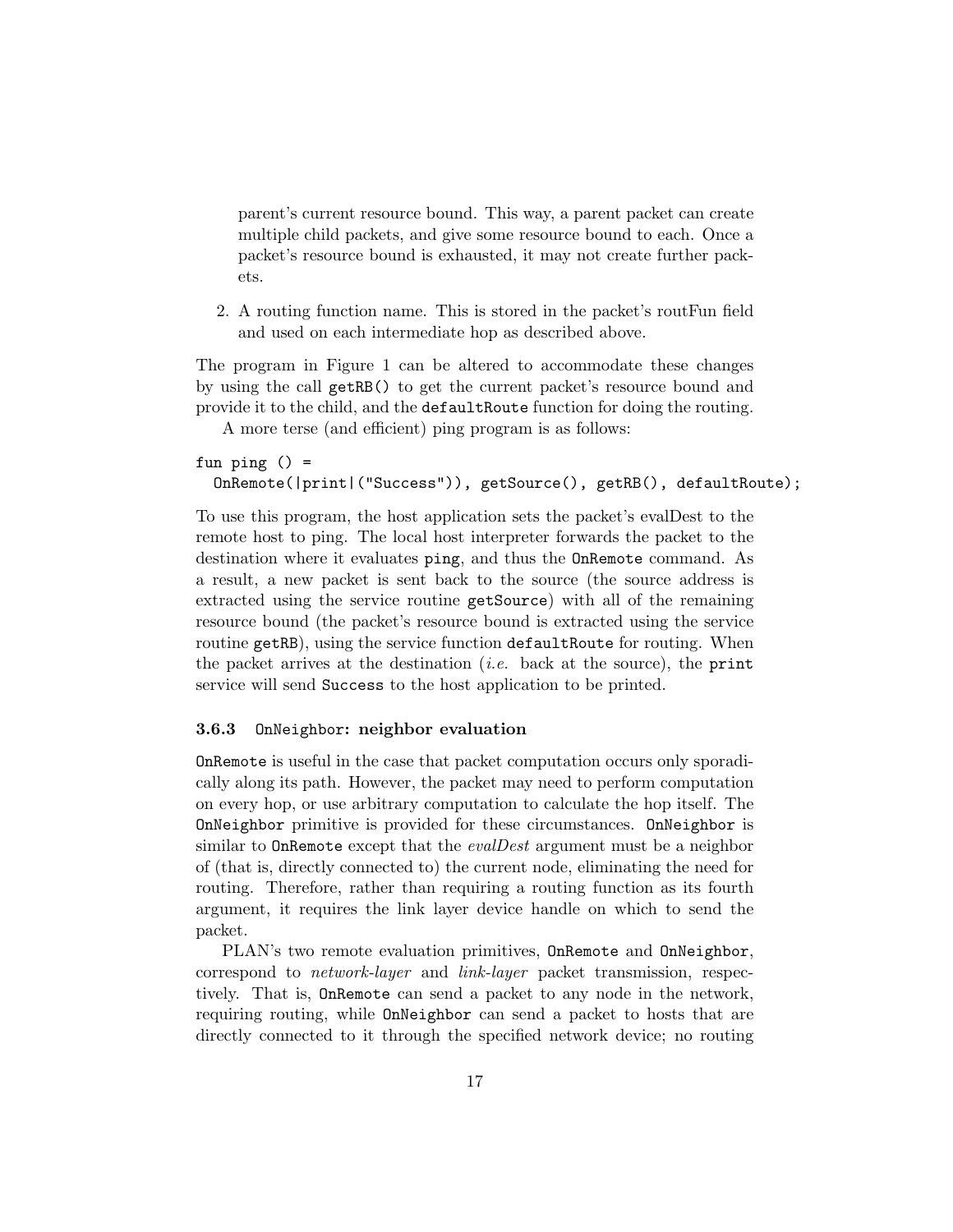```
fun ping_eval(dst:host) =
  if thisHostIs(dst) then (* got there *)
    let val p:(host * dev) = defaultRoute(getSource()) in
     OnNeighbor(|ack_eval|(getSource()), fst p, getRB (), snd p)
    end
  else (* not there yet *)
    let val p:(host * dev) = defaultRoot(dst) inOnNeighbor(|ack_eval|(dst), fst p, getRB (), snd p)
    end
fun ack_eval(src:host) =
  if thisHostIs(src) then (* got there *)
    print ("Success")
  else (* not there yet *)
    let val p:(host * dev) = default Route(src) inOnNeighbor(|ack_eval|(src), fst p, getRB (), snd p)
    end
```
Figure 4: PLAN ping that evaluates on all intervening nodes

is performed. Using only OnNeighbor ensures that a packet is in complete control of its processing (i.e. it evaluates on every hop between the source and its ultimate destination). In fact, the semantics of OnRemote can be implemented using OnNeighbor and some additional PLAN code, as shown for ping from Figure 1 in Figure 4.

Here, the routing function defaultRoute is called directly by the PLAN program to determine the next hop. It returns a pair consisting of the host address of the next hop and the device through which to send to reach that host. Observe that our very simple ping program has expanded quite a lot to deal with hop-by-hop routing. Preventing this code blowup, as well as some performance considerations, motivated our providing OnRemote to complement OnNeighbor.

## 4 Programming in PLAN

In this section, we showcase the interesting features of PLAN with programming examples. We will see that PLAN's remote evaluation primitives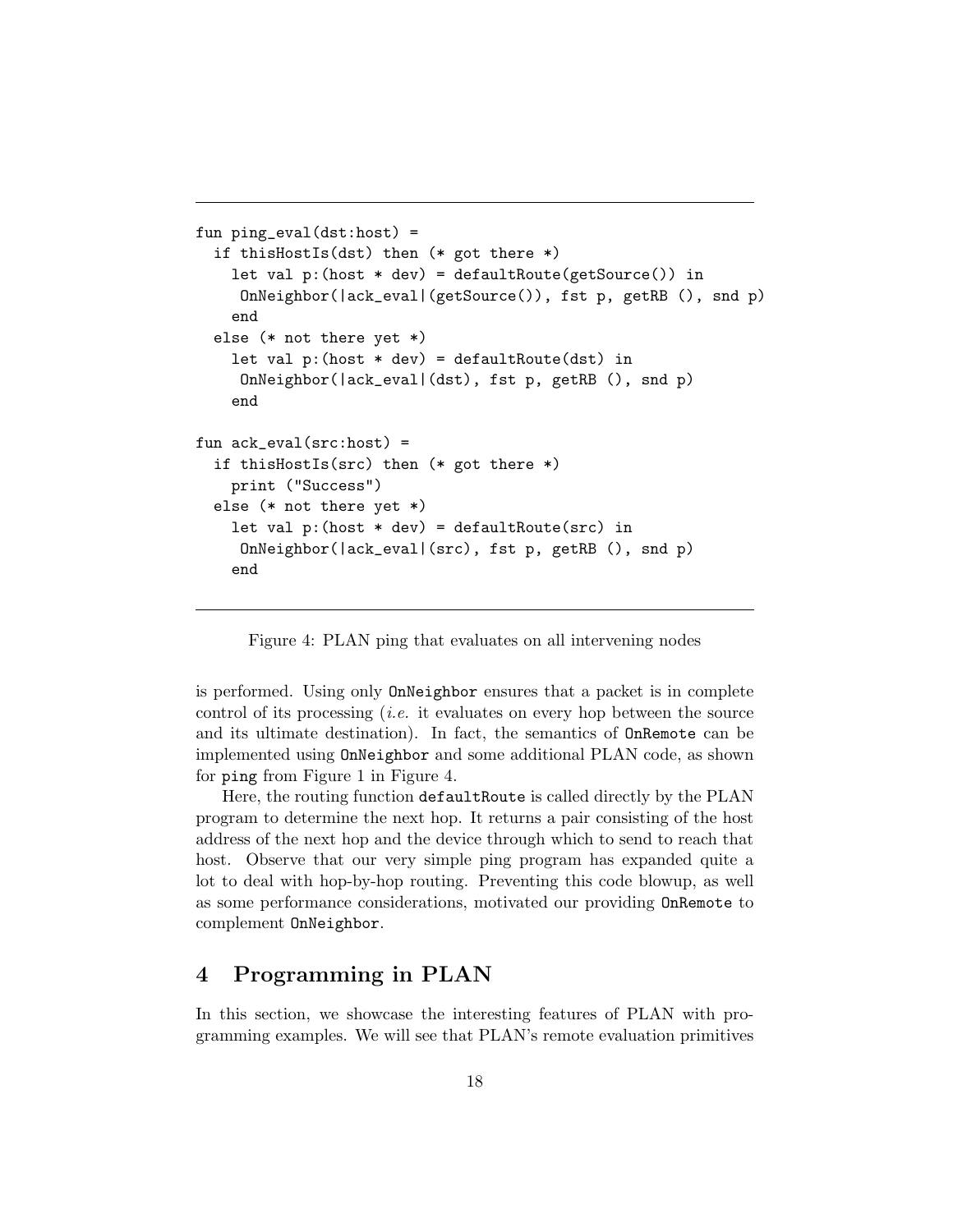allow us to make better use of network resources by providing fine control over packets' movements. Furthermore, PLAN's chunk abstractions provide mechanisms for encapsulating code and data, allowing for dynamic protocol composition and signalling.

## 4.1 Custom Routing

#### 4.1.1 Traceroute

Traceroute is a utility for discovering a path between two nodes in the network. In the IP-based implementation of traceroute, the originating host sends out ICMP ECHO packets towards the destination with successively increasing TTL values. Successive ICMP packets, in theory, time out one hop closer to the destination. When a packet times out, another ICMP error message is sent back to the source indicating a TTL expiry and the IP address of the host on which it occurred. The source simply collects these timeout messages to construct the route. If the remote host is unreachable, the path collected will be up to the point where the network has failed.

We can implement traceroute in PLAN using OnNeighbor; the PLAN code is shown in Figure 5. Like the standard IP version, the PLAN algorithm ensures that if the destination is unreachable due to a failure in the network, all of the nodes up to that point will be reported. In particular, at each node, traceroute sends back the name of the current host with the number of hops traversed so far, and creates a new packet that is sent to the next hop to continue the process.

To start, a host application injects a traceroute packet to evaluate at the source. At each host on which it evaluates, the traceroute function sends an  $ack$  packet<sup>3</sup> back to the source. This packet carries with it the host and the number of hops it is away from the source, which is then printed to the host application. In addition, if the traceroute packet is not yet at the destination, it determines the next hop towards the destination, and sends another traceroute packet there.

The execution of traceroute is depicted visually in Figure 6 between a source node  $A$  and a destination node  $D$ . Each arrow in Figure 6 represents a single packet, and is labelled with its entry point function name, where the arrowheads indicate the nodes on which the packet evaluates. Thus all ack packets are evaluated only at node  $A$ , the source, while the traceroute packets are evaluated at each node on the way to the destination D.

 $3$ For brevity, we shall refer to a packet whose chunk has function  $foo$  as its entry point as a foo packet.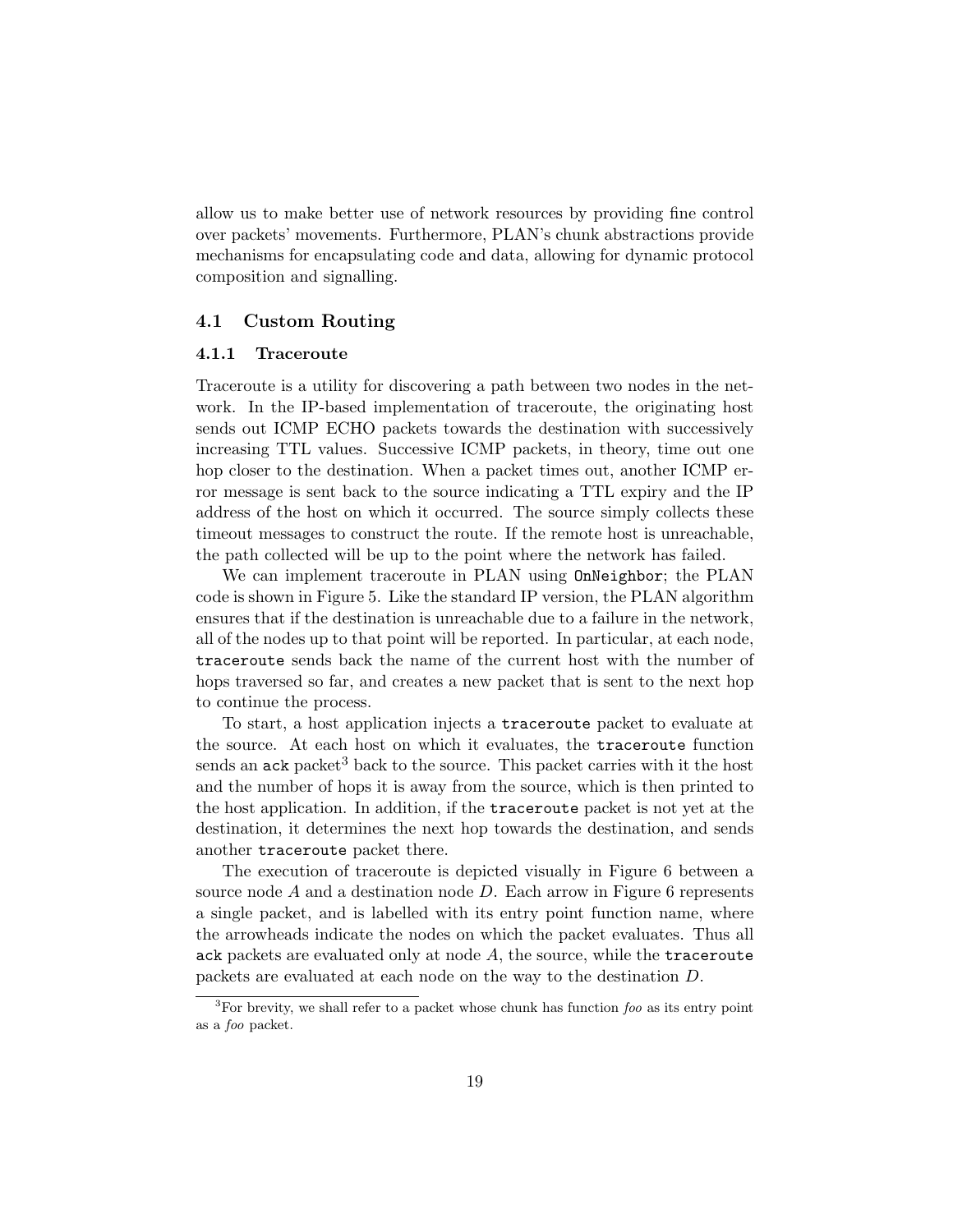```
fun traceroute (dst:host, count:int) =
let val this:host = hd(thisHost())
in
  (OnRemote(|ack|(this, count),
            getSource(), count, defaultRoute);
  if (not (thisHostIs(dst)) then
   let val p:(host * dev) = defaultRoot(dst)in
    OnNeighbor(|traceroute|(dst, count+1),
                fst p, getRB (), snd p)
    end
  else ())
end
fun ack(h:host, count:int) =
 (print(h); print(" : "); print(count); print("h"))
```
#### Figure 5: PLAN traceroute

This example illustrates the use of pairs and lists in PLAN. Pairs are needed because defaultRoute returns a pair (of type host \* dev), and we need to access its fields to provide to OnNeighbor. <sup>4</sup> Lists are used by the service function thisHost, which returns as a list all of the addresses that may be used to refer to the current host. Like in the IP Internet, when PLAN hosts may be multi-homed, meaning they have access to multiple networks, with a different address on each network.

Now, contrast the above traceroute program with the standard IP traceroute mechanism. Our PLAN traceroute uses fewer network transmissions than this scheme, since we have only one "outgoing" traceroute packet, whereas the standard traceroute must re-traverse earlier nodes with each successive outgoing ICMP request. In addition, only having one outgoing packet means a route change in the middle of our traceroute query will not affect the accuracy of our result; the PLAN traceroute will still report hops along a coherent (albeit old) route, whereas the standard mechanism might present a mix of hops from the old and new routes.

<sup>4</sup>For those unfamiliar with pairs, the first field of a pair is accessed using the function fst, while the second field is accessed using the function snd.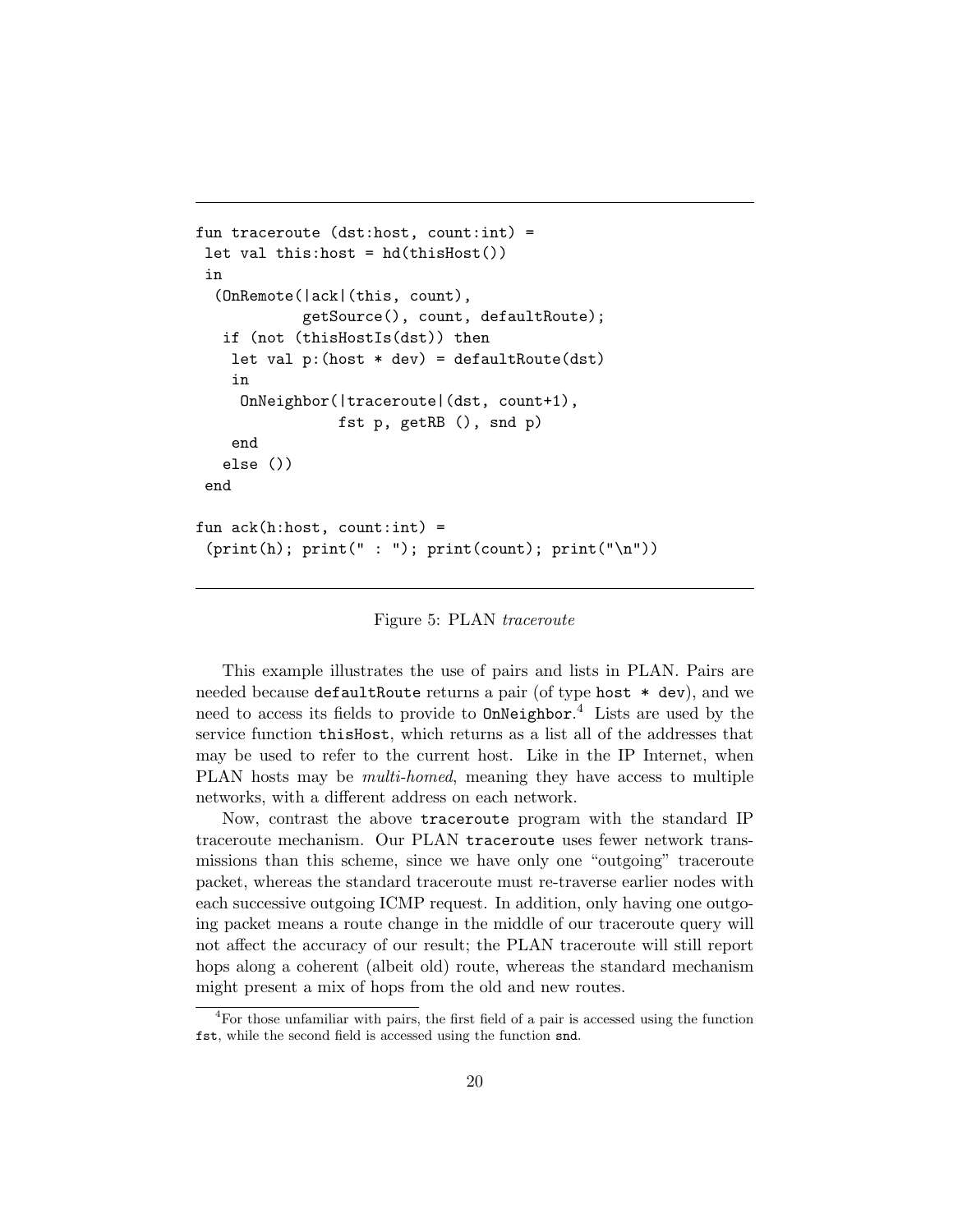

Figure 6: Evaluation of the traceroute program

Moreover, PLAN admits other implementations. For example, a *collec*troute program could collect the path between the source and destination and only send the result upon reaching the destination. This uses even fewer resources than PLAN's traceroute, but at the cost of failing to report a prefix of the path when their are downed nodes. This flexibility is a central motivation behind active networks: different programs (in this case, diagnostics) can be created on the fly, without standardization.

#### 4.1.2 Multicast

While both ping and traceroute are diagnostic functions, PLAN can also express more general network computations, such as multicast. The idea behind multicast is to trade off computation for bandwidth. Consider the topology depicted in Figure 7. If a program at node A were to send packets individually to nodes  $B, C, D$  and  $E$ , a total of 6 transmissions would occur:  $A \to B$ ,  $A \to C$ ,  $A \to C \to D$ , and  $A \to C \to E$ . A multicast packet takes advantage of common prefixes among destination nodes, resulting in only 4 transmissions:  $A \rightarrow B$ ,  $A \rightarrow C$ ,  $C \rightarrow D$ , and  $C \rightarrow E$ . However, the reduction in messages is compensated for by additional computation as the multicast tree must be computed by the routers.

Figure 8 illustrates a PLAN program that multicasts a computation to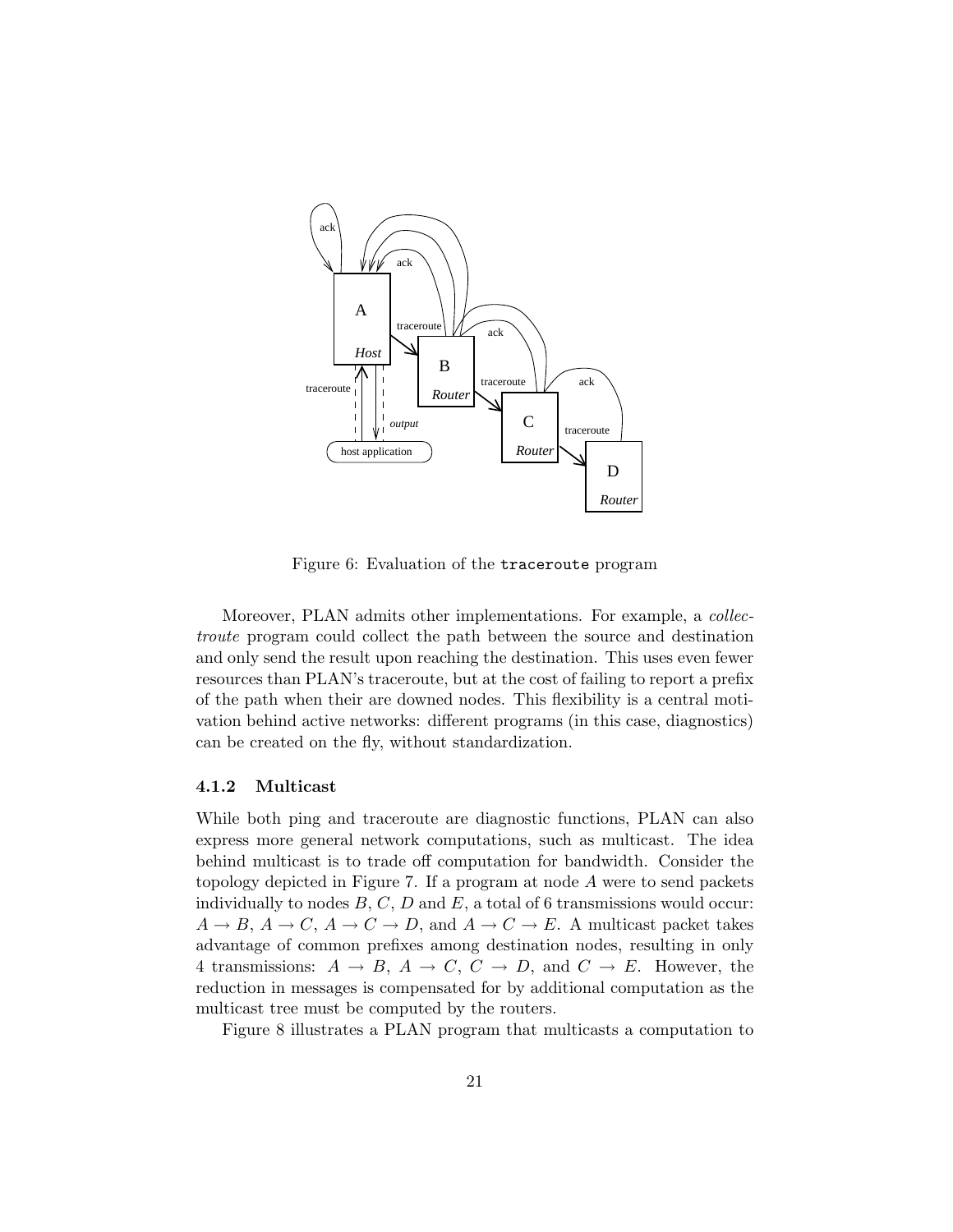

Figure 7: A sample network topology

a list of destinations. Each time multicast evaluates, the local function find hops is called for each node in the destination list addrs by the primitive foldl. The result is a pair containing the list of next hops in the multicast tree and a list of the remaining destinations. multicast is then invoked remotely on each hop parameterized by the new list of destinations. Note that find hops also evaluates the designated task when the function is evaluating at a destination. This is done via a call to eval on the chunk task.

Observe that each of the child packets is sent using the following code:

foldl(send\_packs,(getRB()/length(hops),dests),hops)

Here, the amount of resource bound to give to each child packet is determined by getRB()/length(hops). In effect, the assumption is that each branch of the multicast tree is roughly balanced, in that each will require equal amounts of resource bound to deliver all of the packets. Of course, this assumption is not true in general, and we may end up giving too much resource bound to one branch and not enough to another. To prevent this problem, some systems, like ANTS [66, 65], do not enforce a conservation of resource bound, as PLAN does, but enforce strictly decreasing resource bound: the resource bound of each child must be strictly less than that of the parent, but the sum of resource bound of all of the children can exceed that of the parent. This is the same approach as taken by IP multicast, and effectively solves the RB distribution problem, since each child can be given one less than the parent's bound. The drawback here is that a packet can much more easily wage a denial of service attack on the network than with PLAN.

In related work (Section 6), we discuss a different approach based on Bloom filters [9]. Although one could imagine applying this Bloom filter approach to PLAN, we can solve the problem of resource bound splitting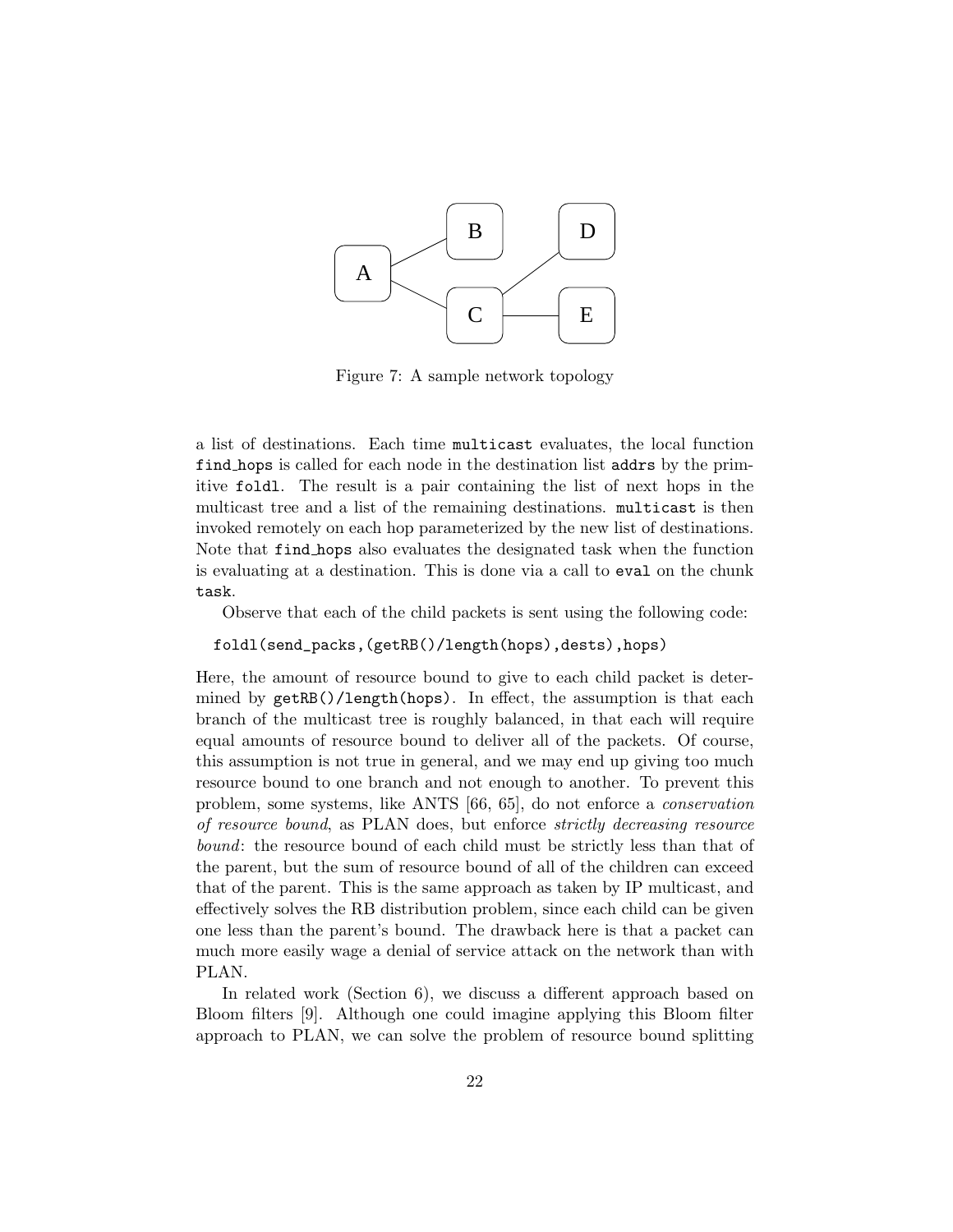by tracking the shape of the multicast tree. In a traditional multicast implementation, the multicast tree is identified by a key that indexes a hop table at each node. When a multicast packet arrives at a node, it indexes the table with its key, and forwards its payload to each hop listed in the table. In PLAN, we could implement this table using soft state, and additionally store the required RB counts in the table, along with the hops. The added requirement is that this information be kept up-to-date when adding members to the tree. In particular, when a node adds an additional hop to its table, it needs to send a message to its parent in the tree so that it can increase its RB count, which does the same until the root of the tree is reached. This approach is compatible with the standard methods for maintaining multicast trees.

### 4.2 Chunks

Just because packets are programs does not mean that many of the familiar features of conventional packets do not need to be supported. In particular, the desire to build networks using layering requires that PLAN programs support encapsulation, while the need to support services such as checksumming and fragmentation means that PLAN programs must sometimes be treated as data. In this section, we explore how PLAN chunks can be layered in two ways: to support the implementation of micro-protocols [29] and to provide adaptive protocols [14, 62].

#### 4.2.1 Micro-protocols

Most commonly-used protocols like TCP and IP are complex, with a variety of functionality and many options. Developing and testing such protocols can be difficult and error prone, and the resulting protocols are not particularly flexible. These problems have motivated past research on microprotocols [47, 62]. Each micro-protocol embodies a single function or option; more complex behavior is achieved by composing many micro-protocols.

We will present here two micro-protocols: one for a packet checksum, and one for fragmentation. These protocols will also serve to show how chunks provide some basic networking implementation techniques within the context of packets as programs.

In PLAN, micro-protocols are built by composing chunks. In general, each micro-protocol takes a chunk plus additional arguments and returns one or more new chunks which add the micro-protocol's functionality. This is analogous to encapsulation in traditional networking, where, as a packet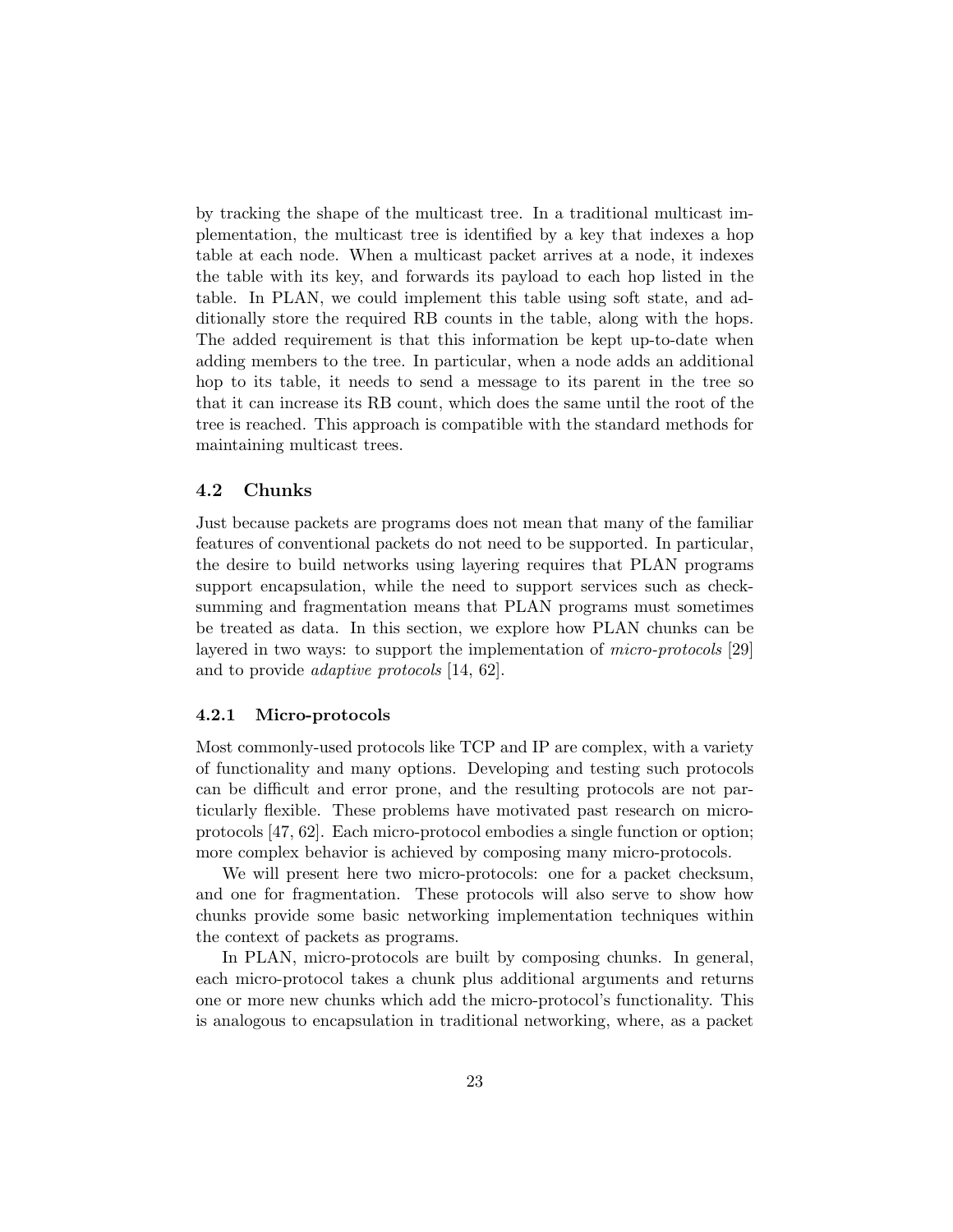```
fun multicast(addrs:host list,task:chunk): unit =
  let
    (* This function has two purposes:
       - if this node is a destination, perform the task and remove
         the address from the destination list
       - calculate a list of next hops to take which form the tree *)
    fun find_hops(res:(host * dev) list * host list,dest:host):
      (host * dev) list * host list =
      let val hops: (host * dev) list = fst res
          val dests: host list = snd res in
        if thisHostIs(dest) then
          (eval(task); (hops,remove(dest,dests)))
        else
          let val hop_info:host*dev = defaultRoute(dest) in
            if member(hop_info,hops) then (hops,dests)
            else (hop_info::hops,dests)
          end
      end
    (* This function is called by fold for each hop to be taken.
       It sends the multicast packet to each hop *)
    fun send_packs(params:int*host list,hop:host*dev): int*host =
      (OnNeighbor(|multicast|(snd params,task),
                  fst hop,fst params,snd hop);
       params)
    (* The list of hops and pruned destinations *)
    val hops_dests:(host*dev) list * host list =
      foldl(find_hops,([],addrs),addrs)
    val hops: (host*dev) list = fst hops_dests
    val dests: host list = snd hops_dests
    val num_hops: int = length(hops) in
      (* If we haven't reached the end of the road, send out more
         packets, else quit *)
      if num_hops > 0 then
        foldl(send_packs,(getRB()/length(hops),dests),hops)
      else
        ()
  end
                               24
```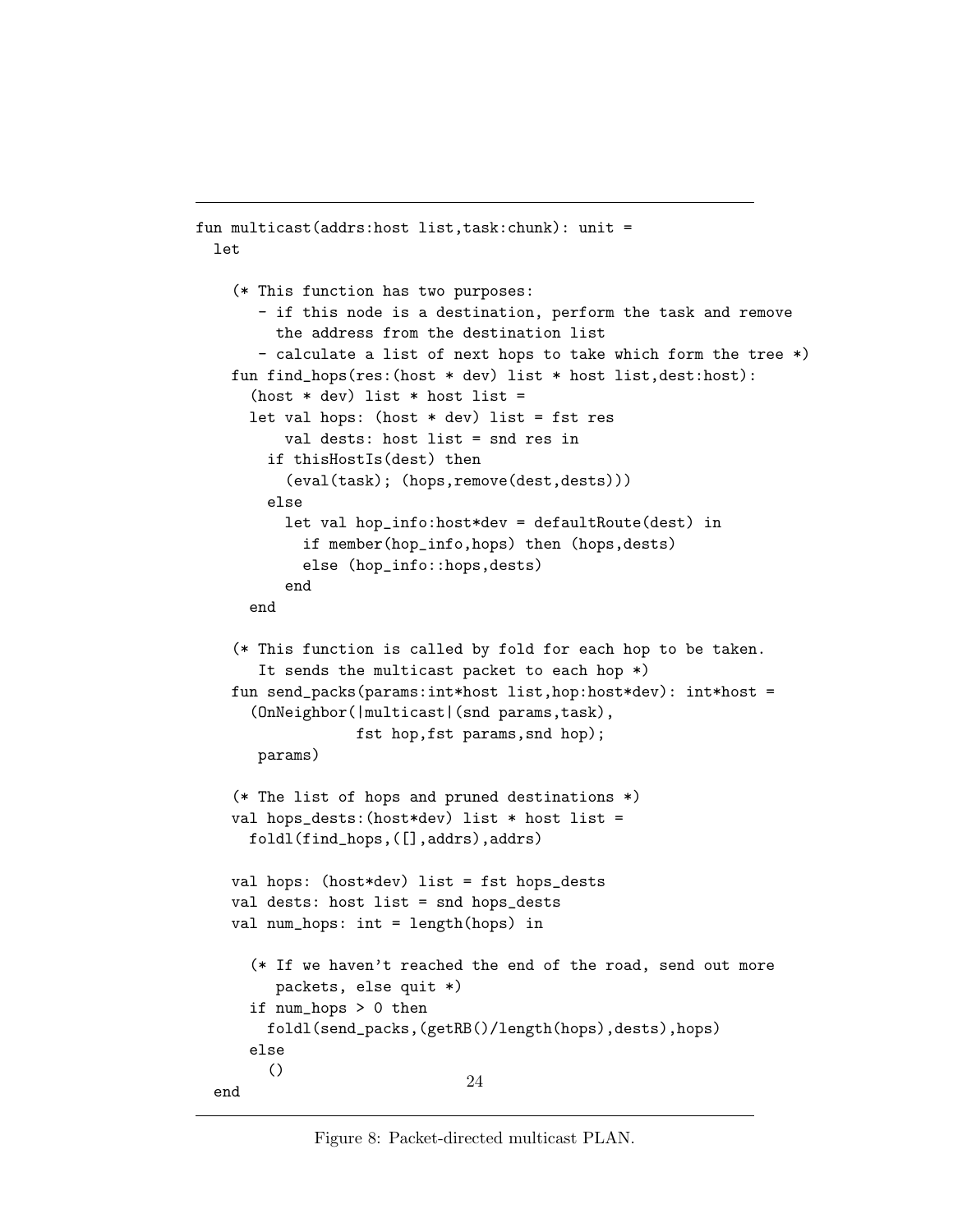```
svc verifyChecksum : (blob, int) -> bool
svc evalBlob : blob -> 'a
fun unchecksum(c:blob, sum:int): unit =
  if verifyChecksum(c,sum) then
    (evalBlob(c);())else
    () (* drop packet *)
```
Figure 9: Code for a checksum chunk

```
svc reassemble :
  (blob,int,bool,key) -> 'a
fun defrag(frag:blob, seqnum:int,
           morefrags:bool, session:key)
          : unit =
  (reassemble(frag, seqnum, morefrags,
              session); ())
```
Figure 10: Code for a fragmentation chunk

moves down the network stack, each protocol layer encapsulates the higherlevel packet while perhaps adding additional header information for itself. The difference is that code as well as data is encapsulated.

For example, suppose we had a chunk c to which we would like to add checksumming. We can invoke a checksum service on  $c$  which converts it into a stream of bits (i.e., a "blob" type in PLAN) via the standard PLAN marshaling system, computes a checksum sum, and then wraps them in a chunk with a code segment like that shown in Figure 9. When this new chunk  $d$  is evaluated, unchecksum is called using  $c$  and  $sum$  as arguments. Unchecksum then calls the verify Checksum service to ensure that  $c$  still has the proper checksum, and then either evaluates c or aborts, as appropriate.

As another example, consider the task of fragmentation; namely, we have some chunk  $c$  to transmit and evaluate remotely, but it may be larger than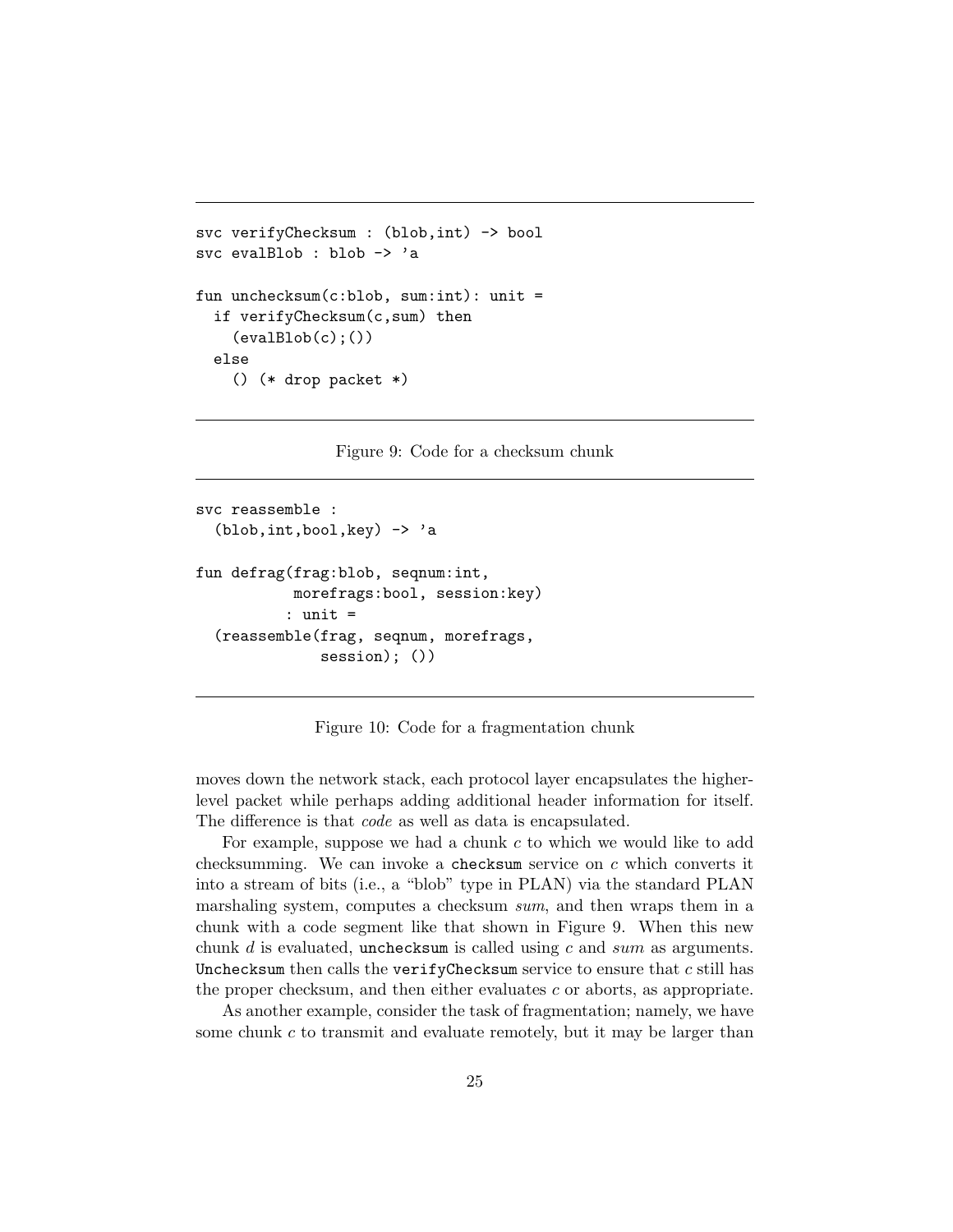```
svc defaultRoute : host -> host * dev
fun send_frag (x:int*host,c:chunk)
              : int * host =
  (OnRemote(c,snd x,fst x,defaultRoute);
   x)
svc checksum : chunk -> chunk
svc fragment : (chunk, int) -> chunk list
svc pathMTU : host -> int
svc length : 'a list -> int
svc getRB : void -> int
fun udp_deliver (b:blob, p:port,
                 dest:host) : unit =
  let val c:chunk = |deliver| (p,b)val d:chunk = checksum(c)val ds:chunk list = fragment(d,pathMTU(dest))
      val l:int = length(ds) in
   (foldl(send_frag, (getRB()/l,dest), ds); ())
  end
```
Figure 11: UDP-style delivery

the MTU of the intervening path. We can have a fragment service that takes c (and the MTU size, as determined in advance, and returned by a pathMTU service), represents it as a "blob," and divides it into MTU-sized<sup>5</sup> pieces. Each fragment is then wrapped in a chunk with a code segment as shown in Figure 10. The bindings for these new chunks would each have a piece of the original chunk, a sequence number, an indication whether it was the last fragment or not, and a unique identifier. The new chunks, when evaluated, simply register themselves with the reassemble service on the destination. This service collects all the incoming fragments, puts them in the proper order, reconstitutes the original chunk, and then evaluates it.

Figure 11 shows the composition of our two protocols to form a UDP-like

<sup>&</sup>lt;sup>5</sup>Less the overhead for the reassembly chunk.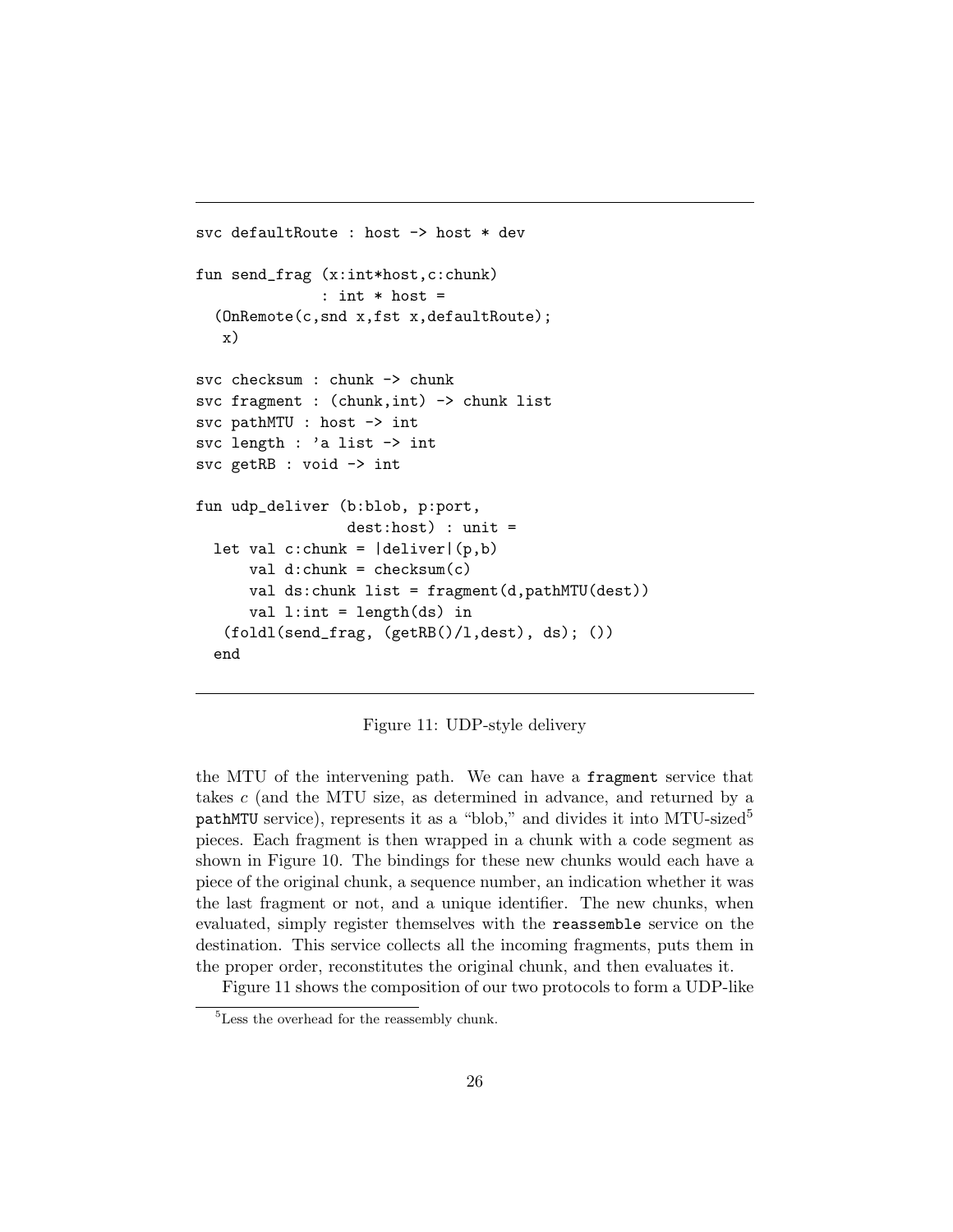delivery service. At the highest level, we have some data (represented as a blob) which we want to deliver to a specific port on a specific host. First we create the chunk c, which encapsulates this behavior. Then we create a new chunk d which adds checksumming. After querying the appropriate path MTU, we then invoke the fragment service to get a list of fragmentation chunks. If the original chunk was small enough to fit within one link-layer frame, these chunks take the form shown in Figure  $12^6$ . Finally, we use foldl to apply send frag to send each fragment to  $dest.$ 

As the fragments arrive they will be evaluated causing them to be placed in the reassembly table. Once the table is complete, they will be reassembled into chunk d, which when evaluated will verify the checksum, resulting in chunk c. When c is evaluated it will call deliver with port argument  $p$ causing data argument d to be delivered to the correct port.

Both of the above micro-protocols share the same basic structure: a service on the source is invoked with a chunk plus some configuration parameters. This results in the creation of a new chunk which carries the code to perform the destination side of the micro-protocol; note that this code may refer to services that reside on the destination (and need not necessarily reside on the source). The new chunk could then potentially be wrapped in yet another micro-protocol or simply sent across the network. At the destination, the chunks simply "unwrap" themselves.

This common structure makes many things easy. For one, we can have dynamic, per-application policy drive the composition of micro-protocols, rather than having dependencies built into complex protocols. Indeed, in our above example, rather than have fragments of a checksummed delivery packet, we could have invoked fragment first, and then done a checksum on each resulting chunk, thus ending up with checksummed fragments of the original chunk. Each micro-protocol takes a chunk and returns a chunk or list of chunks, so they may be arbitrarily ordered in a type-correct way. Of course, the order does matter from a semantic point of view.

Second, micro-protocols can be coded to avoid redundant functionality. For example, if a path only has Ethernet interfaces, the checksum service might simply return the original packet, as the checksum would be redundant with the underlying CRC check. Similarly, the fragment service can (and does) just return the original chunk if it was already small enough. Either of these optimizations remove the need to execute certain receiving code at the destination.

<sup>&</sup>lt;sup>6</sup>If fragmentation was actually required, we would have only a part of the innermost two chunks; however, for ease of illustration, we have not shown this case.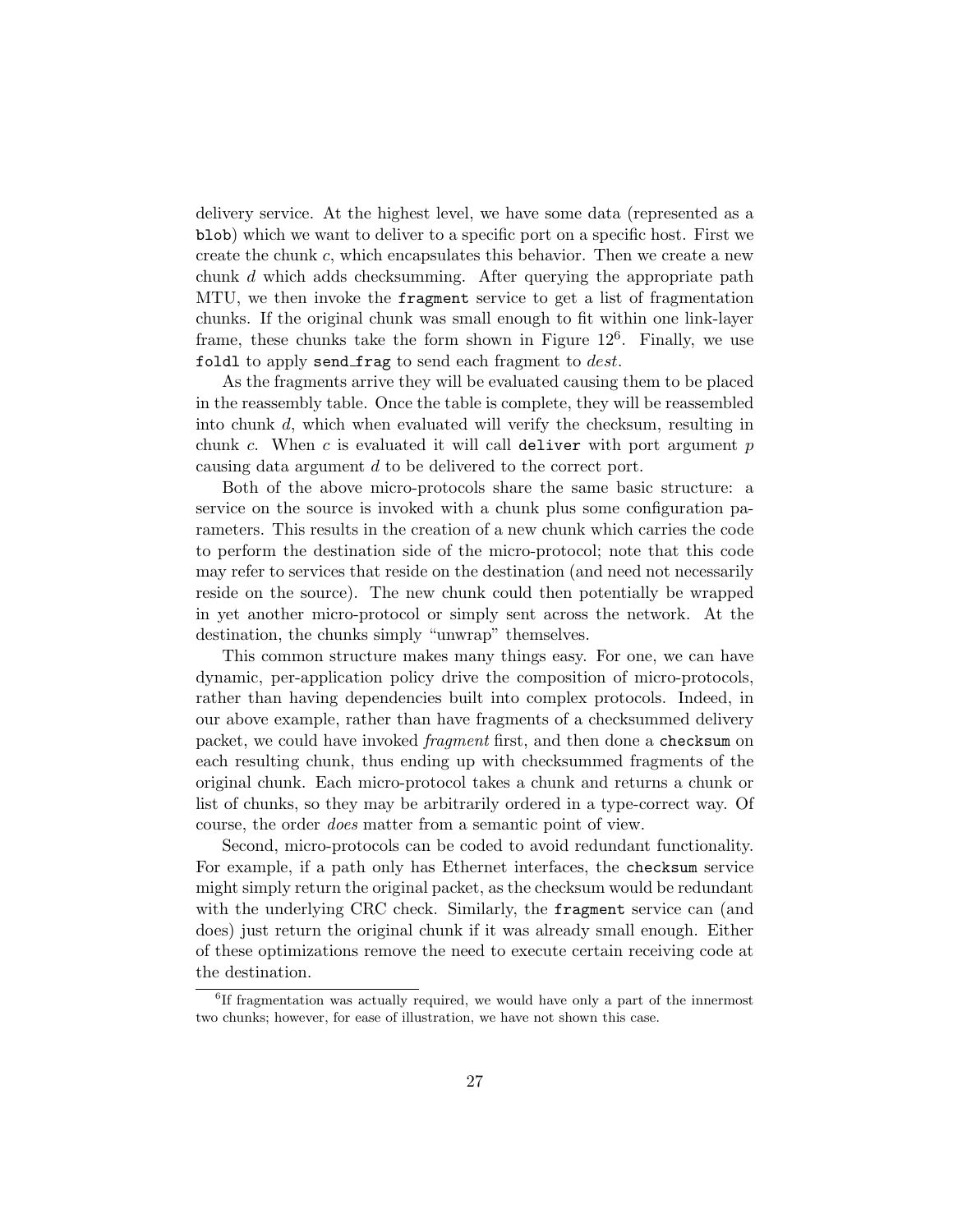| code           | fun defrag(frag:blob, seqnum:int,<br>morefrags:bool, session: key) : unit =<br>$(reassemble (frag, seqnum, morefrag, session);$<br>$( )$ ) |                                     |                                                                                                                                                       |                |                                          |
|----------------|--------------------------------------------------------------------------------------------------------------------------------------------|-------------------------------------|-------------------------------------------------------------------------------------------------------------------------------------------------------|----------------|------------------------------------------|
| entry<br>point | defrag                                                                                                                                     |                                     |                                                                                                                                                       |                |                                          |
| bindings       | $frac =$                                                                                                                                   | code<br>entry<br>point              | fun unchecksum(c:blob, sum:int) : unit =<br>if verifyChecksum(c,sum) then<br>$(\text{evalBlob}(c);())$<br>else<br>$(*$ drop packet $*)$<br>unchecksum |                |                                          |
|                |                                                                                                                                            | bindings                            | $C =$                                                                                                                                                 | code           | $\text{(empty)}$                         |
|                |                                                                                                                                            |                                     |                                                                                                                                                       | entry<br>point | deliver                                  |
|                |                                                                                                                                            |                                     |                                                                                                                                                       | bindings       | $p = port$<br>$b = \langle data \rangle$ |
|                |                                                                                                                                            |                                     | $sum = n$                                                                                                                                             |                |                                          |
|                | seqnum = $1$                                                                                                                               | morefrags = $false$<br>$sension = $ |                                                                                                                                                       |                |                                          |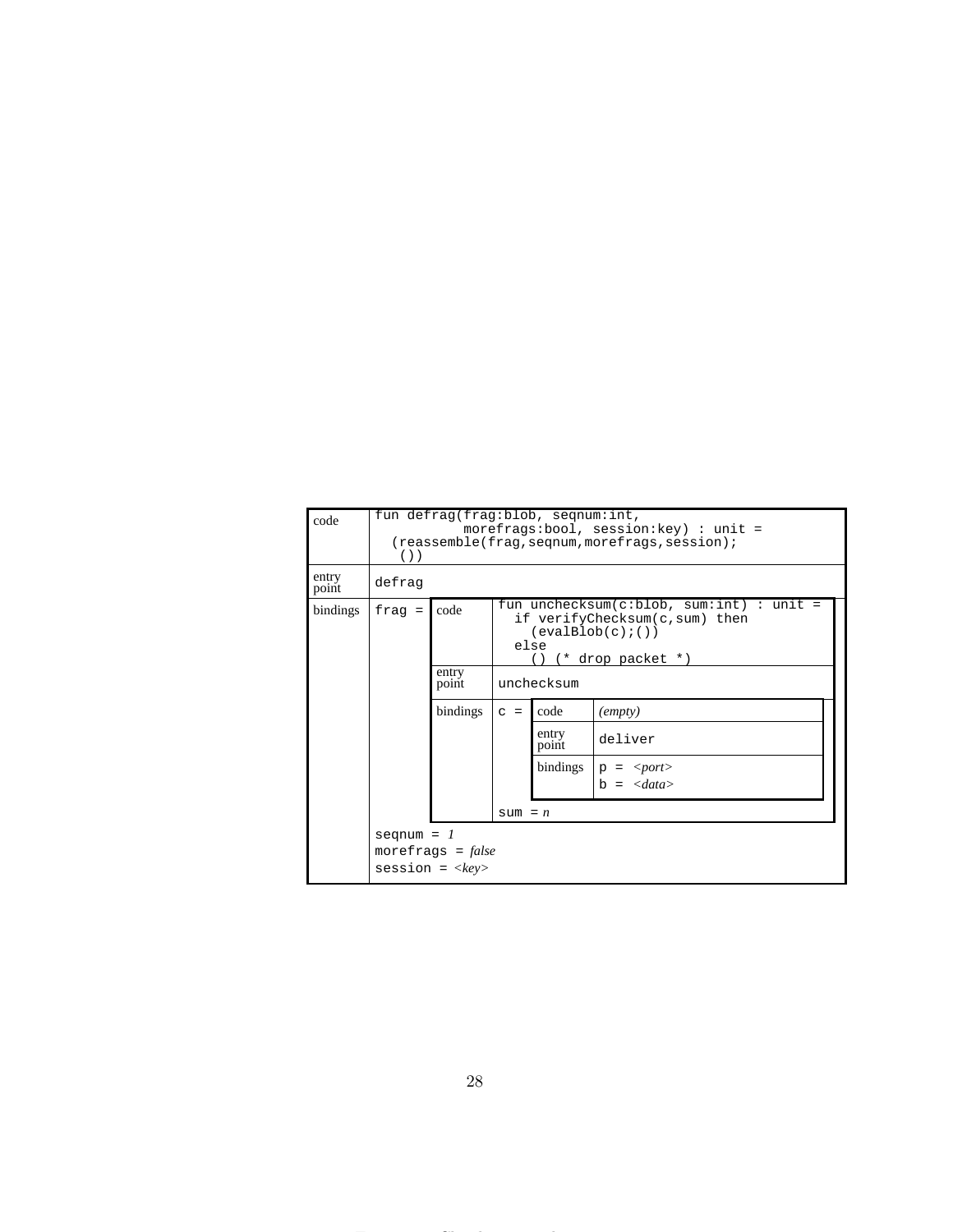In fact, the destination will not even have to do a test to determine that it need not execute the receiving code. Since the demultiplexing path is encoded in the way the chunks are encapsulated, the unnecessary code will simply not be called as an arriving chunk "unwraps" itself. This mechanism is in fact quite powerful and allows us to do straightforward asynchronous protocol adaptation, as we see in the next section.

#### 4.2.2 Asynchronous Adaptation

Adaptive protocols are ones that can be dynamically reconfigured. In particular, they can react to changing network conditions to improve performance. For example, if a data stream is bottlenecked due to a low bandwidth link, it might be desirable to compress the stream. Similarly, many checksum errors arising from a noisy link might suggest using an error correction scheme to introduce redundancy.

In most approaches to adaptive protocols, a primary problem is synchronization. Namely, a source and a destination must agree on the structure of the protocol stack they are using: a protocol where the sender encrypts data but the receiver fails to decrypt it would hardly be useful. As described in [62], such signaling protocols can often be complex (and sometimes expensive).

With PLAN chunks, there is no need for negotiation between the endpoints for correct functionality. A sender need only start using a new sequence of encapsulated chunks, and they will be correctly handled at the receiver because the structure of the "protocol stack" is encoded in the packets themselves. There need be no delay for the protocol switch to happen safely. Indeed, this adaptation is independent of the underlying routing infrastructure; there is no need for nodes to maintain peering protocol agreements with each other, or to handle "handoffs" when a route changes. Of course, it may be still be important for a sender and receiver to exchange information to maintain an accurate network view so that a policy regarding the insertion and removal of micro-protocols may be reasonably applied, but this need not be synchronized with the actual protocol switchover.

Furthermore, adaptation with PLAN chunks is not limited to endpoints. It is straightforward to add micro-protocols just over some portion of the network infrastructure, as in the style of Protocol Boosters [14]. In this case, a router might intercept incoming PLAN packets, wrap their toplevel chunks in a new "boosting" micro-protocol, and send them on to a "de-boosting" location. Once there, the wrapper chunk will perform the receive-side of the micro-protocol and then send the original top-level chunk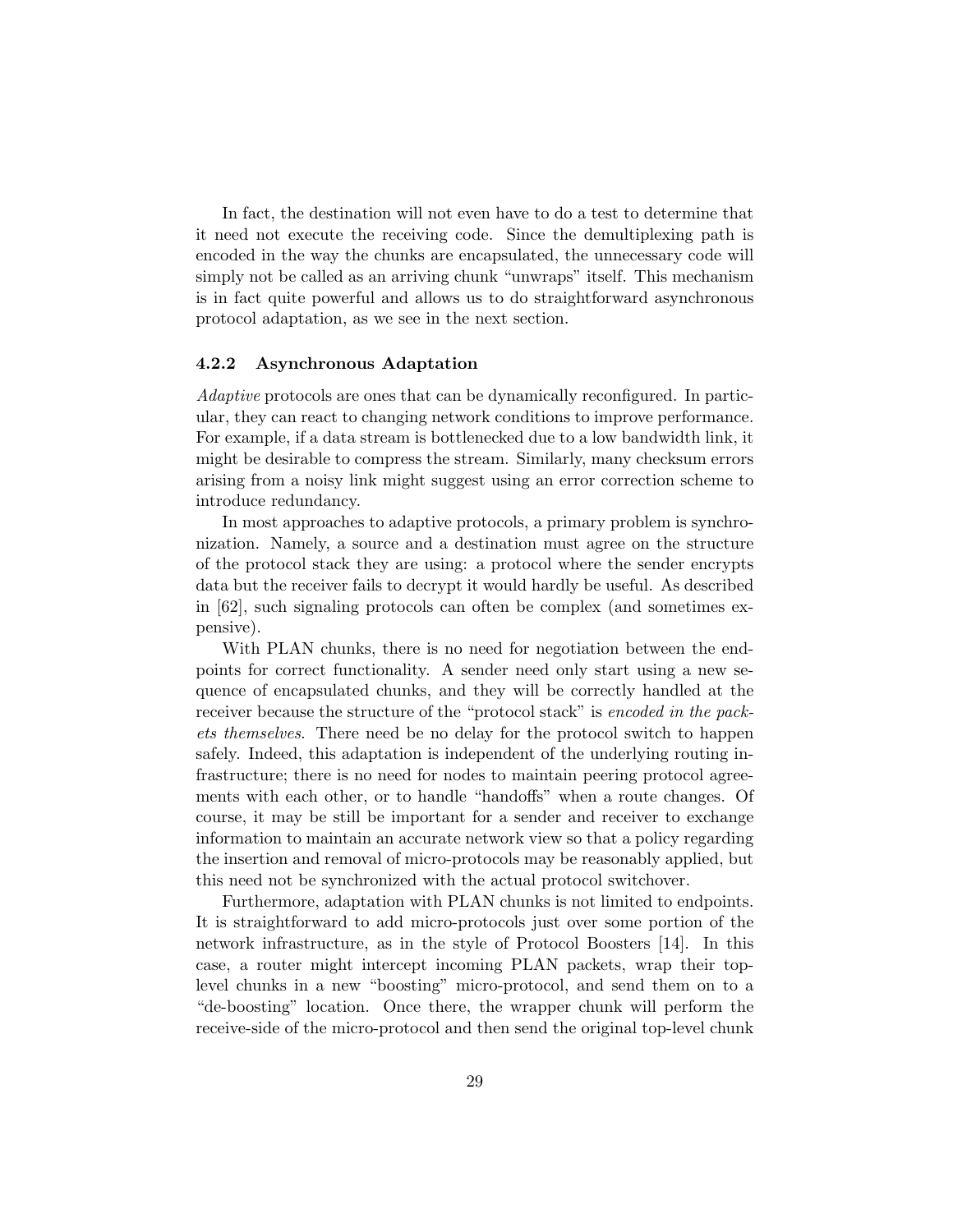```
fun vpnEnter(c:chunk,dest:host) =
  let val afterTun: chunk = |fwd| (c, dest)
  let val peer:host = vpnRoute(dest)
  let val ec:chunk = encryptForPeer(afterTun,peer)
  let val sig:blob = signForPeer(ec,peer)
  let val id:blob = idForPeer(peer)
  in
    OnRemote(|authEval|(ec,sig,id),peer,
             getRB(),defaultRoute)
  end
fun fwd(c:chunk,dest:host) =
  OnRemote(c,dest,getRB(),defaultRoute)
```
Figure 13: PLAN VPN code for tunnel entrance

on to its final destination. Conventional, non-active packets can be treated the same way, essentially letting them tunnel in an active packet to allow dynamic protocol composition.

We make these ideas more concrete by presenting two examples. Both involve micro-protocols which are applied at points within the network rather than just at the endpoints of a communication.

Virtual private networks Our first scenario considers a virtual private network, in which we have several networks of trusted nodes that we wish to connect by traversing untrusted links. We would like to give all the end hosts the illusion of being within a single trusted network. This can be accomplished in a straightforward manner by encrypting and encapsulating packets between trusted networks. In the Internet, IPSec [6] may be used in exactly this way.

We can achieve a similarly elegant implementation using PLAN chunks, as shown in Figure 13. An end host transmits an unencrypted packet which is intercepted by a firewall machine when it is about to leave its trusted network. The firewall extracts the top level chunk c and final destination dest from the packet, and then runs the algorithm shown in vpnEnter,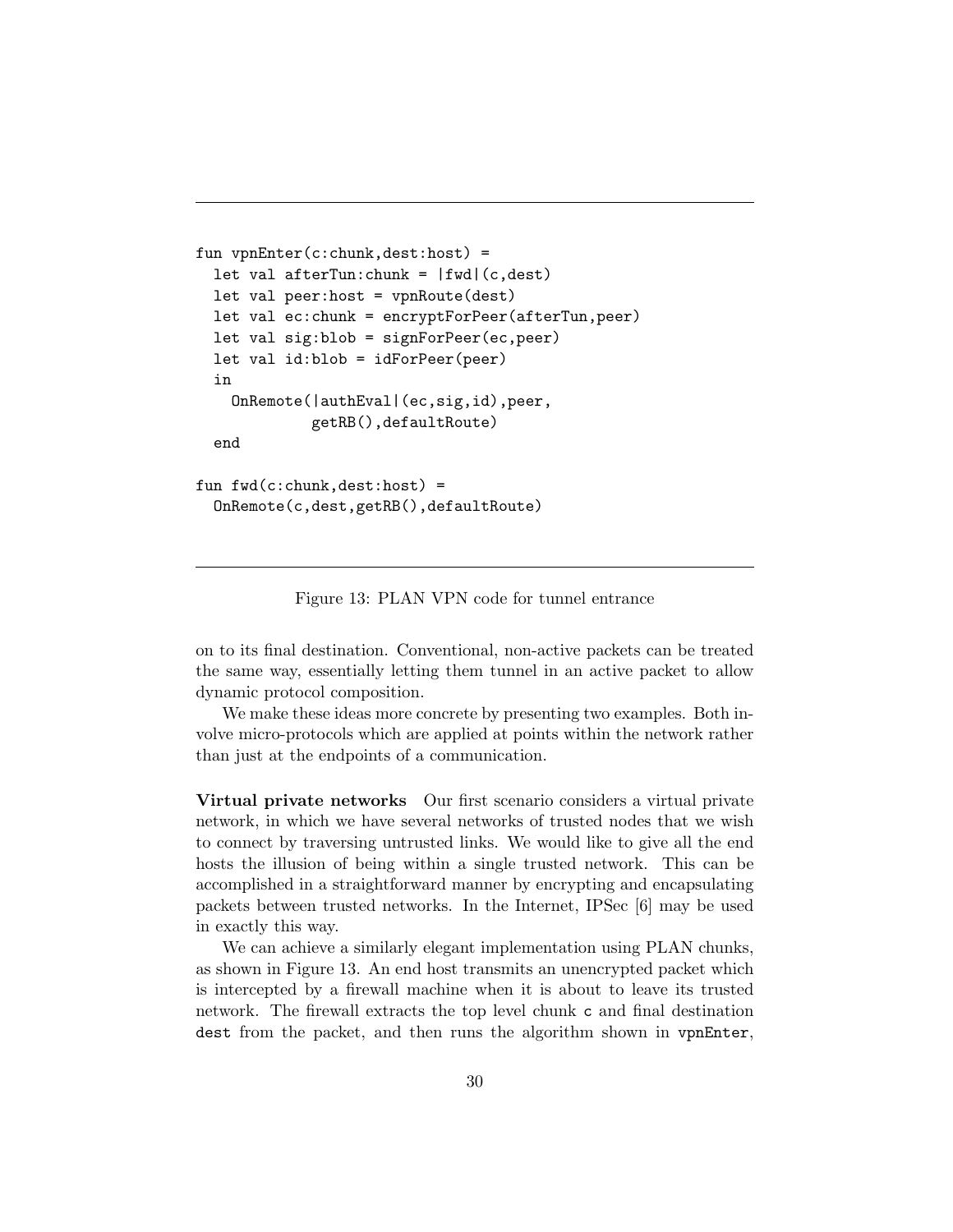```
fun vpnExit(enc:blob,peer:host) =
  let val c:chunk = decryptFromPeer(enc,peer)
  in
    eval(c)
  end
```
Figure 14: Chunk executed after authEval on VPN tunnel exit

building up a series of encapsulated chunks. This process is implemented (and best explained) by working backwards.

After the packet exits the VPN tunnel, we want to restore the original packet's intention to evaluate c on dest; thus we create the afterTun chunk to do exactly that. Now, the next step is to encrypt our new chunk for the tunnel; first we figure out where the tunnel exit is by calling the vpnRoute service to tell us the corresponding gateway for our ultimate destination dest. We assume that the VPN gateways will maintain pairwise shared secret keys (obtained via a mutual-authentication protocol such as described in [24]) for efficiency, so we use the encryptForPeer service to encrypt our afterTun chunk for transmission.

The resulting chunk, ec, is set to call the vpnExit function (shown in Figure 14) to arrange for decryption on the tunnel exit. This function, given an encrypted chunk (represented as a generic blob bytearray) and an originating endpoint, asks the current node to decode and evaluate the encrypted chunk. Of course, the tunnel exit will want to verify that the said chunk actually came from a participant in the VPN; i.e. only VPN participants should be able to invoke the decryptFromPeer service. To ensure this, we use the signForPeer and idForPeer services to digitally sign ec. We finally evaluate an authEval chunk on the tunnel endpoint with OnRemote.

When the chunk arrives at the endpoint to be evaluated, this stack of chunks "unwinds." First, authEval authenticates the signed chunk against the provided signature and evaluates the chunk contents. Assuming this succeeds, the chunk will be allowed to access privileged services, like decryptFromPeer, that would not otherwise be available. Next, the chunk calls vpnExit, which decrypts the encrypted chunk (producing afterTun again) and evaluates it. AfterTun then calls fwd which sends the original toplevel chunk c along on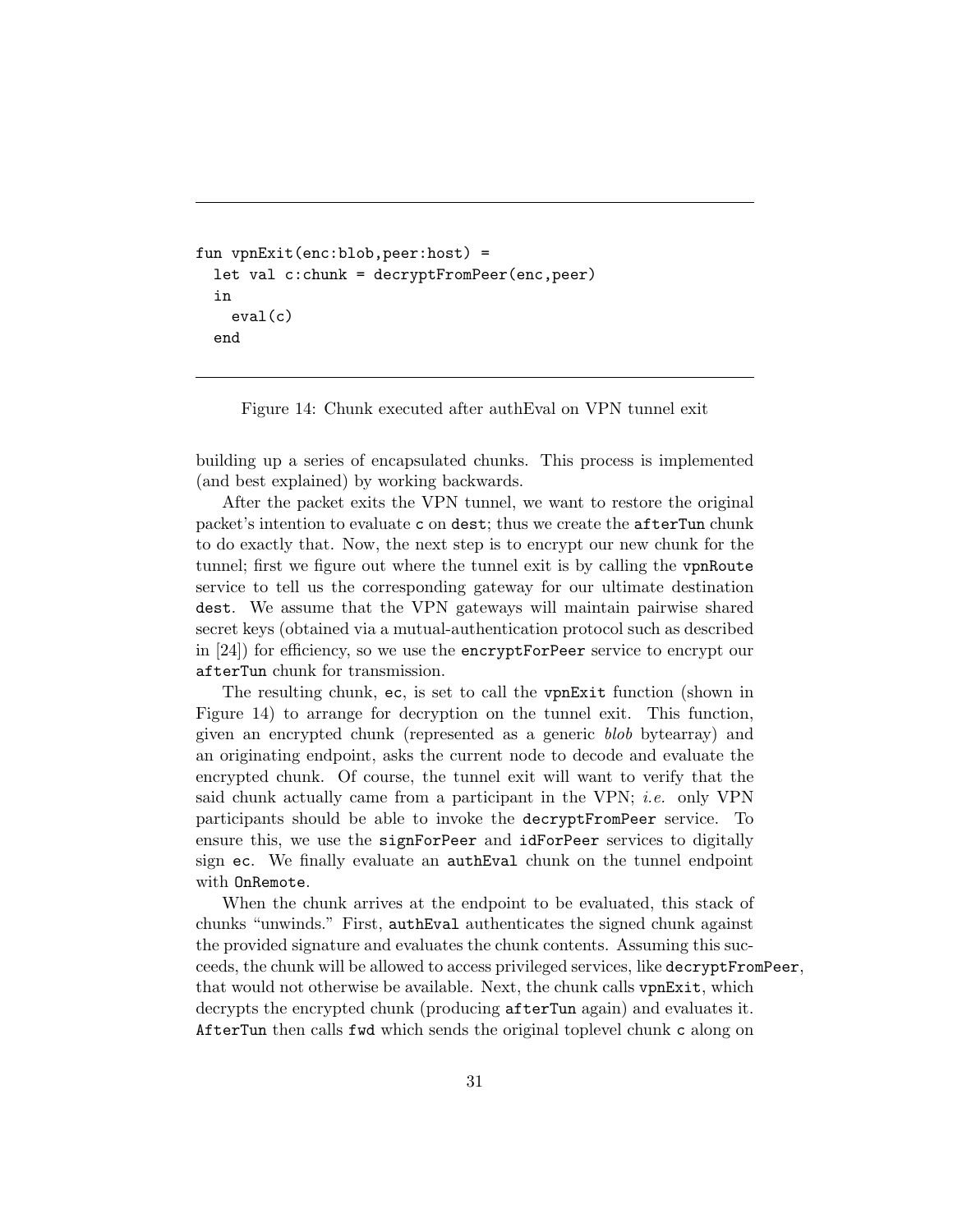its way to dest.

Mobile computing Our second scenario considers mobile computing over wireless links, which are more noisy than wire-based LANs. Wireless links often have poor TCP throughput, as negative acknowledgments due to checksum failures are interpreted (incorrectly) as network congestion. To compensate for packet errors, the networking software on the laptop could engage a forward error correction (FEC) micro-protocol when operating in mobile mode. While FEC often operates at the physical or link layer, it can be profitable to use FEC at the network layer [52, 19], as we propose to do here.

With PLAN chunks, we can easily limit the FEC just to the wireless link, thus conserving overall bandwidth in the rest of the (less lossy) network. On the source, we wrap our original chunk and its intended destination in a wrapper chunk which registers itself with the FEC service on the other side of the link. This service would check the encapsulated chunk for errors; if none are present, it can be unwrapped and forwarded onwards. We would periodically generate an additional parity packet which also registers itself with the FEC service. In turn, when the FEC service finds errors, it would attempt to apply received parity packets to correct the errors. Any original chunks that can be corrected are unwrapped and forwarded onwards. If an error corrupts the encapsulating packet (i.e. the one that registers with the FEC service), then that packet will fail to decode and must be dropped; this would be no different if a network-layer protocol like IP were used to encapsulate user data.

One issue is that the laptop might cross a cell boundary, thus switching gateways. Normally, this would require some amount of synchronization and communication, but since the FEC chunks are carried with the packets, the new gateway immediately knows that forward error correction is being used by the laptop. At worst, the laptop may have to retransmit the batch of packets which were being transmitted when the switch occurred. Here, actively specifying the required processing within the PLAN packets themselves saves us additional communication over the lossy link.

## 5 Specification and Implementation

PLAN has a formal specification and several implementations. This section discusses some of the challenges in the specification and some characteristics of the implementations in OCaml and Java.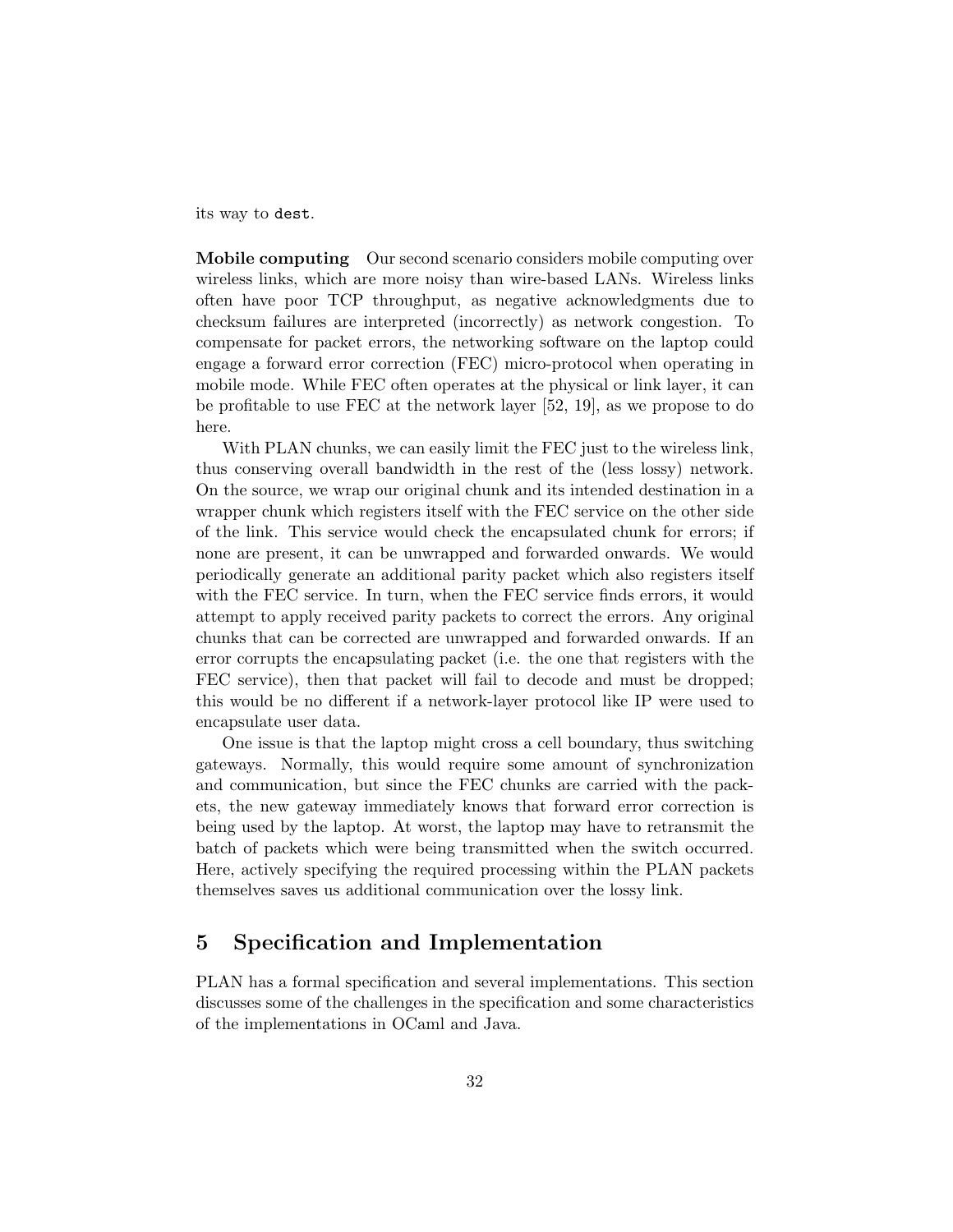## 5.1 Specification

Two features of the PLAN language have an interesting impact on its specification. First, a language that is almost exclusively intended for writing mobile programs places special emphasis on issues of trust and distributed evaluation. These impact the determinism of the specification and the role of types. Second, the fact that PLAN is a 'glue' language over a general purpose layer of services makes reasoning about guarantees about PLAN more complex. This raises new challenges for reasoning about PLAN relative to functions in its service layer. Let us consider each of these issues in more detail. The specification of PLAN per se can be found at http://www.cis.upenn.edu/∼switchware/ and a discussion of the semantics can be found in [32].

#### 5.1.1 Types

Consider a basic programming task in which data is read from an input file, analyzed, and the outcome is written to an output file. If this program fails in the middle of its evaluation, then the output file may be left in an incomplete state. To help reduce the likelihood of this problem, we can provide a static or dynamic type system for the language that may catch the cause of the failure at the point the program is compiled or perhaps before it has begun an incorrect modification of the output file. In either case, it is helpful to have a semantic specification of the language that can indicate the range of possible actions that could occur in a program with a type error. If the language provides static analysis, then this answer is easy since the error will be detected before running the program. If it uses dynamic type checking, then the answer is harder, but typically can be seen in tracing the program to the point at which it had the type error. Now, suppose we are given a program that makes a remote call. In a statically typed language we can check the remote code and prevent type errors in advance of the call.

However, reasoning about the effect of a dynamic error is significantly more complicated if the remote call can evaluate concurrently with the calling program, and the two processes communicate with one another. This overall problem becomes more challenging in a mobile language like PLAN where programs principally evaluate by splitting into collections of remote evaluations on nodes that cannot be predicted statically from the spawning programs. All of this suggests that the simplicity of static type checking would greatly aid reasoning about PLAN programs. However, a semantics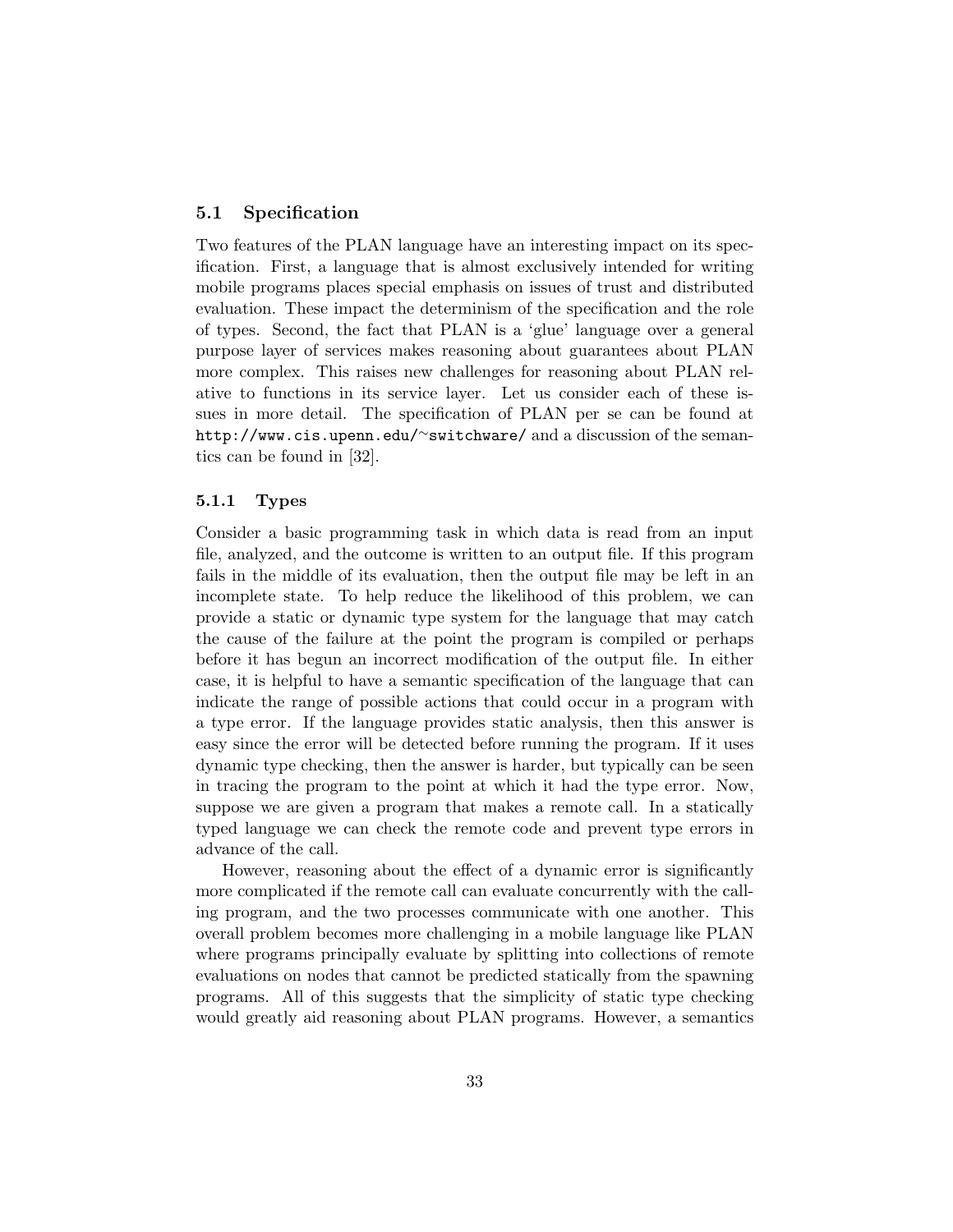that relies on static typechecking is problematic for PLAN. First, a node executing a PLAN program needs to develop its own trust in the PLAN program and will therefore carry out checks necessary to provide adequate security for its execution environment. Second, static typechecking of chunks is not always possible. Third, static checking of whole PLAN programs at intermediary nodes may be undesirable for performance reasons. For example, a value may be placed in a chunk or conditional branch may be intended for evaluation only on a destination node and not on intermediary nodes. Thus static evaluation would cause many unnecessary checks on intermediate nodes.

These design considerations lead to two characteristics of the PLAN specification. First, it should be possible for a conformant implementation to exploit any of a gradation of typechecking options. Second, it should be possible to take a program and determine its entire range of potential behaviors in a PLAN network. Concerning the first point, active nodes have an entire spectrum of possibilities vis-a-vis type checking available to them, with static and dynamic type checking being the two extremes of this range. Routers could, for example, start the execution of the program with dynamic checking and statically type-check it at the same time, terminating the execution if a type error is found either dynamically or in the static check. Alternatively, one could statically check selected fragments of the program that looked like they would benefit from static analysis and check other parts dynamically. This is similar to optimizations for dynamically typed languages that omit runtime checks for parts of the program known to be type correct after an initial analysis phase. Concerning the second point, this flexibility raises concerns for the predictability of the behavior of PLAN programs. Consider, for instance, the following program:

```
fun foo () : unit =
    (OnRemote (|foo| (), host1, ...);
     OnRemote (|foo| (), host1, ...);
     OnRemote (|foo| (), host1, ...);
     1 + true)
```
This program first sends three PLAN packets to host1, and each will try to execute foo () after getting there. Then it tries to add the integer 1 to the boolean value true, generating a type error. Static type checking will catch this error before execution while dynamic type checking will catch this error only after the three packets have been sent. Allowing for a range of alternative modes of type-checking means that any of 0, 1, 2 or 3 packets could have been sent to host1. We are not aware of another langauge and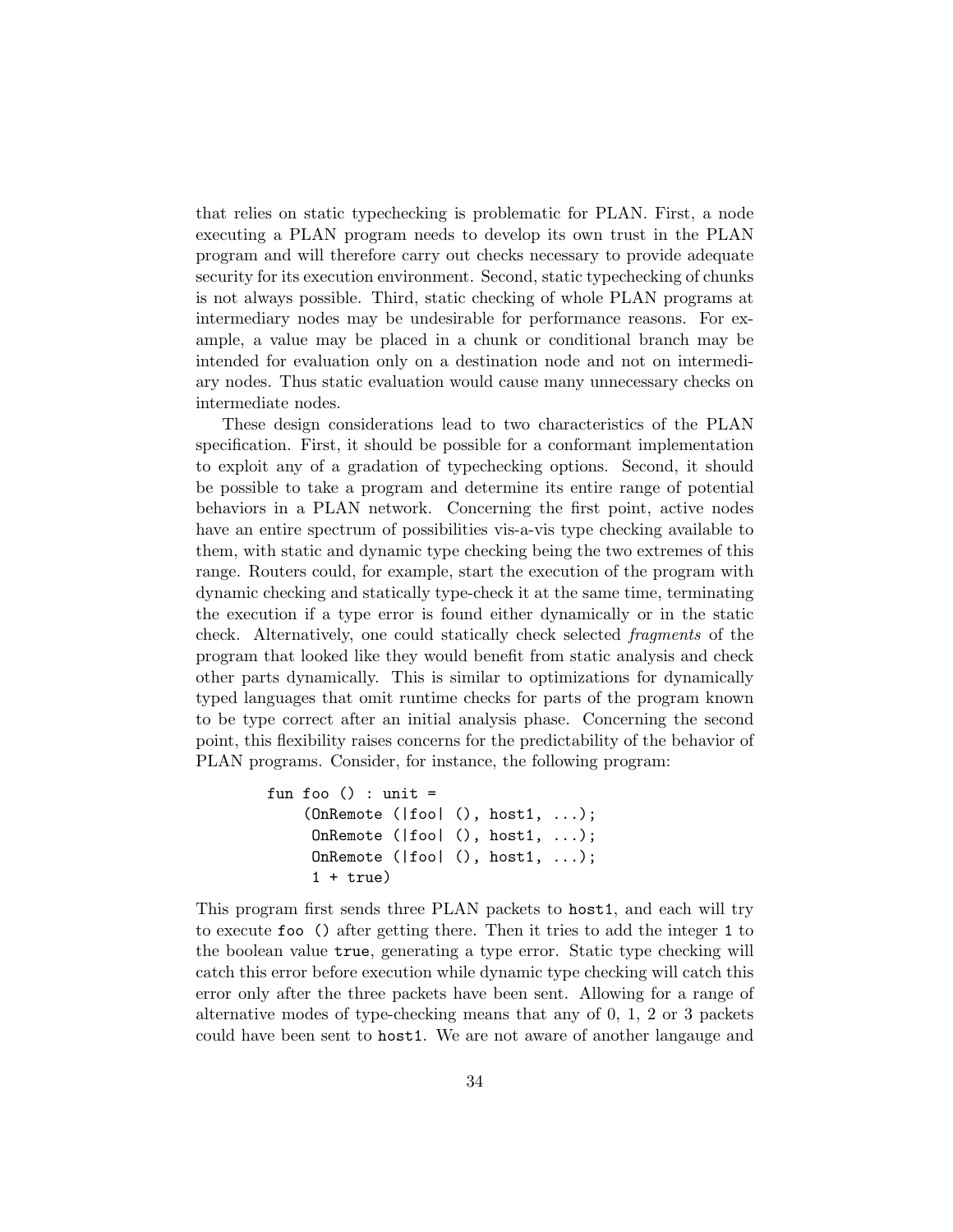typing system that allows this kind of flexibility. For instance, a statically typed language would reject the program without evaluating it, therefore sending 0 packets, whereas a dynamically typed language would send three packets and then fail with a type error.

The PLAN semantics is therefore designed to enable reasoning about all possible type error points. This is done by the use of a 'small step' semantics. Programs with type errors may validly terminate at any point when the type error is recognized, even if it is not the current evaluation point. However, an evaluation point that contains a type error will cause termination of the program with an error.

## 5.1.2 Reasoning with Services

All widely-used general-purpose languages offer some capability for library extensions. When these libraries are written in the langauge itself using only its basic standardized constructs then properties can be proved by study of the language specification alone. However, if the library contains functions whose semantics is outside of the language, then reasoning about these requires supplementary semantic information. For example, most languages have I/O primitives whose semantics is at least partially dependent on the system for which the language is compiled. Many other operations may exist, such as functions to control new hardware, whose meaning is not feasible to include in the language definition itself. Scripting languages take this to a new level, however, since it is not unusual for most of their operations to lie in this class of external calls. For example, a shell language that executes each of three programs in some sequence with various parameters will have only a small part of its meaning explained by the semantic specification of the shell language. PLAN is like a shell language because of its fundamental reliance on a service layer. This has a profound impact on reasoning about PLAN programs, basically saying that properties of 'pure' PLAN will be comparatively easy to obtain, but somewhat limited to use. One can therefore expect reasoning about PLAN to be a relative kind of reasoning.

As an example of this phenomena, consider the challenge of reasoning about whether a network of PLAN nodes would preserve basic information flow properties on which autonomous systems connected to the Internet often rely. Suppose, for instance, that users of a network indulge in the use of cleartext password protocols on a broadcast wireline LAN. These passwords are quite vulnerable to sniffing by insiders attached to the LAN, but they are not especially vulnerable to the wider network. Let us call this 'security Against Outsiders' or *AO security* for short. AO security broadly means that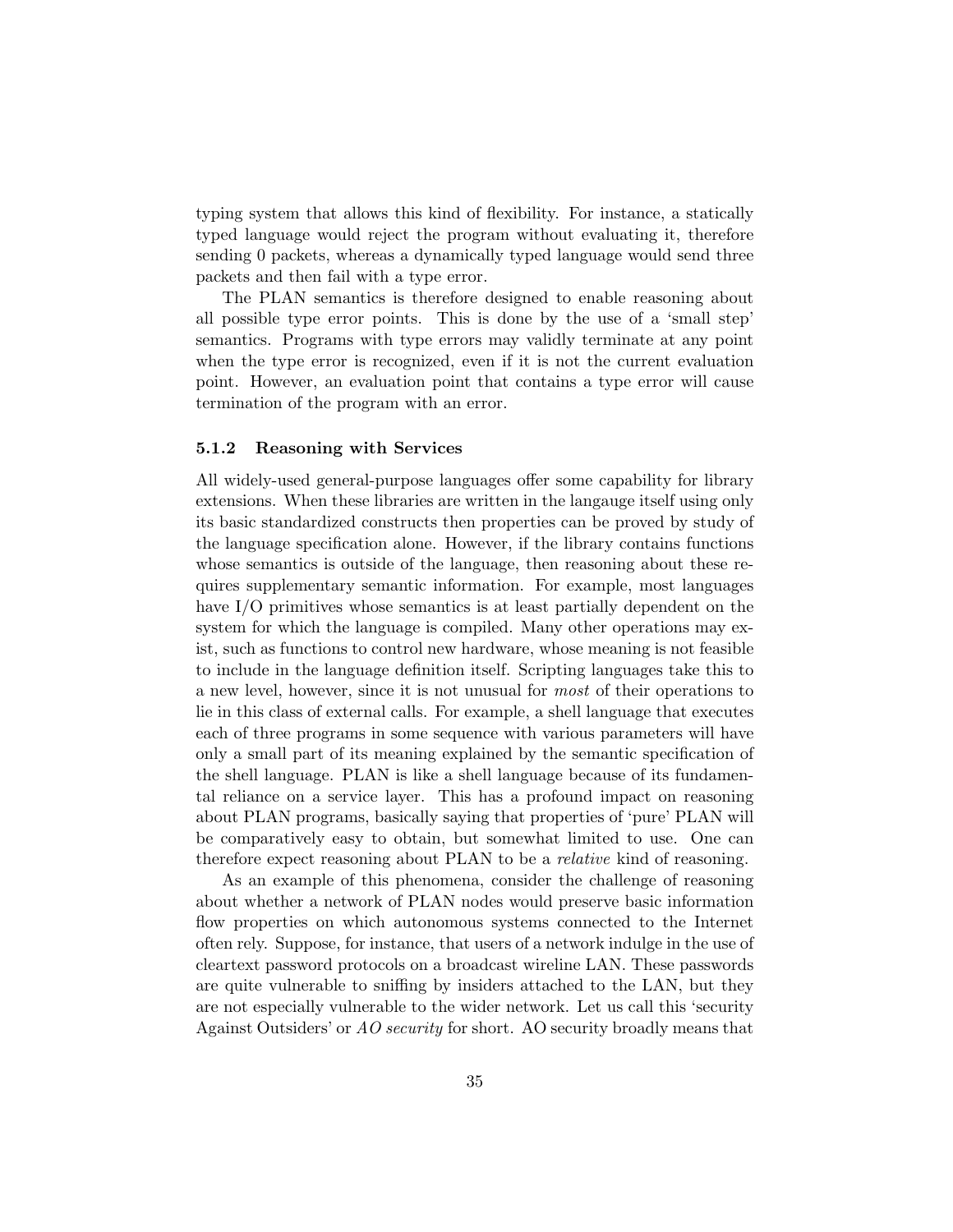someone who can sniff a password is someone 'you can fire', that is, someone who can be made accountable. This kind of security is common in protected domains, such as companies operating behind firewalls. Of course, cleartext passwords are discouraged and security sensitive organizations and users avoid them, but more sophisticated attacks like traffic analysis display the same AO security characteristics. In general, routers do not offer ordinary users any capabilities that would allow them to steal passwords or do traffic analysis.

But suppose the routers at an institution are running a PLAN network do the AO security properties change? A simple answer can be given in a simple case: if there are no PLAN services other than the standard ones, then there is no risk of monitoring that is added by the routers. Pure PLAN programs even from the same user do not 'communicate' with one another except at endpoints. However, many PLAN programs rely on services for which interference is less obvious. For example, a program that leaves a routing label for subsequent packets implicitly communicates with these subsequent packets. In particular, an outsider could use the labels to direct legitimate packets off of the network. The problem is non-trivial to reason about. If the attacker cannot find the labels (for instance, they may be large random numbers), then they do not aid him, but if the labels are sent by packets that are themselves subject to diversion then the labels are vulnerable. A detailed discussion of AO security guarantees and how to reason about them relative to various PLAN service layer functions can be found in [30]. This work relies on an abstraction of the PLAN specification called uPLAN, a theoretical calculus based on PLAN. Transferring results from uPLAN to PLAN is still a challenge, but it is similar to that faced by other studies that rely on language abstractions to control the complexity of real languages.

### 5.2 Implementation

When choosing an implementation language for PLAN, we had several specific requirements. First, to make the claim that the network is programmable, services must be dynamically loadable. This means that our implementation language must allow some form of dynamic code loading. Second, the heterogeneous nature of an internetwork means that the implementation language should be easily portable. Third, our implementation language needed to provide strong typing for safety. We have completed implementations of PLAN in two languages that meet these requirements: OCaml [36, 35] and the Pizza [46] extension to Java [16]. Our most current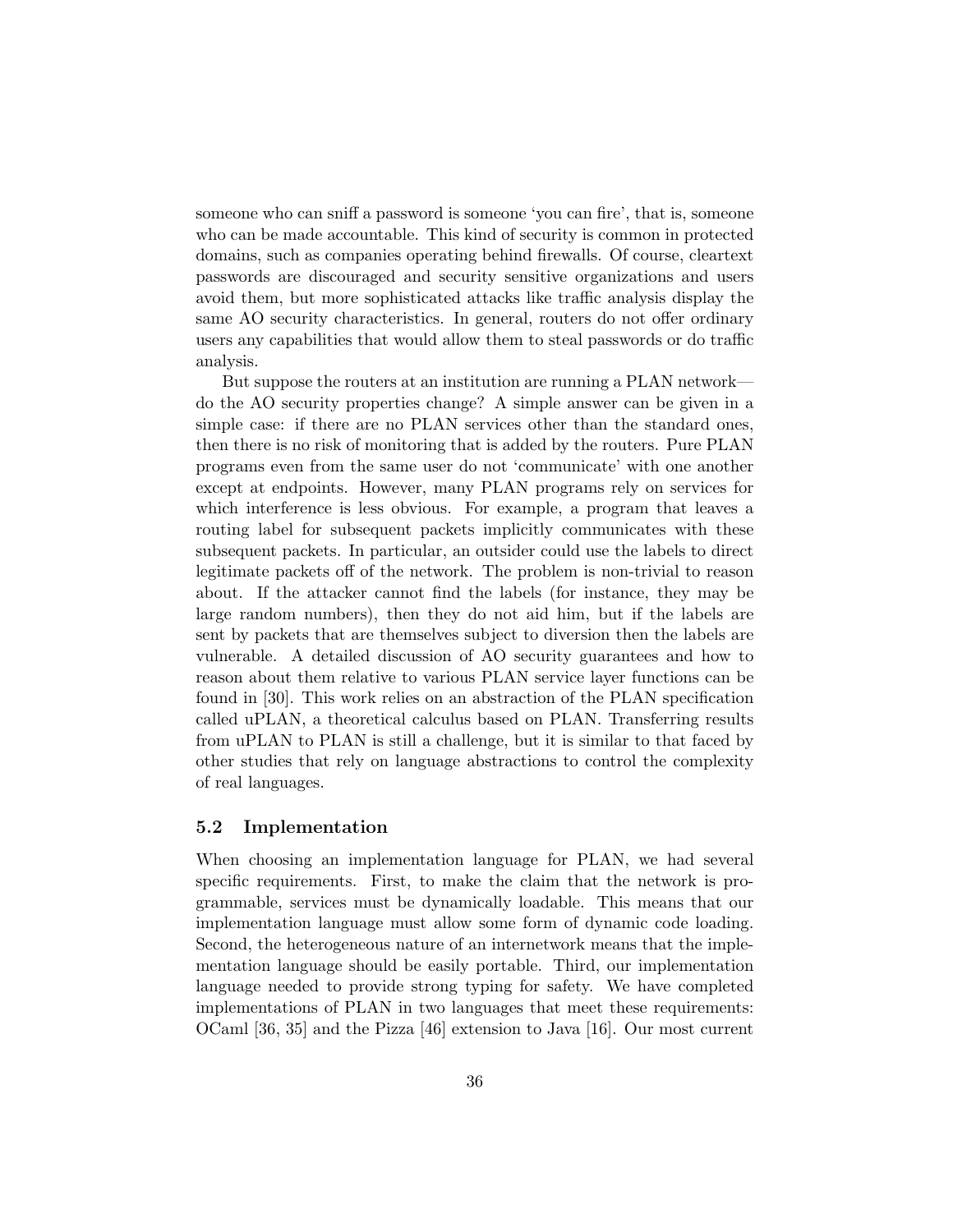implementation is in OCaml, due to better performance and ease-of-use. A partial/experimental version is part of the Mobile Active Network Environment (MANE) at The University of Texas at Austin [57]. It is based on a experimental language, Popcorn, which compiles to Typed Assembly Language [41, 42] and supports dynamic updating [27].

We currently transmit abstract syntax trees in our packets, and use an RPC-style marshalling scheme for the arguments to the invocation function. This same marshalling scheme could be extended to allow nodes to offer services from different languages. However, our services are currently implemented in the same language as the PLAN interpreter, so service calls are simply function calls within the interpreter.

New services may be dynamically installed over the network by having PLAN programs pass bytecodes as arguments to special service installation routines. In principle, though, services could be transmitted in various forms (such as source code) and installed via compilation, perhaps taking advantage of run-time code generation.

PLAN has been taught in both a graduate-level network primer course and an Active Networking seminar at the University of Pennsylvania, where students were asked to use PLAN to implement useful network services on a small testbed network of five nodes. Feedback from the students on the PLAN system was encouraging. One common comment was on the ease of dynamically installing services written in Java (Pizza was the main implementation language at the time), thus validating our initial design decision of following a two-level approach.

More details about the OCaml implementation of PLAN and Query Certificate Manager [18] (a trust management system used with PLAN in [24]) can be found in [4].

## 6 Related Work

Postscript [59] and Java [16] are the most well known examples of using programmability and mobile code to increase the flexibility of a system. The first application of programmable network routing may be the Softnet [68] system, which provided for the execution of packets of multi-threaded M-FORTH code. Numerous other motivations for the advent of active networks are described in [60]. A more recent survey of active networking technology can be found in [51].

The fundamental idea of Active Packets first appeared in Wall [63]. In this paper, Wall outlined a new approach to networking. Quoting from the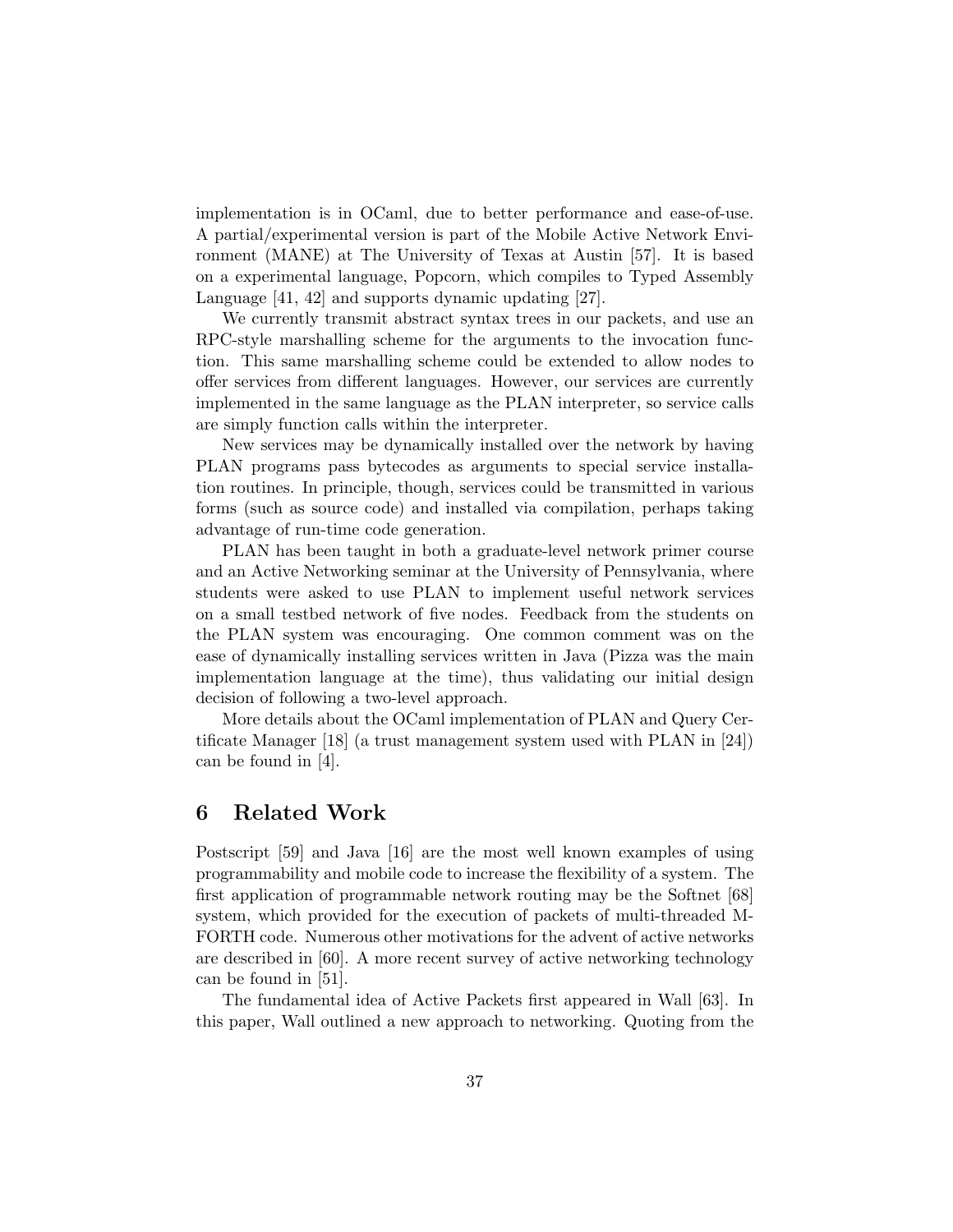paper's abstract:

"Network algorithms are usually stated from the viewpoint of the network nodes, but they can often be stated more clearly from the viewpoint of an active message, a process that intentionally moves from node to node."

Although PLAN differs in many important particulars from Wall's vision, perhaps the most significant advance for packet programming over Wall's work is the introduction of chunks.

Since the initiation of DARPA's Active Networking program there have been many Active Packet systems proposed, including the Active Network Transfer System (ANTS) [66, 65], Smart Packets [55], ALIEN [5, 1], and SNAP [40, 39]. Below we briefly discuss some of these systems principally in comparison to PLAN. We also discuss an additional approach to resource use bounding and some work related to dynamic protocol stack modification.

## 6.1 Other Active Packet Systems

## 6.1.1 ANTS

The Active Network Transport System (ANTS) [66] was one of the first active packet systems developed. In an ANTS capsule (ANTS terminology for an AP), programs are written in a restricted subset of Java and are transported as Java bytecodes. Although ANTS differs from PLAN in key ways, what is striking is way that they are under the surface solving the same key problems. For a detailed comparison see [28].

A novel aspect of ANTS is that capsule programs are transported by reference. Capsule programs are cached at nodes and if a referenced program is not node resident, it is fetched from the node that sent the capsule. This is advantageous when many capsules use the same program and is important because the overhead of using Java bytecodes both in terms of size and processing power for linking, verification, and perhaps JIT compilation is significant. PLAN could support such an approach without changes in the language it would have less of an impact because PLAN programs are both more succinct and we have control over intermediate representations and runtime costs

PAN [45, 44] is a follow-on project to ANTS, also developed at MIT. The main question Nygren et al. address is: are the computational overheads of providing active processing too high to ever achieve practical performance? Fortunately for us, the answer was "no." PAN achieves its high performance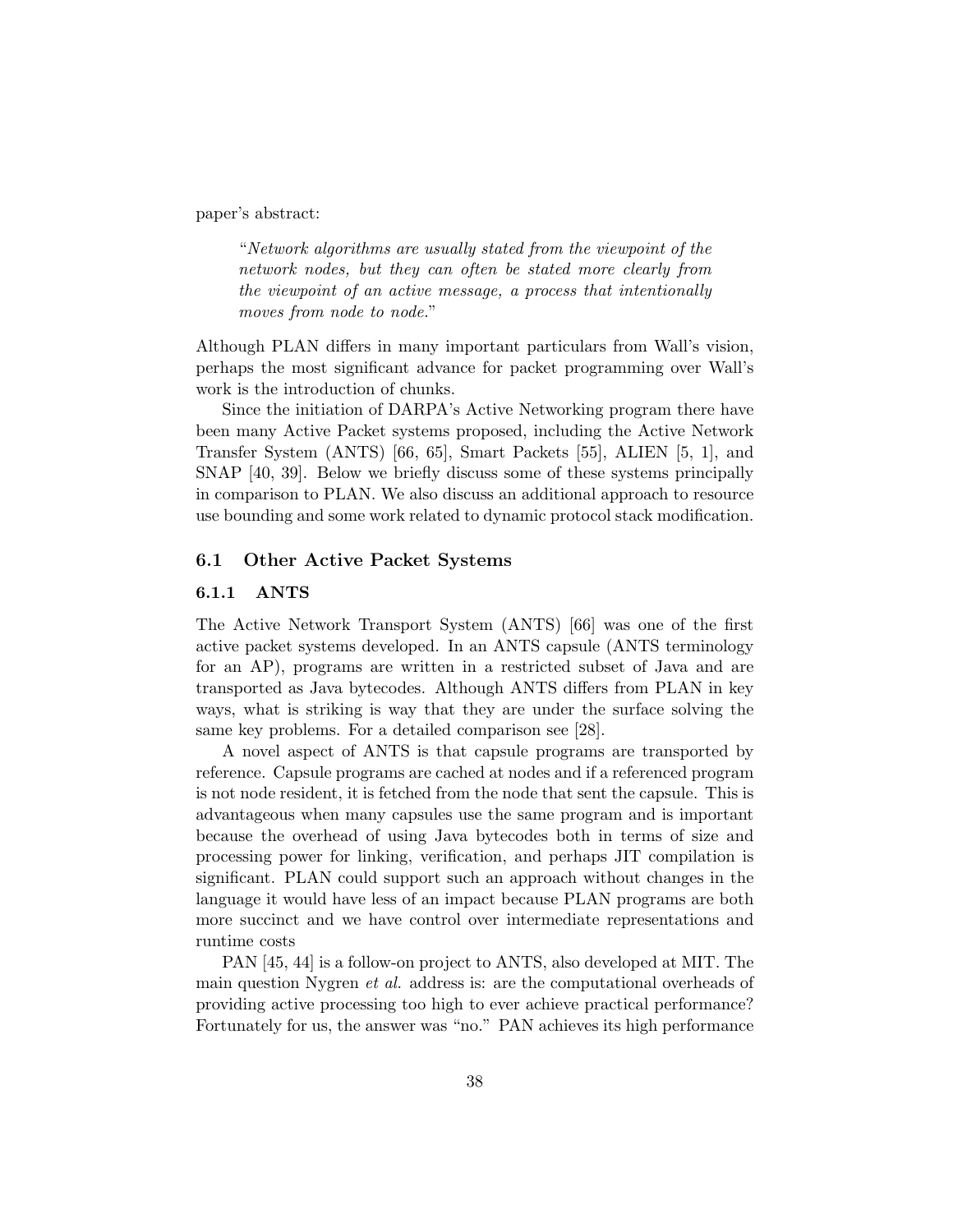through the use of in-kernel packet execution, code caching, and standard network performance tuning such as minimizing data copies. A key component of PAN's performance lies in its use of native x86 code as the intermediate representation for APs. Although this results in high performance, it also sacrifices safety, especially since the x86 code is dynamically linked into the kernel.

#### 6.1.2 Smart Packets

The Smart Packets project [55] from BBN targets network management tasks. Because Smart Packets are meant to be deployed in potentially misconfigured or failed networks, they must be extremely robust. In particular, they have been designed to be self-contained, so that no new router state is required. Furthermore, useful programs should be encodable within a single link layer frame so that fragmentation may be avoided. Smart Packets are coded using two equivalent languages: Sprocket is a safe subset of C extended with primitives for MIB access; Sprocket, in turn, may be compiled to Spanner, a compactly-representable CISC-like assembly language. Sprocket, like PLAN, provides for resource control, although it uses both hop and instruction counts.

#### 6.1.3 ALIEN and SANE

ALIEN [5, 1] is an active networking architecture also developed at the University of Pennsylvania. SANE (Secure Active Network Environment) [3] is a specific instance of the ALIEN architecture. Like PLAN, ALIEN supports both APs and Active Extensions. In fact, the PLANet implementation of PLAN [25] uses the same Active Extension system as SANE.

A crucial difference between ALIEN and PLAN is that ALIEN uses packets written in a general purpose language, specifically for SANE, OCaml [36], a dialect of ML supporting dynamic linking of bytecodes. Although OCaml bytecodes are typesafe, the use of an unrestricted general purpose language for APs means that security must be enforced outside the language. SANE uses public key cryptography to establish security associations between neighboring nodes. Using these associations, it is possible to guarantee the origin and integrity of the OCaml bytecodes. Unfortunately the need to perform cryptographic security for each packet results in unacceptably low performance [5, 1]. This result indicates that the PLAN approach, which avoids such security measures unless needed is the preferred approach.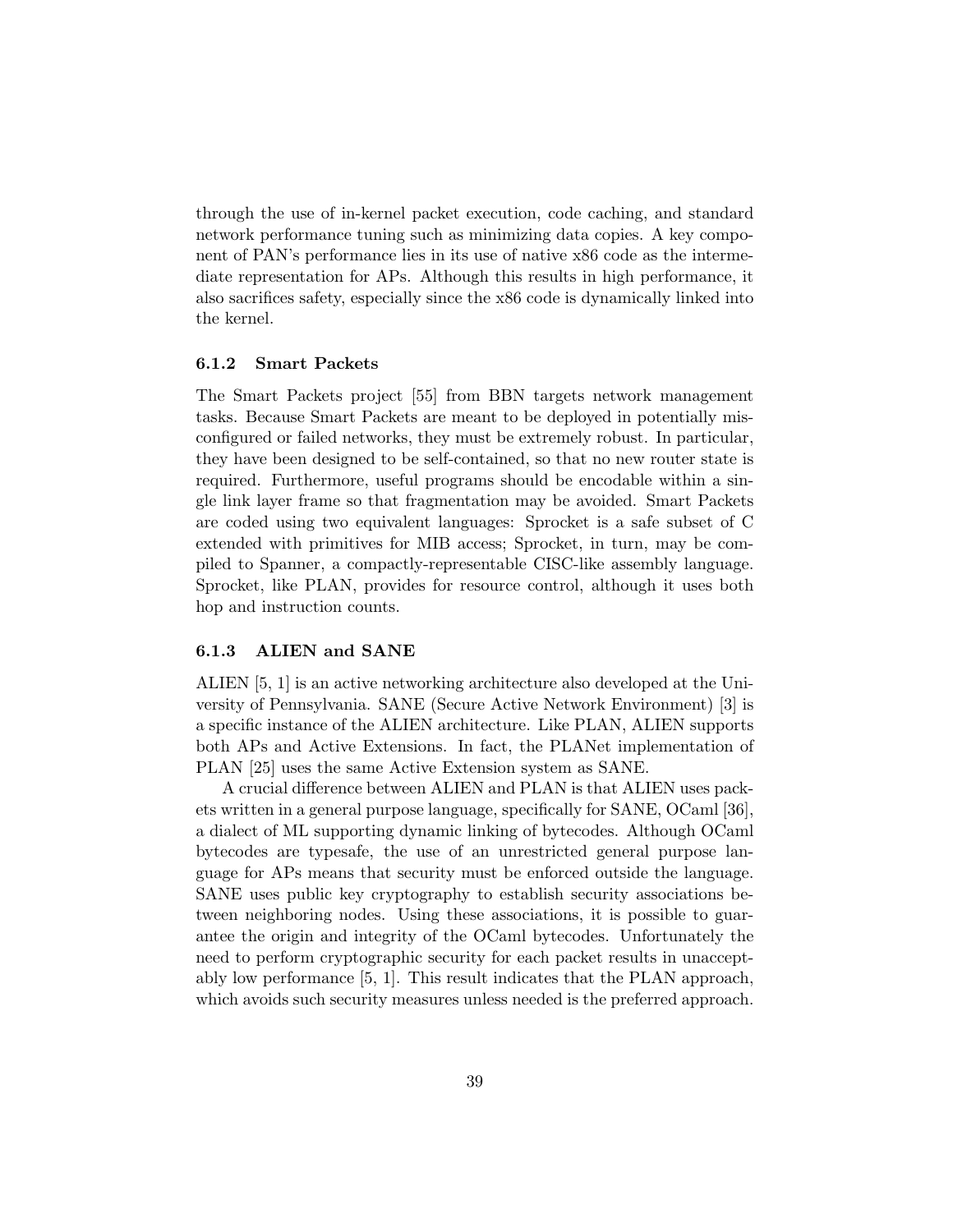## 6.1.4 PLAN-P

PLAN-P [61] is not an AP system, but rather is a modification of PLAN to support programming services rather than packets. The PLAN-P work focuses on studying the use of optimization techniques based on partial evaluation to provide fast implementations of these service routines.

## 6.1.5 SNAP

Safe and Nimble Active Packets (SNAP) [40, 39] is the first second-generation AP system, drawing from most of the systems mentioned above. However, not surprisingly since its principle designer (Jon Moore) is one of PLAN's designers, SNAP is most directly an evolution of PLAN. Along a number of dimensions, SNAP takes the same approach as PLAN. For example, it is a safe, restricted domain-specific language that shares PLAN's division between AP programs and services.

However, SNAP improves on PLAN (and other AP systems) in some significant ways. First, it is designed to be high-performance without sacrificing safety. It does this in part by carefully avoiding aspects of PLAN that proved costly, such as marshalling and garbage collection. It also uses a much lower-level representation than PLAN, being a byte-code language. The result is that SNAP's LINUX implementation has performance quite close to that of IP packets. Like PLAN, SNAP provides a guarantee of resource safety. SNAP programs run in time, space, and bandwdith that is linear in the length of the packet. However, it achieves this bound by a simple low-level restriction: all branching instructions must have forward targets. While this is a significant restriction, we have found that the many useful PLAN programs can be compiled to SNAP programs [26], with corresponding performance benefits. An active network with PLAN as its high-level packet language, but SNAP as its low-level wire-format, would have improve the performance of PLAN, and the usability of SNAP.

## 6.2 Dynamic Protocol Stack Modification

Chunks are one of PLAN's most novel feature and they provide an elegant and lightweight method to modify protocols stacks on-the-fly. Ensemble [62] is a toolkit for distributed application development in which applications may adapt and dynamically reconfigure their protocol stacks. However, Ensemble uses a Protocol Switch Protocol that halts communication, synchronizes through a central coordinating participant, and then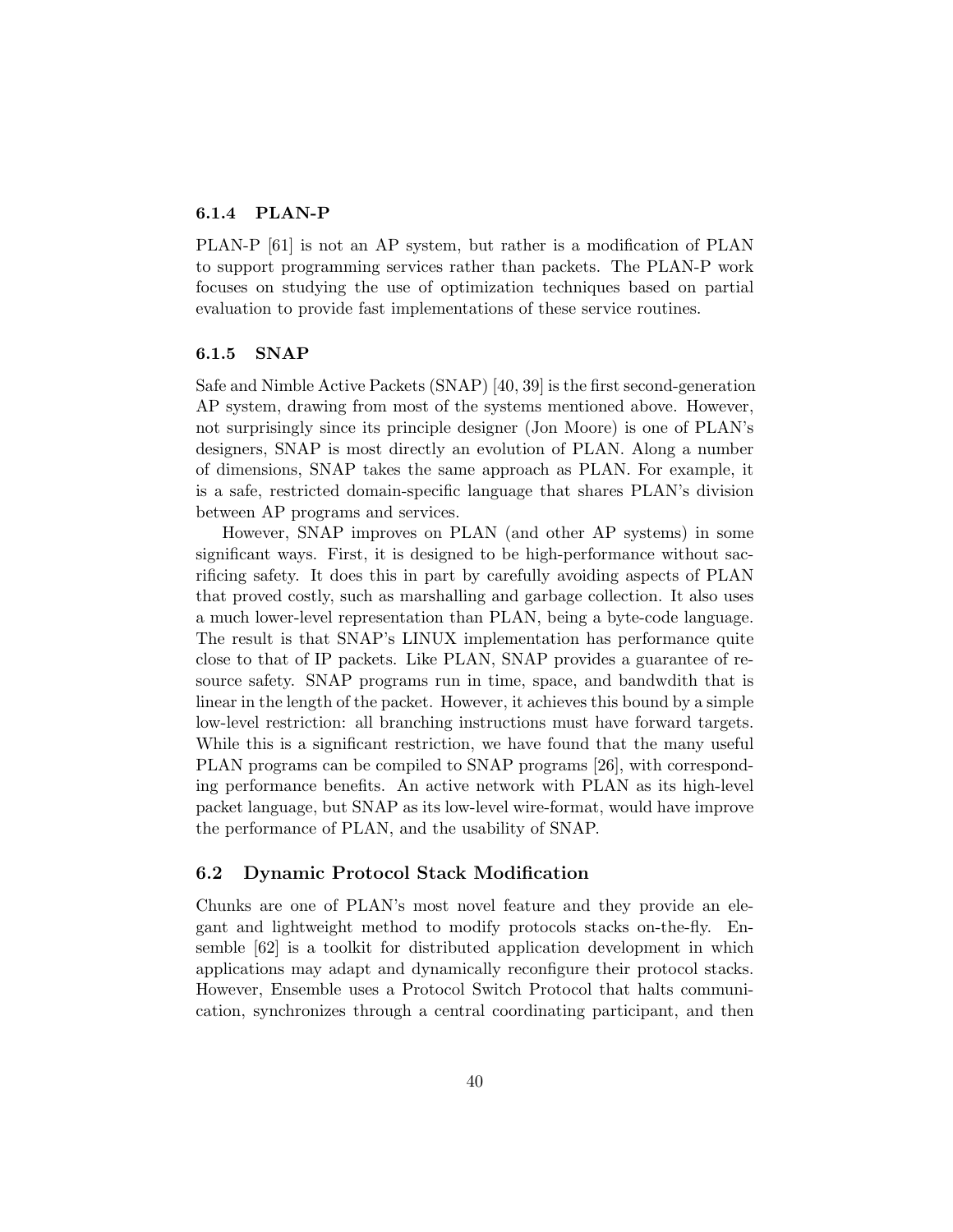resumes communication. PLAN chunks do not require this pause for synchronization and do not need centralized coordination. Furthermore, PLAN chunks are not limited to an end-host only regime of operation.

Protocol Boosters [14, 37] interpose additional functionality within the network infrastructure. These boosters enhance performance in a way that is transparent to the applications communicating across the "boosted" subnets. However, for multi-component boosters, signaling is required to support the addition or removal of a booster. Finally, because they reside in the network infrastructure itself, some boosters are subject to failures due to routing changes sending boosted packets around their intended de-boosting element. PLAN chunks are not subject to these failures because the chunk encapsulation essentially records which micro-protocols have been applied and must be undone at the destination.

## 6.3 Resource Use Bounding

Although PLAN, like most AP systems uses a combination of bounding resource use on each node and hop-count limits, another approach, used by the Icarus system [67], relies on carrying a Bloom filter [9] in a packet. Each network link has its own bitmask that it bitwise ORs into the bloom filter; if the filter is unchanged, the network assumes it has already seen this packet and drops it. This approach combines the programming convenience of strictly decreasing resource bounds while preventing classes of denial of service attacks by ensuring loop freedom. However, the false positive rate of this approach depends heavily upon the relative sizes of the Bloom filter, the link bitmasks, and the number of network links, and it is as yet unclear how to appropriately set these constants.

## 7 Conclusions

PLAN's design began with a few basic ideas all motivated by the need to tradeoff flexibility, safety and security, performance, and usability:

- 1. That a special purpose domain specific language could achieve safety and security by limiting its expressibility and yet remain flexible enough to allow a wide variety of useful packet programs to be written.
- 2. That a two-level architecture in which PLAN served primarily to glue together functionality residing at the service layer would prove to both provide a security model that was lightweight and yet secure when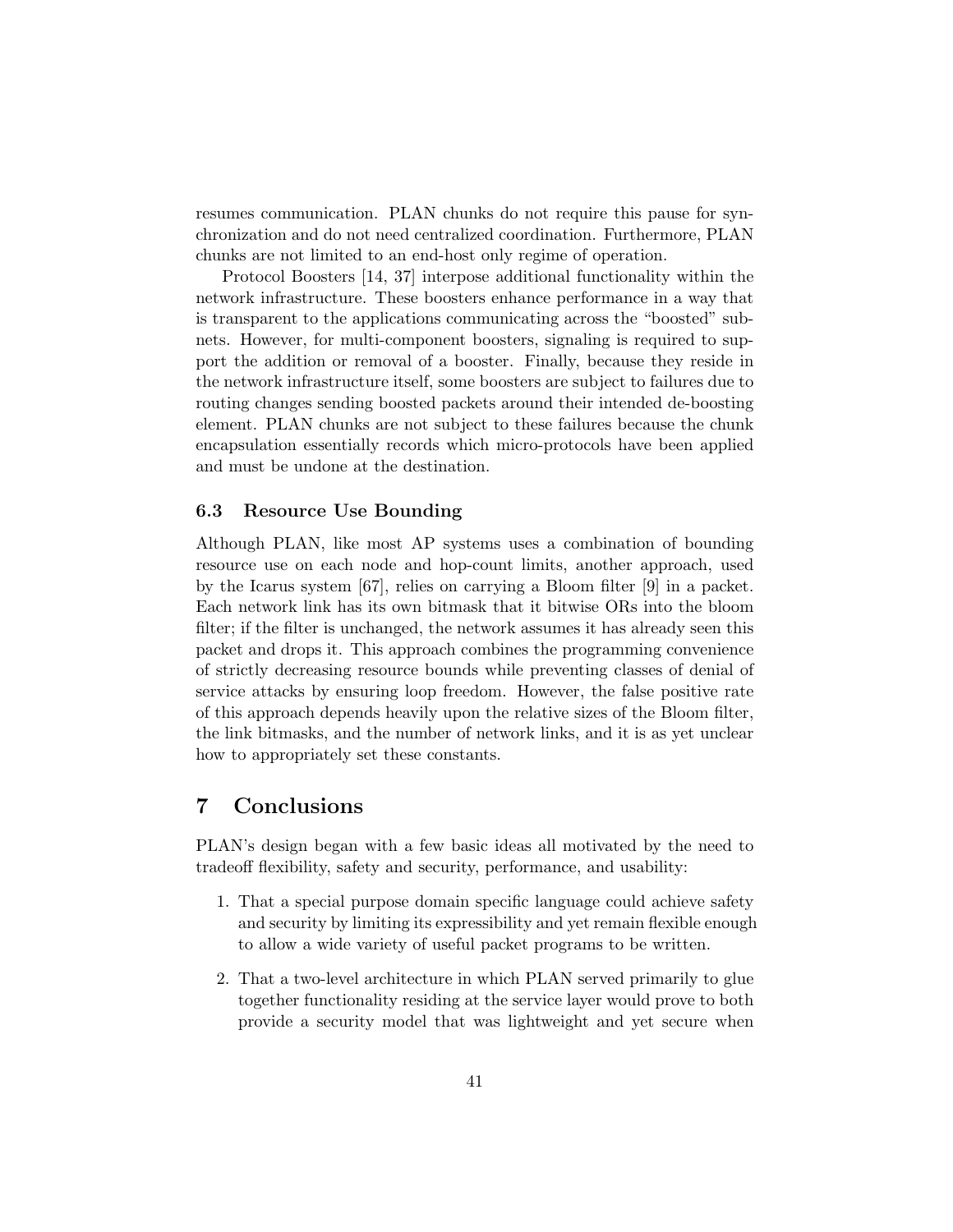needed and a model of composition that made node-resident services significantly more flexible.

3. That a low-level distributed systems programming language based around unreliable remote evaluation would prove a good programmable packet analog to the usual functionality of static packets.

We believe that these initial elements of PLAN were fundamental to finding a sweet spot in the AP design space that added significant flexibility with little compromise in the other important factors.

In particular, we believe that PLAN shows that many of the key challenges of building AP systems are surmountable, in particular that AP systems can have good safety and security. PLAN also has shown that even with its simple and limited programming model, quite sophisticated network algorithms can easily be expressed and deployed. Active packets can take the place of passive headers and to good effect.

We invite readers to browse the PLAN home page,

```
http://www.cis.upenn.edu/∼switchware/PLAN
```
which makes available detailed documentation and downloadable software.

## Acknowledgments

We would like to thank Alex Garthwaite and Suresh Jagannathan for their valuable feedback on previous drafts of this paper. We would also like to thank Jonathan Smith for using PLAN in his TCOM500 class at the University of Pennsylvania.

## References

- [1] D. S. Alexander. ALIEN: A Generalized Computing Model of Active Networks. PhD thesis, University of Pennsylvania, September 1998.
- [2] D. Scott Alexander, William A. Arbaugh, Michael Hicks, Pankaj Kakkar, Angelos Keromytis, Jonathan T. Moore, Carl A. Gunter, Scott M. Nettles, and Jonathan M. Smith. The SwitchWare active network architecture. IEEE Network Magazine, 12(3):29–36, 1998. Special issue on Active and Controllable Networks.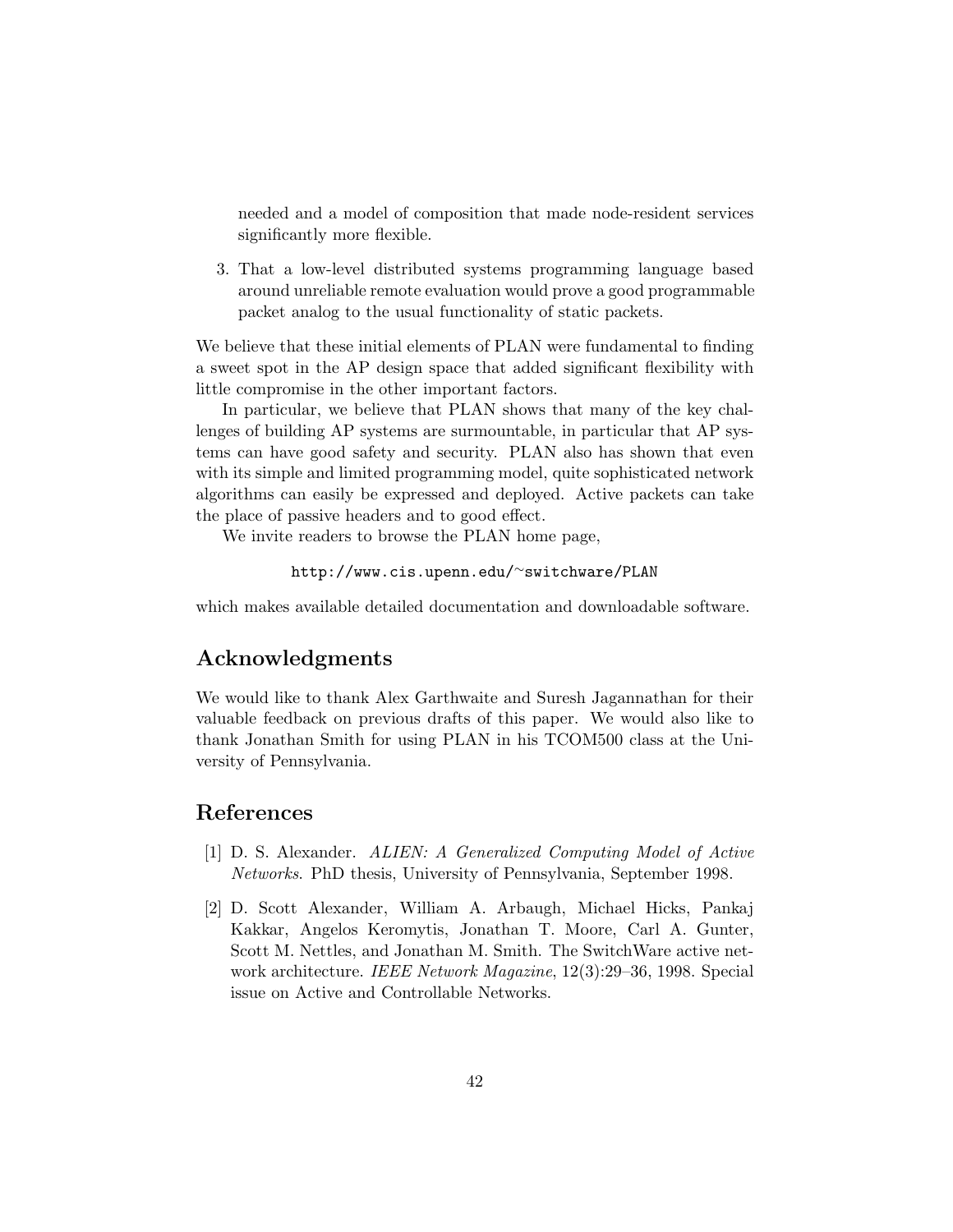- [3] D. Scott Alexander, William A. Arbaugh, Angelos D. Keromytis, and Jonathan M. Smith. A secure active network architecture: Realization in SwitchWare. IEEE Network Special Issue on Active and Controllable Networks, 12(3):37–45, 1998.
- [4] D. Scott Alexander, Michael W. Hicks, Pankaj Kakkar, Angelos D. Keromytis, Marianne Shaw, Jonathan T. Moore, Carl A. Gunter, Trevor Jim, Scott M. Nettles, and Jonathan M. Smith. The Switch-Ware active network implementation. In Greg Morrisett, editor, ML Workshop, Baltimore, Maryland, September 1998. http://www.cis. upenn.edu/∼gunter/dist/AlexanderHKKSMGJNS98.ps.
- [5] D. Scott Alexander and Jonathan M. Smith. The Architecture of ALIEN. In Covaci, editor, Proceedings, First International Working Con- ference on Active Networks, pages 1–12, Berlin, June-July 1999. Springer-Verlag.
- [6] R. Atkinson. Security Architecture for the Internet Protocol. Technical Report RFC 1825, IETF, August 1995.
- [7] Fred Baker and Randall Atkinson. RIP-2 MD5 authentication. RFC 2082, IETF, January 1997.
- [8] Samrat Bhattacharjee, Kenneth L. Calvert, and Ellen W. Zegura. On active networking and congestion. Technical Report GIT-CC-96-02, Georgia Tech, 1996.
- [9] Burton H. Bloom. Space/Time Trade-offs in Hash Coding with Allowable Errors. Communications of the ACM, 13(7):422–426, July 1970.
- [10] Scott Bradner and Allison Mankin. The Recommendation for the IP Next Generation Protocol. RFC 1752, IETF, January 1995.
- [11] D. Clark, Scott Shenker, and L. Zhang. Supporting real-time applications in an integrated service packet network: Architecture and mechanism. In Proceedings, 1992 SIGCOMM Conference, pages 14–26, August 1992.
- [12] Stephen E. Deering and Robert M. Hinden. Internet Protocol, Version 6 (IPv6) Specification. RFC 2460, IETF, December 1998.
- [13] Takashi Egawa, Koji Hino, and Yohei Hasegawa. Fast and secure packet processing environment for per-packet QoS customization. In Proceed-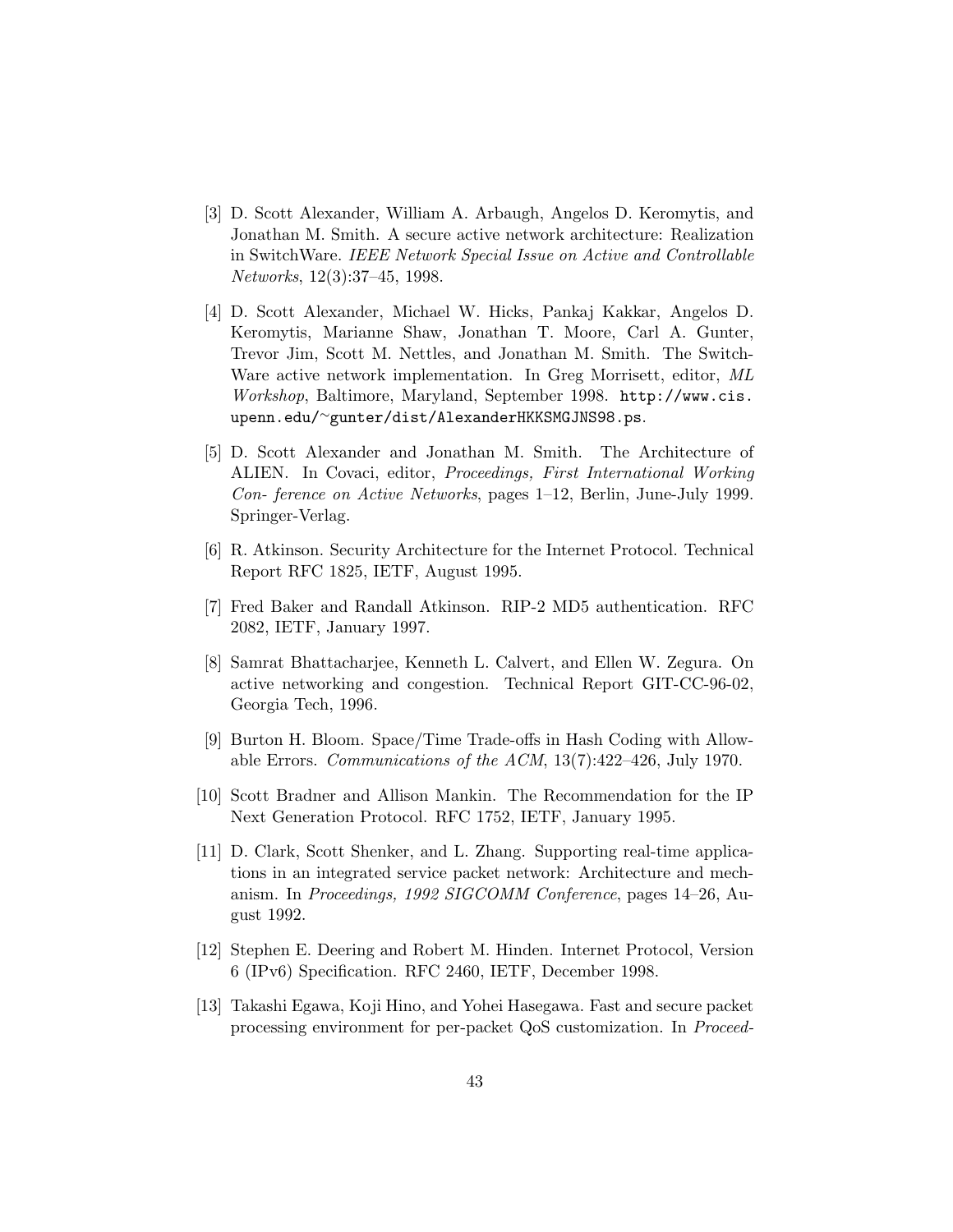ings of the IFIP-TC6 Third International Working Conference (IWAN 2001), September/October 2001.

- [14] D. C. Feldmeier, A. J. McAuley, J. M. Smith, D. Bakin, W. S. Marcus, and T. Raleigh. Protocol boosters. IEEE JSAC, Special Issue on Protocol Architectures for the 21st Century, 16(3):437–444, April 1998.
- [15] James M. Galvin and Keith McCloghrie. Security protocols for version 2 of the simple network management protocol (SNMPv2). RFC 1446, IETF, April 1993.
- [16] James Gosling, Bill Joy, and Guy Steele. The Java Language Specification. Addison Wesley, 1996.
- [17] Carl A. Gunter. Micro mobile programs. In Ricardo Baeza-Yates, Ugo Montanari, and Nicola Santoro, editors, Foundations of Information Technology in the Era of Network and Mobile Computing, pages 356–369, Montreal, Canada, August 2002. IFIP 17th World Computer Congress — TC1 Stream / International Conference on Theoretical Computer Science (TCS 2002), Kluwer.
- [18] Carl A. Gunter and Trevor Jim. Policy-directed certificate retrieval. Software - Practice and Experience, 30(15):1609–1640, 2000.
- [19] I. Hadzic, W. S. Marcus, and J. M. Smith. On-the-fly programmable hardware for networks. In *Proceedings of the IEEE GLOBECOM Con*ference, November 1998.
- [20] Chris Hawblitzel, Chi-Chao Chang, Grzegorz Czajkowski, Deyu Hu, and Thorsten von Eicken. Implementing Multiple Protection Domains in Java. In Proceedings of the 1998 USENIX Annual Technical Conference, June 1998.
- [21] Michael Hicks. PLAN System Security. Technical Report MS-CIS-98- 25, University of Pennsylvania, July 1998.
- [22] Michael Hicks, Pankaj Kakkar, Jonathan T. Moore, Carl A. Gunter, and Scott Nettles. PLAN: A packet language for active networks. In Proceedings of the 1998 ACM SIGPLAN International Conference on Functional Programming, pages 86–93. ACM, September 1998.
- [23] Michael Hicks and Angelos D. Keromytis. A secure PLAN. In Stefan Covaci, editor, Proceedings of the First International Working Confer-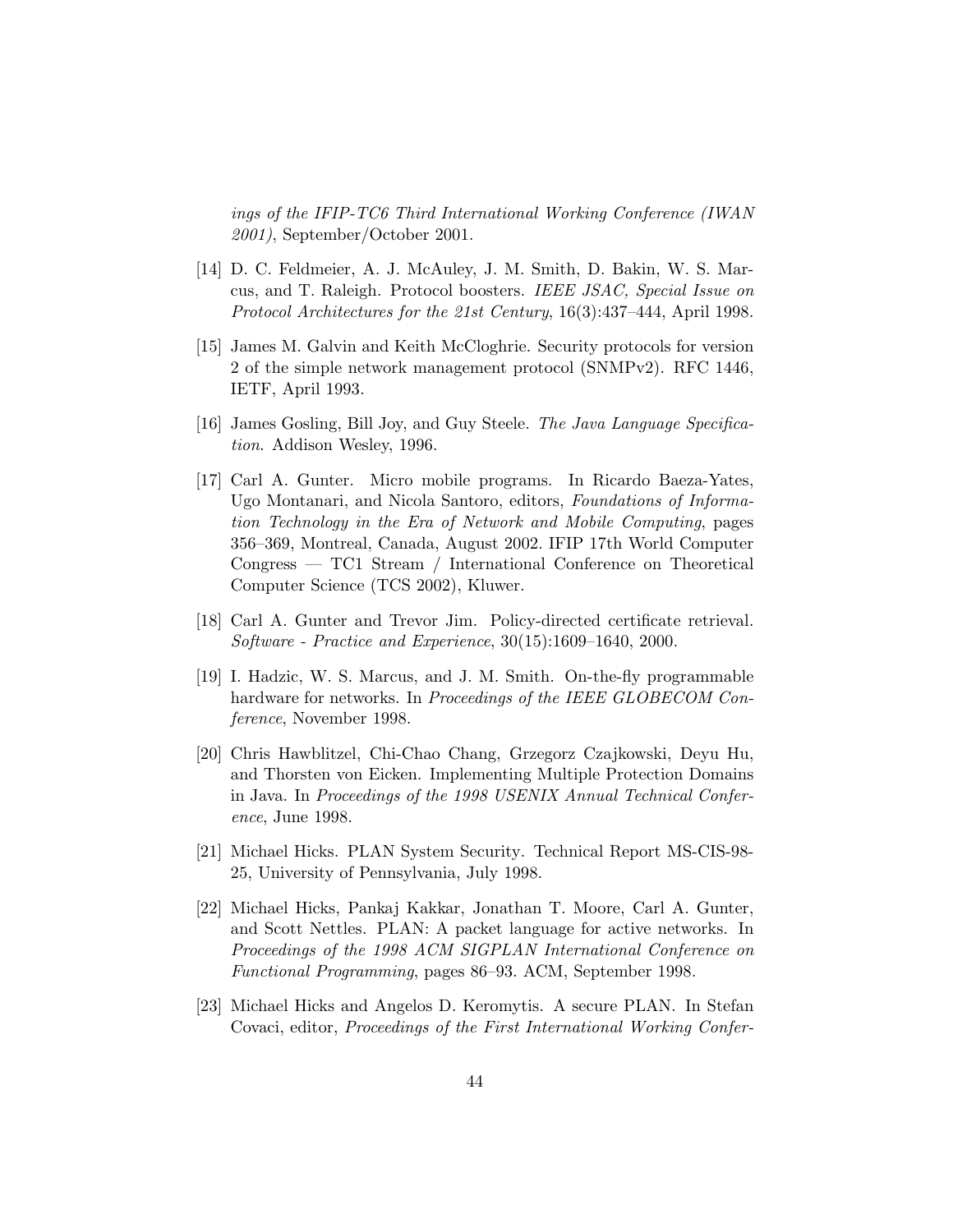ence on Active Networks, volume 1653 of Lecture Notes in Computer Science, pages 307–314. Springer-Verlag, June 1999.

- [24] Michael Hicks, Angelos D. Keromytis, and Jonathan M. Smith. A Secure PLAN (Extended Version). IEEE Transactions on Systems, Man, and Cybernetics, Special Issue on Programmable Networks, 2003. To appear.
- [25] Michael Hicks, Jonathan T. Moore, D. Scott Alexander, Carl A. Gunter, and Scott Nettles. PLANet: An active internetwork. In Proceedings of the Eighteenth IEEE Computer and Communication Society INFO-COM Conference, pages 1124–1133. IEEE, March 1999.
- [26] Michael Hicks, Jonathan T. Moore, and Scott Nettles. Compiling PLAN to SNAP. In Ian W. Marshall, Scott Nettles, and Naoki Wakamiya, editors, Proceedings of the Third International Working Conference on Active Networks, volume 2207 of Lecture Notes in Computer Science, pages 134–151. Springer-Verlag, October 2001.
- [27] Michael Hicks, Jonathan T. Moore, and Scott Nettles. Dynamic Software Updating. In Proceedings of the ACM SIGPLAN Conference on Programming Language Design and Implementation, pages 13–23. ACM, June 2001.
- [28] Michael Hicks, Jonathan T. Moore, David Wetherall, and Scott Nettles. Experiences with Capsule-based Active Networking. In Proceedings of the DARPA Active Networks Conference and Exposition (DANCE), San Francisco, CA, May 2002. IEEE.
- [29] Norman C. Hutchinson and Larry L. Peterson. The x-Kernel: An Architecture for Implementing Network Protocols. IEEE Transactions on Software Engineering, 17(1):64–76, January 1991.
- [30] Pankaj Kakkar, Carl A. Gunter, and Martín Abadi. Reasoning About Secrecy for Active Networks. In Proceedings of the Computer Security Foundations Workshop, 2000.
- [31] Pankaj Kakkar, Carl A. Gunter, and Martín Abadi. Reasoning about secrecy for active networks. Journal of Computer Security, 11(2), April 2003.
- [32] Pankaj Kakkar, Michael Hicks, Jonathan T. Moore, and Carl A. Gunter. Specifying the PLAN networking programming language.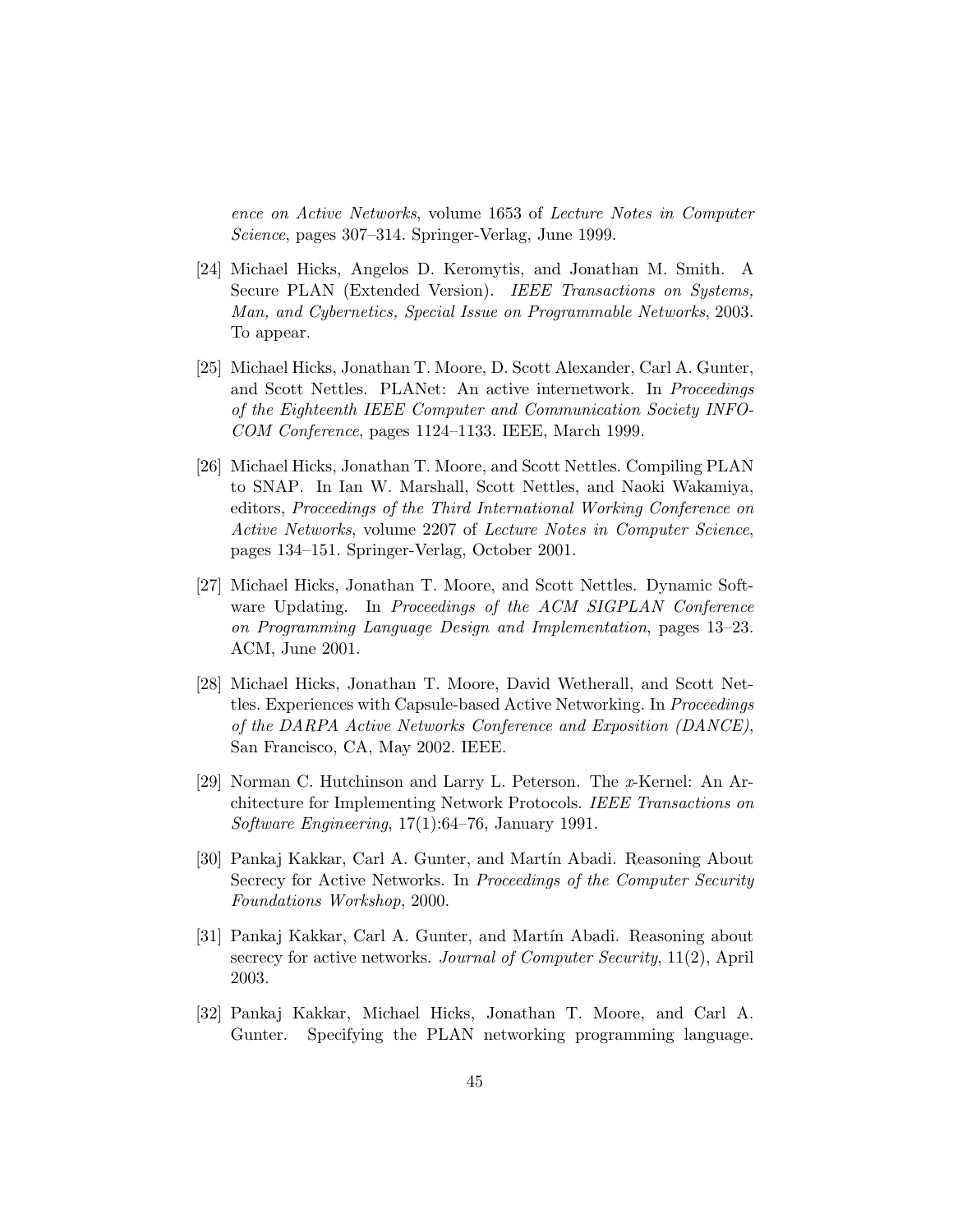In Higher Order Operational Techniques in Semantics, volume 26 of Electronic Notes in Theoretical Computer Science. Elsevier, September 1999. http://www.elsevier.nl/locate/entcs/volume26.html.

- [33] Dina Katabi and John Wroclawski. A framework for scalable global IP-anycast (GIA). In SIGCOMM, pages 3–15, 2000.
- [34] George Lawton. Is IPv6 Finally Gaining Ground? IEEE Computer, 34(8):11–15, August 2001.
- [35] Xavier Leroy. The Objective Caml System, Release 3.02. Institut National de Recherche en Informatique et Automatique (INRIA), 2001. Available at http://caml.inria.fr.
- [36] Xavier Leroy, Didier Remy, and Pierre Weis. Objective Caml—a General Purpose High-level Programming Language. ERCIM News, (36), January 1999.
- [37] A. Mallet, J. D. Chung, and J. M. Smith. Operating Systems Support for Protocol Boosters. In HIPPARCH Workshop, June 1997.
- [38] K. McCloghrie and M. Rose. Management information base for network management of TCP/IP-based internets: MIB-II. RFC 1213, IETF, March 1991.
- [39] Jonathan T. Moore. Practical Active Packets. PhD thesis, University of Pennsylvania, September 2002.
- [40] Jonathan T. Moore, Michael Hicks, and Scott Nettles. Practical Programmable Packets. In Proceedings of the Twentieth IEEE Computer and Communication Society INFOCOM Conference, pages 41–50. IEEE, April 2001.
- [41] Greg Morrisett, Karl Crary, Neal Glew, Dan Grossman, Richard Samuels, Frederick Smith, David Walker, Stephanie Weirich, and Steve Zdancewic. TALx86: A Realistic Typed Assembly Language. In Second Workshop on Compiler Support for System Software, Atlanta, May 1999.
- [42] Greg Morrisett, David Walker, Karl Crary, and Neal Glew. From System F to Typed Assembly Language. ACM Transactions on Programming Languages and Systems, 21(3):527–568, May 1999.
- [43] John Moy. OSPF version 2. RFC 2328, IETF, April 1998.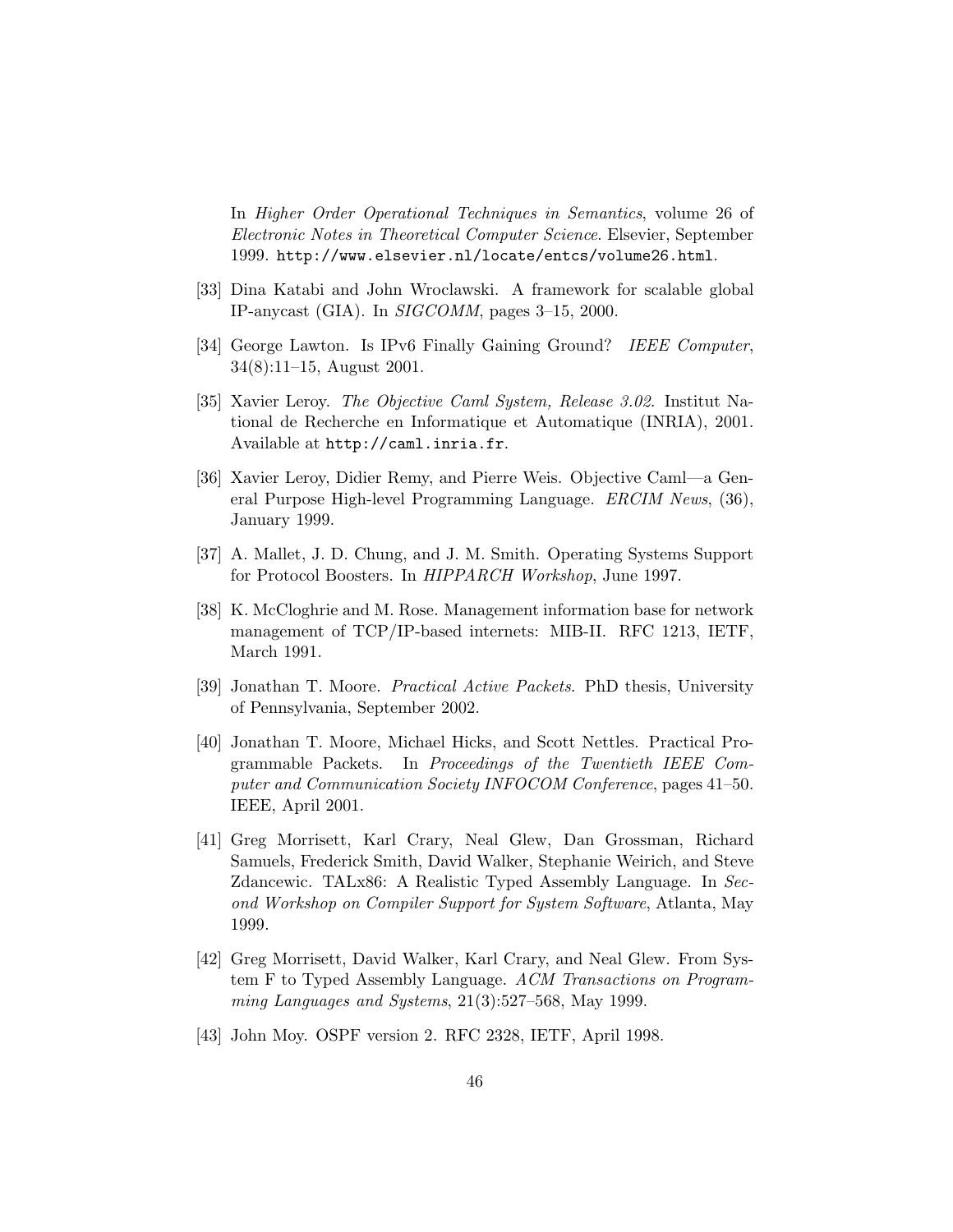- [44] Erik L. Nygren. The Design and Implementation of a High Performance Active Network Node. Master's thesis, Massachusetts Institute of Technology, February 1998.
- [45] Erik L. Nygren, Stephen J. Garland, and M. Frans Kaashoek. PAN: A High-Performance Active Network Node Supporting Multiple Mobile Code Systems. In Proceedings of the 2nd Workshop on Open Architectures and Network Programming (OPENARCH'99), pages 78–89, March 1999.
- [46] Martin Odersky and Philip Wadler. Pizza into Java: Translating theory into practice. In Proceedings of the 24th ACM Symposium on Principles of Programming Languages (POPL'97), Paris, France, pages 146–159. ACM, 1997.
- [47] Sean W. O'Malley and Larry L. Peterson. A dynamic network architecture. ACM Transactions on Computer Systems, 10(2):110–143, May 1992.
- [48] D. Pappalardo. BBN to test RSVP. Network World, 13(50):1,14, December 1996.
- [49] J. Postel. Internet control message protocol. Technical Report RFC 792, IETF, September 1981.
- [50] J. Postel. Internet protocol. Technical Report RFC 791, IETF, September 1981.
- [51] Konstantinos Psounis. Active networks: Applications, security, safety, and architectures. IEEE Communications Surveys, 2(1), 1999.
- [52] L. Rizzo. On the feasibility of software FEC. Technical Report LR-970131, DEIT. Available as http://www.iet.unipi.it/∼luigi/ softfec.ps.
- [53] Stefan Savage, David Wetherall, Anna Karlin, and Tom Anderson. Practical network support for ip traceback. In SIGCOMM'00, 2000.
- [54] Beverly Schwartz, Alden W. Jackson, W. Timothy Strayer, Wenyi Zhou, R. Dennis Rockwell, and Craig Partridge. Smart packets: Applying active networks to network management. ACM Transactions on Computer Systems, 18(1):67–88, February 2000.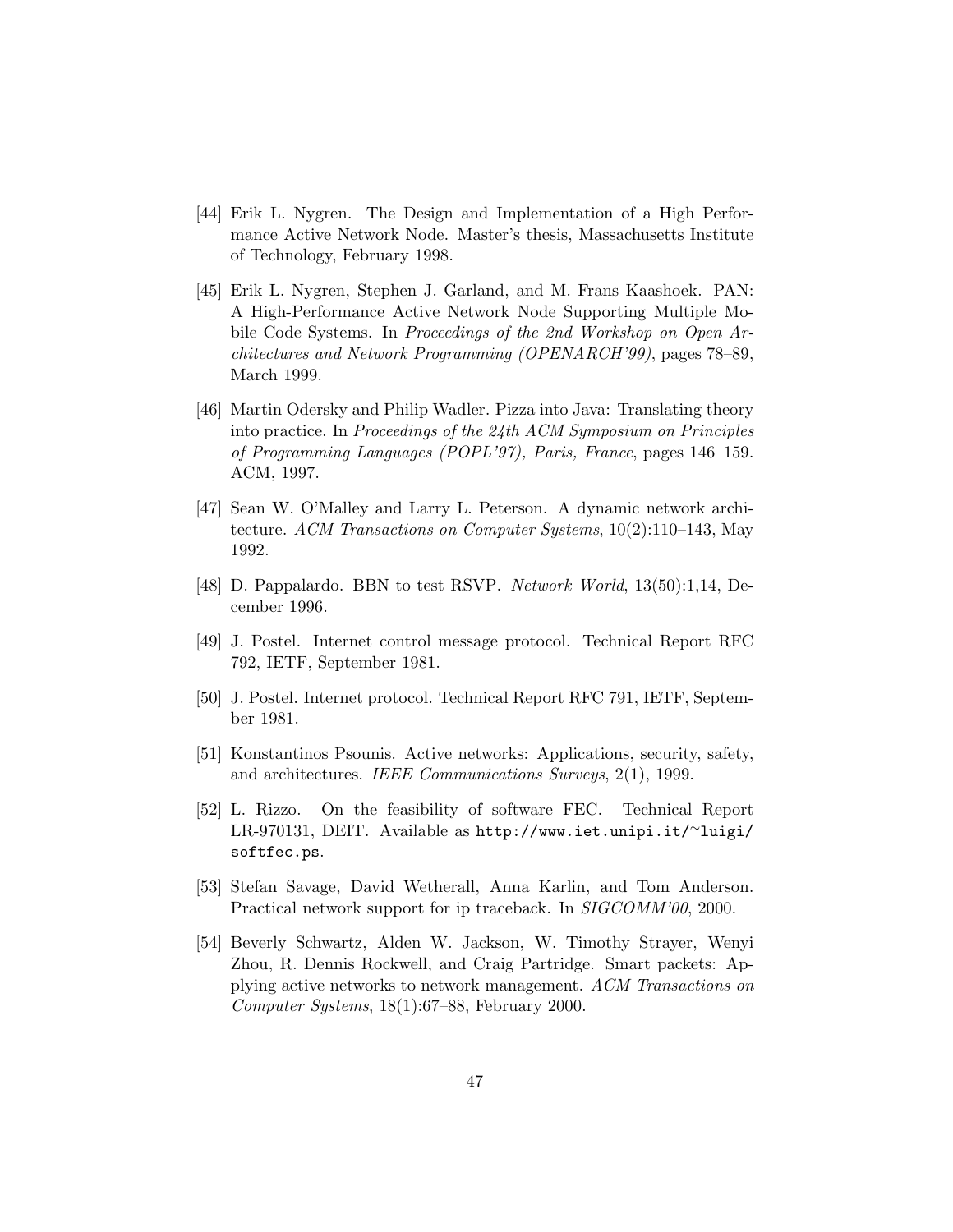- [55] Beverly Schwartz, Wenyi Zhou, Alden W. Jackson, W. Timothy Strayer, Dennis Rockwell, , and Craig Partridge. Smart packets for active networks. In Proceedings of the Second IEEE Conference on Open Architectures and Network Programming (OPENARCH), pages 90–97, March 1999.
- [56] Amit Sehgal, Kenneth L. Calvert, and Jim Griffioen. A flexible concastbased grouping service. In IWAN'02, 2002.
- [57] Seong-Kyu Song, Stephen Shannon, Michael Hicks, and Scott Nettles. Evolution in Action: Using Active Networking to Evolve Network Support for Mobility. In Fourth International Working Conference on Active Networks (IWAN'2002), 2002.
- [58] Ion Stoica, Scott Shenker, and Hui Zhang. Core-stateless fair queueing: A scalable architecture to approximate fair bandwidth allocations in high speed networks. In SIGCOMM'98, 1998.
- [59] Adobe Systems. PostScript Language Reference Manual. Addison-Wesley, 1985.
- [60] David L. Tennenhouse, Jonathan M. Smith, W. David Sincoskie, David J. Wetherall, and Gary J. Minden. A survey of active network research. IEEE Communications Magazine, 35(1):80–86, January 1997.
- [61] Scott Thibault, Charles Consel, and Gilles Muller. Safe and efficient active network programming. In Proceedings of the Seventeeth IEEE Symposium on Reliable Distributed Systems, pages 135–143, 1998.
- [62] Robbert van Renesse, Ken Birman, Mark Hayden, Alexey Vaysburd, and David Karr. Building Adaptive Systems Using Ensemble. Technical Report TR97-1638, Cornell University, July 1997.
- [63] David Wayne Wall. Messages as Active Agents. In Proceedings, 9th Annual POPL, pages 34–39, 1982.
- [64] Bow-Yaw Wang, José Meseguer, and Carl A. Gunter. Specification and formal verification of a PLAN algorithm in Maude. In Tenh Lai, editor, Proceedings of the 2000 ICDCS Workshop on Distributed System Validation and Verification, pages E:49–E:56. IEEE Computer Society, April 2000.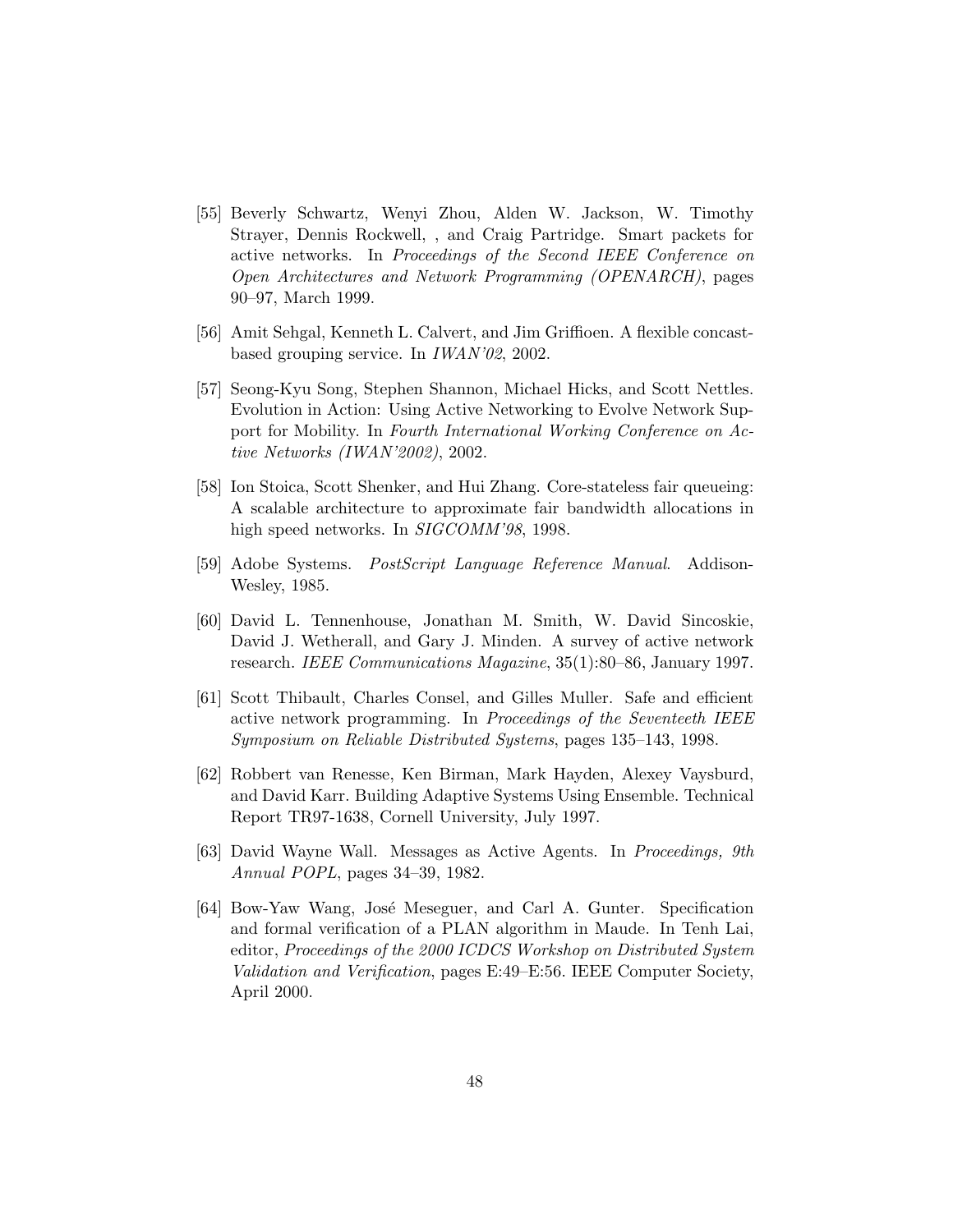- [65] David Wetherall. Active Network Vision and Reality: Lessons from a Capsule-based System. Operating Systems Review, 34(5):64–79, December 1999.
- [66] David J. Wetherall, John Guttag, and David L. Tennenhouse. ANTS: A toolkit for building and dynamically deploying network protocols. In Proceedings of the First IEEE Conference on Open Architectures for Signalling (OPENARCH), pages 117–129, April 1998.
- [67] Andrew Whitaker and David Wetherall. Forwarding Without Loops in Icarus. In Proceedings of the 5th Workshop on Open Architectures and Network Programming (OPENARCH'02), pages 63–75, June 2002.
- [68] J. Zander and R. Forchheimer. Softnet—An approach to higher level packet radio. In Proceedings, AMRAD Conference, San Francisco, 1983.

# Appendix: PLAN grammar

Note: This is intended to be a human-readable form of the grammar; it is not intended to indicate precedence or associativity of operators.

| program<br>$def-list$     | $ ::= \text{def-list}$<br>$\therefore = \det   \def \det d\del{f}  $                                                                                                                                                                                                                            |
|---------------------------|-------------------------------------------------------------------------------------------------------------------------------------------------------------------------------------------------------------------------------------------------------------------------------------------------|
| def<br>fundef             | $ ::= \quad \text{fundef} \mid \text{candef} \mid \text{valdef}$<br>$\therefore$ fun var (paramlist): type-expr = expr                                                                                                                                                                          |
|                           | fun var () : type-expr = expr                                                                                                                                                                                                                                                                   |
| param<br>paramlist        | $ ::= \quad var : type-expr$<br>$ ::=$ param   param paramlist                                                                                                                                                                                                                                  |
| $\emph{exndef}$<br>valdef | $\cdots$ exception var<br>$\therefore$ val var: type-expr = expr                                                                                                                                                                                                                                |
| $type\text{-}expr$        | $\therefore = \text{tuple-type-list}$<br>$tuple-type-list$ ::= nontuple-type-list * tuple-type-list<br>$nontuple\text{-}type\text{-}list ::= nonlist\text{-}type\text{-}exp \mid nonlist\text{-}type\text{-}exp \text{ list }$<br>$nonlist-type-exp \quad ::= \quad base-type \mid (type-expr)$ |
| $base-type$               | $\therefore$ unit   int   char   string   bool   host   port<br>$\log  \text{ blob}  \text{ exam}  \text{dev}  \text{ chunk}$                                                                                                                                                                   |
| expr                      | $ ::= \ value$<br>$op\text{-}expr$                                                                                                                                                                                                                                                              |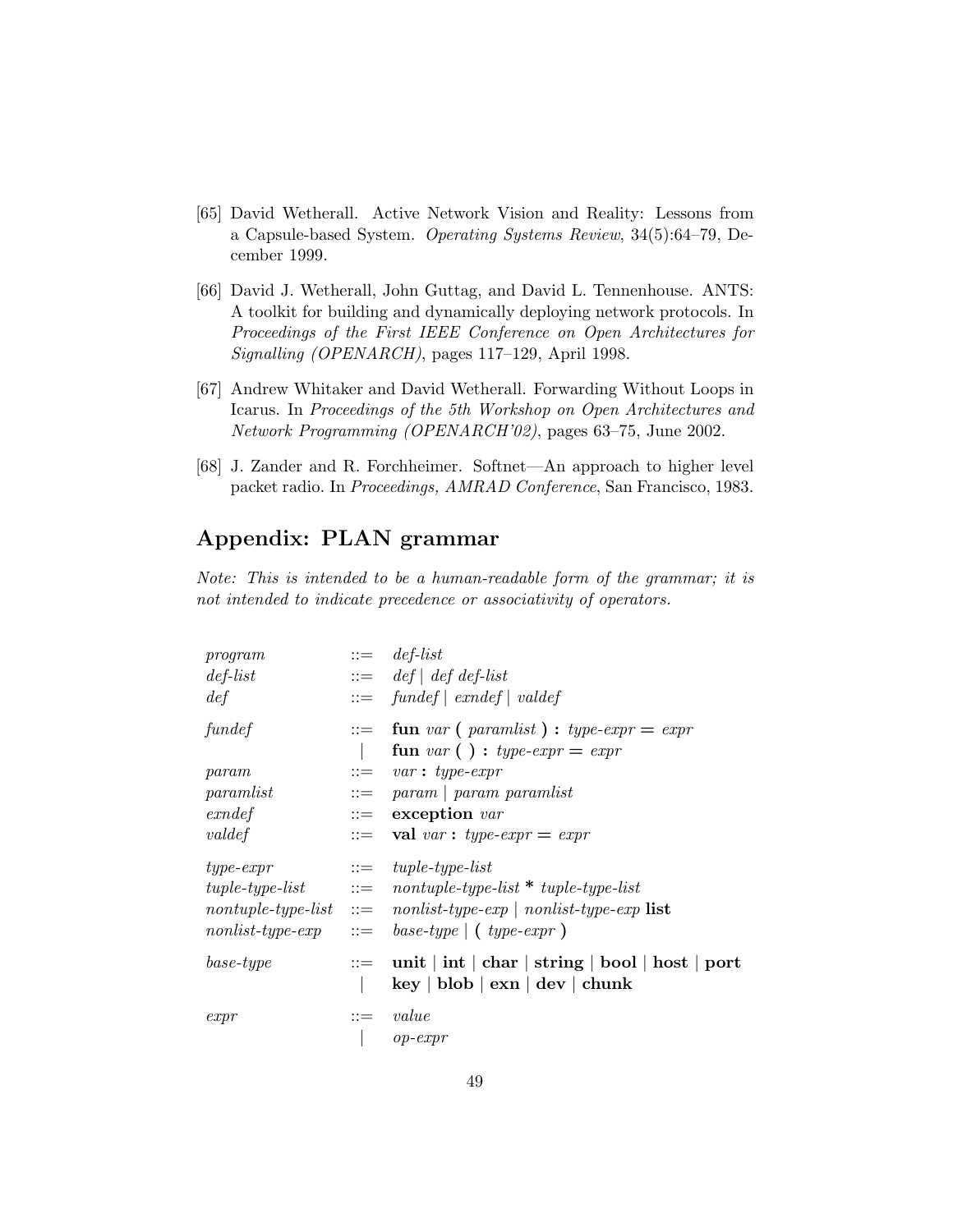| $arg-list$<br>$expr-list$                          | $::=$<br>$::=$                                | if expr then expr else expr<br>raise var<br>try <i>expr</i> handle $id \implies expr$<br>let <i>def-list</i> in <i>expr</i> end<br>$\left(\right.$ expr-list)<br>$expr   expr, arg-list$<br>$expr   expr; expr-list$     |  |
|----------------------------------------------------|-----------------------------------------------|--------------------------------------------------------------------------------------------------------------------------------------------------------------------------------------------------------------------------|--|
| value                                              | $::=$                                         | <i>var</i>   <b>true</b>   <b>false</b> $ ()      $   $  expr-list  $<br>$int\text{-}literal \mid char\text{-}literal \mid string\text{-}literal$<br>$\left( \text{ arg-list } \right)$<br>$ var $ arg-list)<br> var ()  |  |
| $op\text{-}expr$                                   | $::=$                                         | $id()   id (arg-list)$<br>$unary-op$ $expr$<br>$expr\ binary-op\ expr$<br>$nary-op-expr$                                                                                                                                 |  |
| $unary$ - $op$                                     | $::=$                                         | $\tilde{ } \text{ } \mid \text{not} \mid \text{hd} \mid \text{tl} \mid \text{fst} \mid \text{snd} \mid \# \text{ } \textit{int-linear} \mid \text{noti}$<br>$explode   \implies   ord   \text{chr}$                      |  |
| $binary$ -op                                       | $::=$                                         | /   %   $*$   +   -   and   or   <   <=   >   >=   =   <>   ::   ^<br>$<<$ $ >> $ xori   andi   ori                                                                                                                      |  |
| $nary-op-expr$                                     | $::=$                                         | OnRemote (expr, expr, expr, expr)<br>OnNeighbor (expr, expr, expr)<br>foldr $(\text{expr}, \text{expr}, \text{expr})$<br>foldl $(\text{expr}, \text{expr}, \text{expr})$                                                 |  |
| $int-literal$<br>$digit\text{-}string$             | $::=$<br>$::=$                                | $digit \mid nonzero-digit \; digit\; string$<br>$digit \mid digit \; digit\; string$                                                                                                                                     |  |
| $nonzero-digit$<br>digit                           | $\qquad \qquad \cdots \qquad \qquad$<br>$::=$ | $\left[1 - 9\right]$<br>$\left[0 - 9\right]$                                                                                                                                                                             |  |
| <i>char-literal</i><br>character                   | $::=$<br>$::=$                                | $\cdot$ character $\cdot$<br>$\lceil n \rceil, \mathcal{N} \rceil \setminus \mathcal{N} \setminus \mathbf{n} \setminus \mathbf{t} \setminus \mathbf{b} \setminus \mathbf{r} \setminus \mathcal{N} \setminus \mathcal{N}$ |  |
| string-literal<br>$strchar\text{-}list$<br>strchar | $::=$<br>$\mathbf{H} =$<br>$::=$              | """ $\mid$ "" strchar-list"<br>$strchar \mid strchar strchar\text{-}list$                                                                                                                                                |  |
| id<br>var<br>varstart char                         | $::=$                                         | $var \mid var \cdot id$<br>$\ ::= \ \ \ \textit{varstart}$ varstartchar varchar-list<br>$ ::= \left[ \mathbf{a} - \mathbf{z}, \mathbf{A} - \mathbf{Z} \right]$                                                           |  |